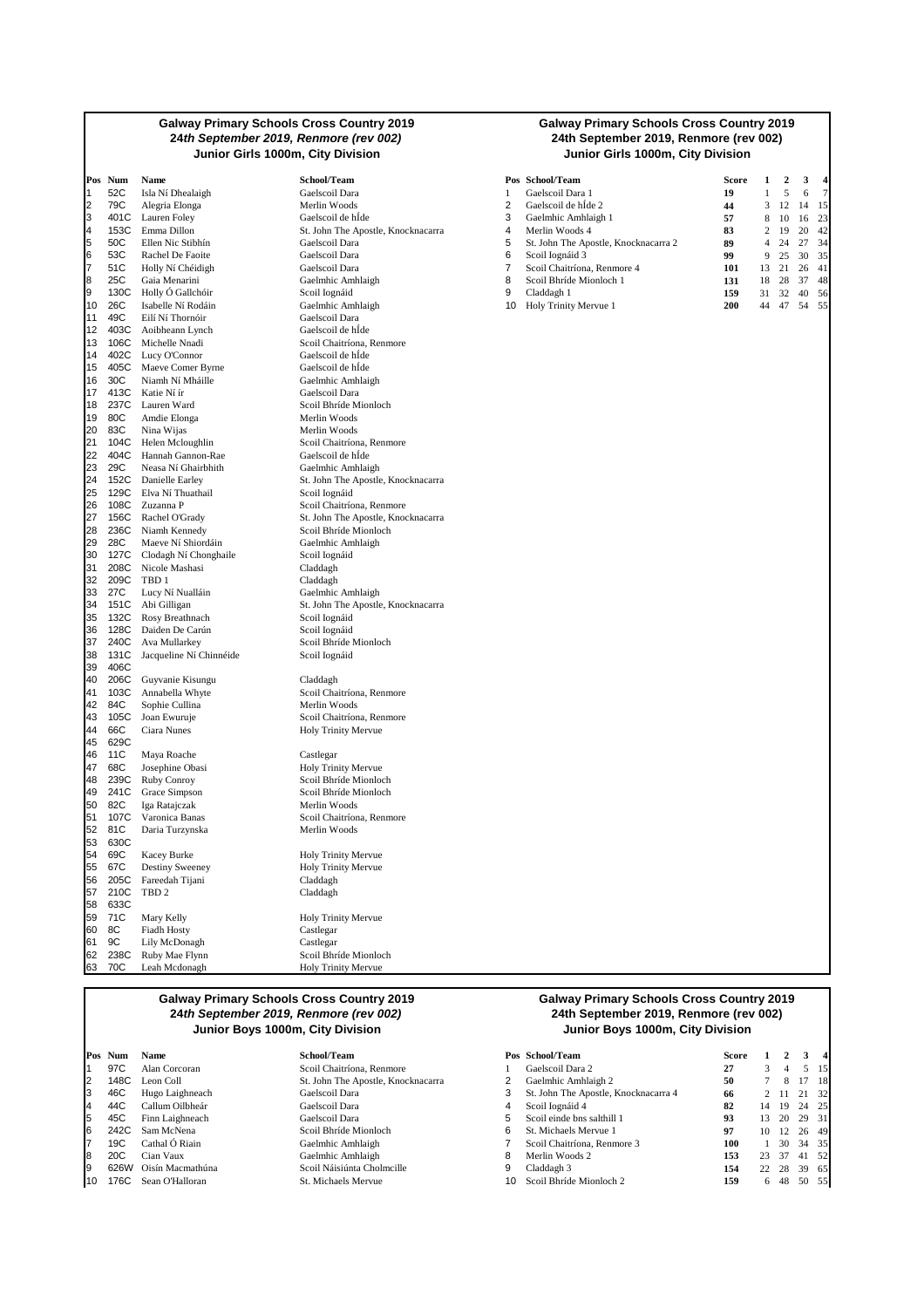| 11       | 150C         | Noah Quinn                         | St. John The Apostle, Knoo                         |
|----------|--------------|------------------------------------|----------------------------------------------------|
| 12       | 174C         | Jimmy Cleary                       | St. Michaels Mervue                                |
| 13       | 226C         | Jason so                           | Scoil einde bns salthill                           |
| 14       | 122C         | Dilean Mac Giollaráin              | Scoil Iognáid                                      |
| 15       | 47C          | Jamie De Paor                      | Gaelscoil Dara                                     |
| 16       | 43C          | Breandán Ó Deaghlaigh              | Gaelscoil Dara                                     |
| 17       | 23C          | Oscar Ó Conchúir                   | Gaelmhic Amhlaigh                                  |
| 18       | 22C          | Oisín Mac Oireachtaigh             | Gaelmhic Amhlaigh                                  |
| 19       | 121C         | Aaron Lynskey                      | Scoil Iognáid                                      |
| 20       | 224C         | Karl O'Brien                       | Scoil einde bns salthill                           |
| 21       | 147C         | Dara Dalton                        | St. John The Apostle, Knoo                         |
| 22<br>23 | 200C<br>75C  | Keelan Keady<br>Jakub Sczowski     | Claddagh                                           |
| 24       | 123C         | Eoin Bruzzi                        | Merlin Woods<br>Scoil Iognáid                      |
| 25       | 126C         | Oisín McCartán                     | Scoil Iognáid                                      |
| 26       | 169C         | Andrew Sweeney                     | St. Michaels Mervue                                |
| 27       | 125C         | Micheál Mac Eoin                   | Scoil Iognáid                                      |
| 28       | 199C         | Edie Zhe Yu Xue                    | Claddagh                                           |
| 29       | 258C         | Michal Fullard                     | Scoil einde bns salthill                           |
| 30       | 98C          | Charlie Claxton-Rools              | Scoil Chaitríona, Renmore                          |
| 31       | 225C         | Jamal sow                          | Scoil einde bns salthill                           |
| 32       | 145C         | Ben Lynch                          | St. John The Apostle, Knoo                         |
| 33       | 21C          | Darragh Mac Samhráin               | Gaelmhic Amhlaigh                                  |
| 34       | 99C          | Dara Mcgrath                       | Scoil Chaitríona, Renmore                          |
| 35       | 101C         | Jamie Ward                         | Scoil Chaitríona, Renmore                          |
| 36       | 229C         | Brian clarke                       | Scoil einde bns salthill                           |
| 37       | 78C          | Niko Pilat                         | Merlin Woods                                       |
| 38       |              | 625W Fionnán Ó Neachtain           | Scoil Náisiúnta Cholmcille                         |
| 39       | 203C         | <b>Ryan Connolly</b>               | Claddagh                                           |
| 40       | 24C          | <b>Shaane Rather</b>               | Gaelmhic Amhlaigh                                  |
| 41       | 74C          | Eddie Bucin                        | Merlin Woods                                       |
| 42       | 146C         | Chris Dillon                       | St. John The Apostle, Knoc                         |
| 43       | 124C         | Lúc De Barra                       | Scoil Iognáid                                      |
| 44       | 228C         | Ronan lynch                        | Scoil einde bns salthill                           |
| 45       | 227C         | Cillian lynch                      | Scoil einde bns salthill                           |
| 46       | 77C          | <b>Rhys Caffrey</b>                | Merlin Woods                                       |
| 47<br>48 | 100C<br>247C | Jamie Corcoran<br>Noah Campbell    | Scoil Chaitríona, Renmore<br>Scoil Bhríde Mionloch |
| 49       | 175C         | Yanis Tomenade                     | St. Michaels Mervue                                |
| 50       | 243C         | <b>Harry Collins</b>               | Scoil Bhríde Mionloch                              |
| 51       | 102C         | Lee Lydon                          | Scoil Chaitríona, Renmore                          |
| 52       | 73C          | <b>Artur Matisons</b>              | Merlin Woods                                       |
| 53       | 2C           | <b>Brandon Mongan</b>              | Castlegar                                          |
| 54       |              | 624W Dara Ó Fríghíl                | Scoil Náisiúnta Cholmcille                         |
| 55       | 244C         | <b>Josh O'Reilly</b>               | Scoil Bhríde Mionloch                              |
| 56       | 190C         | Majus Ogulevicious                 | St. Patrick's                                      |
| 57       | 76C          | Jakub Stec                         | Merlin Woods                                       |
| 58       | 246C         | Nathan Fondja                      | Scoil Bhríde Mionloch                              |
| 59       | 170C         | Charlie Conroy                     | St. Michaels Mervue                                |
| 60       | 187C         | Colm Curly                         | St. Patrick's                                      |
| 61       | 173C         | James Dean Cleary                  | St. Michaels Mervue                                |
| 62       | 189C         | Kaylem Long                        | St. Patrick's                                      |
| 63       | 6C           | Nicolas Grabowski                  | Castlegar                                          |
| 64       | 191C         | Michael Tuse                       | St. Patrick's                                      |
| 65       | 201C         | Mathias Berky                      | Claddagh                                           |
| 66<br>67 | 204C<br>171C | Steven Leonard                     | Claddagh                                           |
| 68       | 48C          | Tommy lee Sweeney                  | St. Michaels Mervue<br>Gaelscoil Dara              |
| 69       | 4C           | Liam O Ceallaigh<br>Jake Sanyaoulu | Castlegar                                          |
| 70       | 414C         | Patrick Mallard                    | St Johns Apostle                                   |
| 71       | 72C          | Adill Mohamed                      | Merlin Woods                                       |
| 72       | 245C         | Leon C Hardy                       | Scoil Bhríde Mionloch                              |
| 73       | 7C           | Sameul Heresko                     | Castlegar                                          |
| 74       | 188C         | Conor Blake                        | St. Patrick's                                      |
| 75       | 192C         | Tymofii Koshovyi                   | St. Patrick's                                      |
| 76       | 172C         | Wisdom Ofili                       | St. Michaels Mervue                                |
| 77       | ЗC           | Cody Donovan                       | Castlegar                                          |
| 78       | 623W         | Caelem Ó Cathain                   | Scoil Náisiúnta Cholmcille                         |
| 79       | 1C           | Alex Shepard                       | Castlegar                                          |
| 80       | 628W         | Tiernan Ó Cadhain De Cnoc          | Scoil Náisiúnta Cholmcille                         |
| 81       | 627W         | Ronán Beaglach                     | Scoil Náisiúnta Cholmcille                         |

# **1** Amhlaigh n<br>4 22 -<br>Anhlaigh Gael bns salthill ne Apostle, Knocknac ls Mervue<br>iid bns salthill ríona, Renmore bns salthill e Apostle, Knocknac<br>Amhlaigh ntíona, Renmore 35 101C Jamie Ward Scoil Chaitríona, Renmore bns salthill<br>ods únta Cholmcille 4mhlaigh <sub>046</sub><br>he Apostle, Knocknaca<br>iid bns salthill the salthill ends ríona, Renmore de Mionloch 15 Mei 140<br>le Mionloch ntiona, Renmore únta Cholmcille te Mionloch de Mionloch ls Mervue ls Mervue ls Mervue<br>Dara <sub>045</sub><br>le Mionloch

| 11 | 150C | Noah Quinn             | St. John The Apostle, Knocknacarra | 11 | Scoil Náisiúnta Cholmcille 3 | 179 | 9  | 38 | 54    | 78 |
|----|------|------------------------|------------------------------------|----|------------------------------|-----|----|----|-------|----|
| 12 | 174C | Jimmy Cleary           | St. Michaels Mervue                | 12 | St. Patrick's 1              | 242 | 56 | 60 | 62    | 64 |
| 13 | 226C | Jason so               | Scoil einde bns salthill           | 13 | Castlegar 2                  | 266 | 53 | 63 | 73 77 |    |
|    | 122C |                        |                                    |    |                              |     |    |    |       |    |
| 14 |      | Dilean Mac Giollaráin  | Scoil Iognáid                      |    |                              |     |    |    |       |    |
| 15 | 47C  | Jamie De Paor          | Gaelscoil Dara                     |    |                              |     |    |    |       |    |
| 16 | 43C  | Breandán Ó Deaghlaigh  | Gaelscoil Dara                     |    |                              |     |    |    |       |    |
| 17 | 23C  | Oscar Ó Conchúir       | Gaelmhic Amhlaigh                  |    |                              |     |    |    |       |    |
| 18 | 22C  | Oisín Mac Oireachtaigh | Gaelmhic Amhlaigh                  |    |                              |     |    |    |       |    |
| 19 | 121C | Aaron Lynskey          | Scoil Iognáid                      |    |                              |     |    |    |       |    |
| 20 | 224C | Karl O'Brien           | Scoil einde bns salthill           |    |                              |     |    |    |       |    |
| 21 | 147C | Dara Dalton            | St. John The Apostle, Knocknacarra |    |                              |     |    |    |       |    |
| 22 | 200C | Keelan Keady           | Claddagh                           |    |                              |     |    |    |       |    |
| 23 | 75C  | Jakub Sczowski         | Merlin Woods                       |    |                              |     |    |    |       |    |
| 24 | 123C | Eoin Bruzzi            | Scoil Iognáid                      |    |                              |     |    |    |       |    |
| 25 | 126C | Oisín McCartán         | Scoil Iognáid                      |    |                              |     |    |    |       |    |
| 26 | 169C | <b>Andrew Sweeney</b>  | St. Michaels Mervue                |    |                              |     |    |    |       |    |
| 27 | 125C | Micheál Mac Eoin       | Scoil Iognáid                      |    |                              |     |    |    |       |    |
|    |      |                        |                                    |    |                              |     |    |    |       |    |
| 28 | 199C | Edie Zhe Yu Xue        | Claddagh                           |    |                              |     |    |    |       |    |
| 29 | 258C | Michal Fullard         | Scoil einde bns salthill           |    |                              |     |    |    |       |    |
| 30 | 98C  | Charlie Claxton-Rools  | Scoil Chaitríona, Renmore          |    |                              |     |    |    |       |    |
| 31 | 225C | Jamal sow              | Scoil einde bns salthill           |    |                              |     |    |    |       |    |
| 32 | 145C | Ben Lynch              | St. John The Apostle, Knocknacarra |    |                              |     |    |    |       |    |
| 33 | 21C  | Darragh Mac Samhráin   | Gaelmhic Amhlaigh                  |    |                              |     |    |    |       |    |
| 34 | 99C  | Dara Mcgrath           | Scoil Chaitríona, Renmore          |    |                              |     |    |    |       |    |
| 35 | 101C | Jamie Ward             | Scoil Chaitríona, Renmore          |    |                              |     |    |    |       |    |
| 36 | 229C | Brian clarke           | Scoil einde bns salthill           |    |                              |     |    |    |       |    |
| 37 | 78C  | Niko Pilat             | Merlin Woods                       |    |                              |     |    |    |       |    |
| 38 | 625W | Fionnán Ó Neachtain    | Scoil Náisiúnta Cholmcille         |    |                              |     |    |    |       |    |
| 39 | 203C | <b>Ryan Connolly</b>   | Claddagh                           |    |                              |     |    |    |       |    |
|    | 24C  |                        |                                    |    |                              |     |    |    |       |    |
| 40 |      | Shaane Rather          | Gaelmhic Amhlaigh                  |    |                              |     |    |    |       |    |
| 41 | 74C  | Eddie Bucin            | Merlin Woods                       |    |                              |     |    |    |       |    |
| 42 | 146C | Chris Dillon           | St. John The Apostle, Knocknacarra |    |                              |     |    |    |       |    |
| 43 | 124C | Lúc De Barra           | Scoil Iognáid                      |    |                              |     |    |    |       |    |
| 44 | 228C | Ronan lynch            | Scoil einde bns salthill           |    |                              |     |    |    |       |    |
| 45 | 227C | Cillian lynch          | Scoil einde bns salthill           |    |                              |     |    |    |       |    |
| 46 | 77C  | <b>Rhys Caffrey</b>    | Merlin Woods                       |    |                              |     |    |    |       |    |
| 47 | 100C | Jamie Corcoran         | Scoil Chaitríona, Renmore          |    |                              |     |    |    |       |    |
| 48 | 247C | Noah Campbell          | Scoil Bhríde Mionloch              |    |                              |     |    |    |       |    |
| 49 | 175C | Yanis Tomenade         | St. Michaels Mervue                |    |                              |     |    |    |       |    |
| 50 | 243C | <b>Harry Collins</b>   | Scoil Bhríde Mionloch              |    |                              |     |    |    |       |    |
| 51 | 102C | Lee Lydon              | Scoil Chaitríona, Renmore          |    |                              |     |    |    |       |    |
| 52 | 73C  | <b>Artur Matisons</b>  | Merlin Woods                       |    |                              |     |    |    |       |    |
| 53 | 2C   | <b>Brandon Mongan</b>  | Castlegar                          |    |                              |     |    |    |       |    |
| 54 |      | 624W Dara Ó Fríghíl    | Scoil Náisiúnta Cholmcille         |    |                              |     |    |    |       |    |
| 55 | 244C | Josh O'Reilly          | Scoil Bhríde Mionloch              |    |                              |     |    |    |       |    |
| 56 | 190C | Majus Ogulevicious     | St. Patrick's                      |    |                              |     |    |    |       |    |
| 57 | 76C  | Jakub Stec             | Merlin Woods                       |    |                              |     |    |    |       |    |
|    |      |                        |                                    |    |                              |     |    |    |       |    |
| 58 | 246C | Nathan Fondja          | Scoil Bhríde Mionloch              |    |                              |     |    |    |       |    |
| 59 | 170C | Charlie Conroy         | St. Michaels Mervue                |    |                              |     |    |    |       |    |
| 60 | 187C | Colm Curly             | St. Patrick's                      |    |                              |     |    |    |       |    |
| 61 | 173C | James Dean Cleary      | St. Michaels Mervue                |    |                              |     |    |    |       |    |
| 62 | 189C | Kaylem Long            | St. Patrick's                      |    |                              |     |    |    |       |    |
| 63 | 6C   | Nicolas Grabowski      | Castlegar                          |    |                              |     |    |    |       |    |
| 64 | 191C | Michael Tuse           | St. Patrick's                      |    |                              |     |    |    |       |    |
| 65 | 201C | Mathias Berky          | Claddagh                           |    |                              |     |    |    |       |    |
| 66 | 204C | Steven Leonard         | Claddagh                           |    |                              |     |    |    |       |    |
| 67 | 171C | Tommy lee Sweeney      | St. Michaels Mervue                |    |                              |     |    |    |       |    |
| 68 | 48C  | Liam Ó Ceallaigh       | Gaelscoil Dara                     |    |                              |     |    |    |       |    |
| 69 | 4C   | Jake Sanyaoulu         | Castlegar                          |    |                              |     |    |    |       |    |
| 70 | 414C | Patrick Mallard        | St Johns Apostle                   |    |                              |     |    |    |       |    |
| 71 | 72C  | Adill Mohamed          | Merlin Woods                       |    |                              |     |    |    |       |    |
|    |      |                        |                                    |    |                              |     |    |    |       |    |

#### **Galway Primary Schools Cross Country 2019 24th September 2019, Renmore (rev 002) Senior Girls 1200m, City Division Senior Girlss 1200m, City Division**

## **Galway Primary Schools Cross Country 2019 24th September 2019, Renmore (rev 002)**

| Pos Num | Name                  | School/Team               |   | Pos School/Team                      | Score |     |          |       |     |
|---------|-----------------------|---------------------------|---|--------------------------------------|-------|-----|----------|-------|-----|
| 42C     | Zainab Rather         | Gaelmhic Amhlaigh         |   | Gaelmhic Amhlaigh 4                  | 27    |     |          | 6     | 16  |
| 92C     | Caoimhe O'Toole       | Merlin Woods              |   | Merlin Woods 3                       | 36    |     | 8        | 12    | 14  |
| 116C    | Emma O'Toole          | Scoil Chaitríona, Renmore |   | Gaelscoil de hÍde 1                  | 55    | 9   | 10 13 23 |       |     |
| 38C     | Bróna Ní Ghairbhith   | Gaelmhic Amhlaigh         |   | Scoil Chaitríona, Renmore 2          | 68    |     |          | 18    | -42 |
| 120C    | Maya Demianiuk        | Scoil Chaitríona, Renmore |   | Scoil Iognáid 2                      | 90    | 15. | 19       | 27 29 |     |
| 40C     | <b>Heather Loomes</b> | Gaelmhic Amhlaigh         | 6 | St. John The Apostle, Knocknacarra 3 | 104   | 11. | 26       | 33 34 |     |
| 223C    | Elisa Stapleton       | Scoil rois                |   | Gaelscoil Dara 4                     | 143   | 32  | 35       | 36    | -40 |
| 95C     | Victoria Maciesza     | Merlin Woods              |   | Claddagh 2                           | 159   | 37  | 38       | -41   | 43  |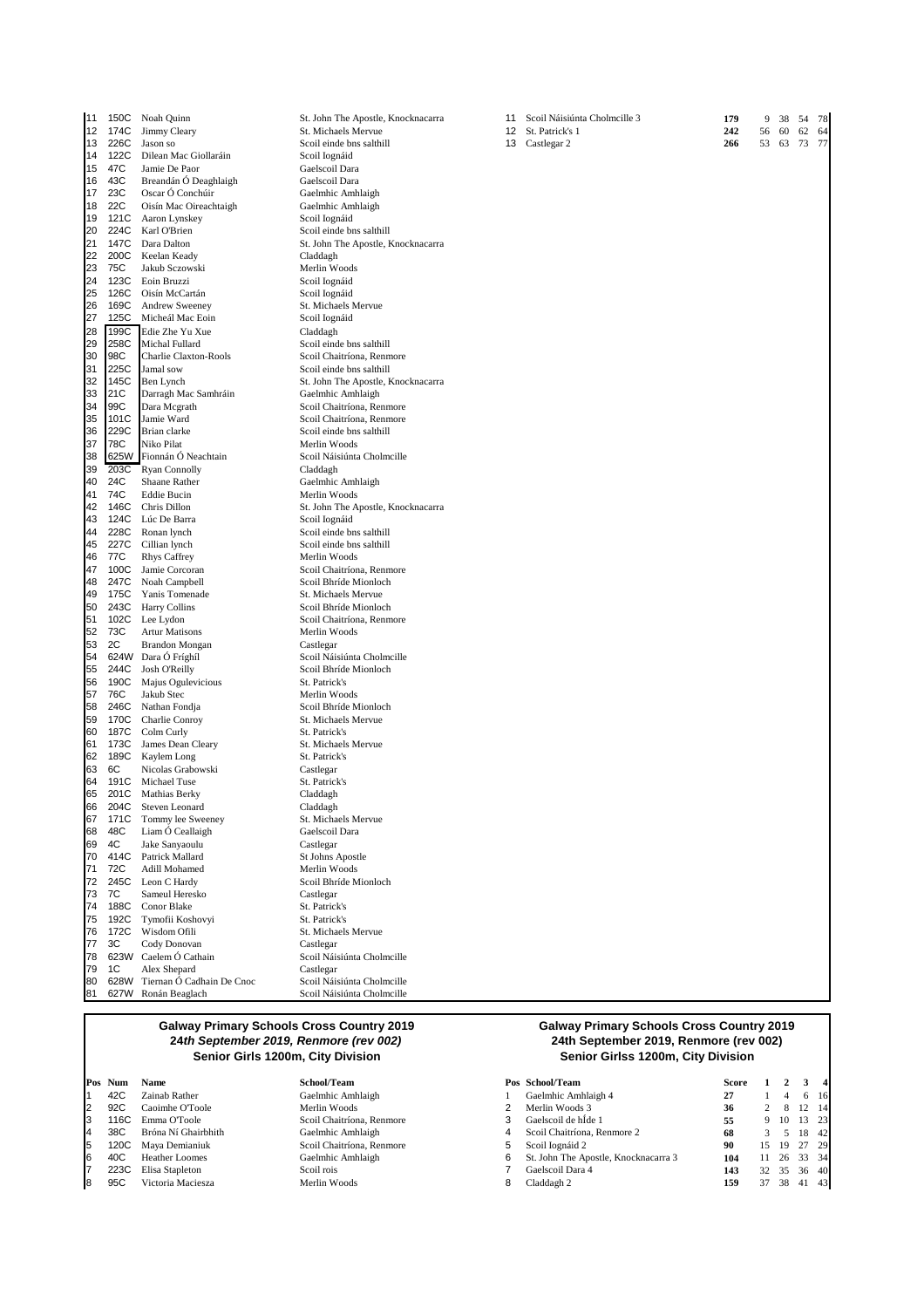| 9  |      | 407C Jessica Kay                | Gaelscoil de hÍde                  |
|----|------|---------------------------------|------------------------------------|
| 10 | 410C | Aining Zhan                     | Gaelscoil de hÍde                  |
| 11 | 166C | Kate Lally                      | St. John The Apostle, Knocknacarra |
| 12 | 94C  | Tyra Mdlauzo                    | Merlin Woods                       |
| 13 | 408C | Eva Boo                         | Gaelscoil de hÍde                  |
| 14 | 96C  | Zoe Power                       | Merlin Woods                       |
| 15 | 139C | Aoibhe Bruzzi                   | Scoil Iognáid                      |
| 16 | 37C  | Ava Ní Artaigh                  | Gaelmhic Amhlaigh                  |
| 17 | 39C  | Caoimhe Ní Fhaithimhín          | Gaelmhic Amhlaigh                  |
| 18 | 118C | Lauren Corcoran                 | Scoil Chaitríona, Renmore          |
| 19 | 142C | Hannah Ní Choinceannain         | Scoil Iognáid                      |
| 20 | 41C  | Niamh Ní Bhriain                | Gaelmhic Amhlaigh                  |
| 21 | 93C  | Sylwia Bandura                  | Merlin Woods                       |
| 22 | 257C | Aoife Small                     | Scoil Bhríde Mionloch              |
| 23 | 409C | Sophie Foley                    | Gaelscoil de hÍde                  |
| 24 |      | 411C Alyssa Salvo               | Gaelscoil de hÍde                  |
| 25 |      | 412C Margaritte Mckeown         | Gaelscoil de hÍde                  |
| 26 | 164C | Ella Faherty                    | St. John The Apostle, Knocknacarra |
| 27 | 143C | Louisa Ní Eosaigh               | Scoil Iognáid                      |
| 28 |      | 476W Eimear ni Dhomsaigh        | Náisiúnta Cholmcille               |
| 29 | 140C | Ciara Bruzzi                    | Scoil Iognáid                      |
| 30 | 141C | Eileanar Nic An Traoi           | Scoil Iognáid                      |
| 31 | 91C  | Alicja Bandura                  | Merlin Woods                       |
| 32 | 65C  | Robyn Ní Fhlannabhra            | Gaelscoil Dara                     |
| 33 | 167C | Niamh Connery                   | St. John The Apostle, Knocknacarra |
| 34 | 163C | <b>Aoife Mullins</b>            | St. John The Apostle, Knocknacarra |
| 35 | 60C  | Ali Ní Fhlannabhra              | Gaelscoil Dara                     |
| 36 | 64C  | Orlaith Ní Anrachtaigh          | Gaelscoil Dara                     |
| 37 | 220C | Lauren Harentt                  | Claddagh                           |
| 38 | 218C | Erin Kilcommins                 | Claddagh                           |
| 39 | 144C | Rubaí Ní Fhloinn                | Scoil Iognáid                      |
| 40 | 62C  | Aurora Seoige Ni Fhatharta      | Gaelscoil Dara                     |
| 41 | 221C | Marianna Podgorska              | Claddagh                           |
| 42 |      | 119C Leah Costello Hynes        | Scoil Chaitríona, Renmore          |
| 43 | 217C | Cosmina Bigioi                  | Claddagh                           |
| 44 | 255C | Jennifer Ryan                   | Scoil Bhríde Mionloch              |
| 45 |      | 477W Niamh Ni Mhainnin          | Náisiúnta Cholmcille               |
| 46 | 475W | Adhna Ni Chonghaile             | Náisiúnta Cholmcille               |
| 47 | 61C  | Amelia Ní Loinsigh Ní Spealláin | Gaelscoil Dara                     |
| 48 | 10C  | Linet Pailliyan                 | Castlegar                          |
| 49 | 219C | Hermela Teferi                  | Claddagh                           |
| 50 | 165C | <b>Isobel Lillis</b>            | St. John The Apostle, Knocknacarra |
| 51 | 63C  | Katie Nic An Adhastair          | Gaelscoil Dara                     |
| 52 | 115C | Amy O'Toole                     | Scoil Chaitríona, Renmore          |
| 53 | 18C  | Norissa Delaney                 | Castlegar                          |
| 54 | 222C | Milana Sinicina                 | Claddagh                           |
| 55 | 17C  | Lanora Delaney                  | Castlegar                          |
|    |      |                                 |                                    |

|    | Pos Num | Name                            | School/Team                        |    | Pos School/Team                      | <b>Score</b> |    |    | 3  | 4   |
|----|---------|---------------------------------|------------------------------------|----|--------------------------------------|--------------|----|----|----|-----|
|    | 36C     | Shane Mac Samhráin              | Gaelmhic Amhlaigh                  |    | Gaelmhic Amhlaigh 3                  | 27           |    |    | 10 | 12  |
| 2  | 216C    | Shane Meagher                   | Claddagh                           | 2  | Scoil Iognáid 1                      | 58           | 13 | 14 | 15 | 16  |
| 3  | 234C    | Joe colleran                    | Scoil einde bns salthill           | 3  | Scoil einde bns salthill 2           | 68           | 3  | 18 | 20 | 27  |
| 4  | 35C     | Rory Dixon                      | Gaelmhic Amhlaigh                  | 4  | Gaelscoil Dara 3                     | 77           | 6  |    | 21 | 33  |
| 5  | 114C    | Sean Nnadi                      | Scoil Chaitríona, Renmore          | 5  | St. Michaels Mervue 2                | 96           |    | 22 | 29 | 37  |
| 6  | 59C     | Riley Mac Stíbhín               | Gaelscoil Dara                     | 6  | Scoil Bhríde Mionloch 3              | 115          |    | 23 | 31 | 54  |
| 17 | 249C    | Tom Clancy                      | Scoil Bhríde Mionloch              |    | Merlin Woods 1                       | 122          | 11 | 24 | 40 | 47  |
| 8  | 184C    | Kieran McDonagh                 | St. Michaels Mervue                | 8  | St. Patrick's 2                      | 136          | 9  | 32 | 39 | 56  |
| 9  | 195C    | Killian Wall                    | St. Patrick's                      | 9  | Scoil Chaitríona, Renmore 1          | 141          | 5  | 26 | 38 | 72  |
| 10 | 31C     | Daithí Ó Cearra                 | Gaelmhic Amhlaigh                  | 10 | Claddagh 4                           | 166          | 2  | 46 | 50 | 68  |
| 11 | 88C     | Rafsan Safonov                  | Merlin Woods                       | 11 | St. John The Apostle, Knocknacarra 1 | 192          | 30 | 49 | 53 | 60  |
| 12 | 33C     | James Ó Moracháin               | Gaelmhic Amhlaigh                  | 12 | Scoil Náisiúnta Cholmcille 4         | 276          | 59 | 64 | 73 | -80 |
| 13 | 133C    | Conchúr Ó Ciaragáin             | Scoil Iognáid                      |    |                                      |              |    |    |    |     |
| 14 | 135C    | Micheál Ó Muineacháin           | Scoil Iognáid                      |    |                                      |              |    |    |    |     |
| 15 | 138C    | Seaic De Barra                  | Scoil Iognáid                      |    |                                      |              |    |    |    |     |
| 16 | 136C    | Paddy Ó Cuinneagáin Mac Gabhann | Scoil Iognáid                      |    |                                      |              |    |    |    |     |
| 17 | 58C     | Jeaic O'Fearghaill              | Gaelscoil Dara                     |    |                                      |              |    |    |    |     |
| 18 | 235C    | Patrick murray                  | Scoil einde bns salthill           |    |                                      |              |    |    |    |     |
| 19 | 137C    | Pádraig Ó Máille                | Scoil Iognáid                      |    |                                      |              |    |    |    |     |
| 20 | 230C    | Dara comer byrne                | Scoil einde bns salthill           |    |                                      |              |    |    |    |     |
| 21 | 55C     | Adam Ó Flannabhra               | Gaelscoil Dara                     |    |                                      |              |    |    |    |     |
| 22 | 180C    | Darragh Finnerty                | St. Michaels Mervue                |    |                                      |              |    |    |    |     |
| 23 | 253C    | Liam Ó Meara                    | Scoil Bhríde Mionloch              |    |                                      |              |    |    |    |     |
| 24 | 87C     | Michael Gavajuc                 | Merlin Woods                       |    |                                      |              |    |    |    |     |
| 25 | 32C     | Harry Ó Corcaráin               | Gaelmhic Amhlaigh                  |    |                                      |              |    |    |    |     |
| 26 | 112C    | Paul Wilson                     | Scoil Chaitríona, Renmore          |    |                                      |              |    |    |    |     |
| 27 | 231C    | Lachlan geraghty                | Scoil einde bns salthill           |    |                                      |              |    |    |    |     |
| 28 | 177C    | <b>Jack Sweeney</b>             | St. Michaels Mervue                |    |                                      |              |    |    |    |     |
| 29 | 181C    | Destiny Ajiboyi                 | St. Michaels Mervue                |    |                                      |              |    |    |    |     |
| 30 | 162C    | Zach Quinn                      | St. John The Apostle, Knocknacarra |    |                                      |              |    |    |    |     |
| 31 | 251C    | <b>Brian O'Brien</b>            | Scoil Bhríde Mionloch              |    |                                      |              |    |    |    |     |
| 32 | 196C    | Luke Hearns                     | St. Patrick's                      |    |                                      |              |    |    |    |     |

#### **Galway Primary Schools Cross Country 2019 24th September 2019, Renmore (rev 002)** Senior Boys 1200m, City Division

|    | Pos Num | Name               | School/Team               |    | Pos School/Team                      | Score |                |      | 3     | 41            |
|----|---------|--------------------|---------------------------|----|--------------------------------------|-------|----------------|------|-------|---------------|
|    | 36C     | Shane Mac Samhráin | Gaelmhic Amhlaigh         |    | Gaelmhic Amhlaigh 3                  | 27    |                |      | 10    | <sup>12</sup> |
|    | 216C    | Shane Meagher      | Claddagh                  |    | Scoil Iognáid 1                      | 58    | 13.            | 14   | 15    | -16           |
|    | 234C    | Joe colleran       | Scoil einde bns salthill  |    | Scoil einde bns salthill 2           | 68    | 3              | 18   | 20    | - 27          |
| 4  | 35C     | Rory Dixon         | Gaelmhic Amhlaigh         | 4  | Gaelscoil Dara 3                     | 77    | 6.             | 17   | -21   | 33            |
|    | 114C    | Sean Nnadi         | Scoil Chaitríona, Renmore | b  | St. Michaels Mervue 2                | 96    |                | 8 22 | 29 37 |               |
| 6  | 59C     | Riley Mac Stíbhín  | Gaelscoil Dara            | 6  | Scoil Bhríde Mionloch 3              | 115   |                | 23   | 31    | - 54          |
|    | 249C    | Tom Clancy         | Scoil Bhríde Mionloch     |    | Merlin Woods 1                       | 122   | 11             | 24   | 40    | 47            |
| 8  | 184C    | Kieran McDonagh    | St. Michaels Mervue       | 8  | St. Patrick's 2                      | 136   | 9              | 32   | 39    | 56            |
|    | 195C    | Killian Wall       | St. Patrick's             | 9  | Scoil Chaitríona, Renmore 1          | 141   | 5.             | 26   | 38    | 72            |
|    | 10 31C  | Daithí Ó Cearra    | Gaelmhic Amhlaigh         | 10 | Claddagh 4                           | 166   | $\overline{2}$ | 46   | 50    | 68            |
| 11 | 88C     | Rafsan Safonov     | Merlin Woods              | 11 | St. John The Apostle, Knocknacarra 1 | 192   | 30             | 49   | 53    | 60            |
|    | 12, 33C | James Ó Moracháin  | Gaelmhic Amhlaigh         |    | 12 Scoil Náisiúnta Cholmeille 4      | 276   | 59.            | 64   | 73 80 |               |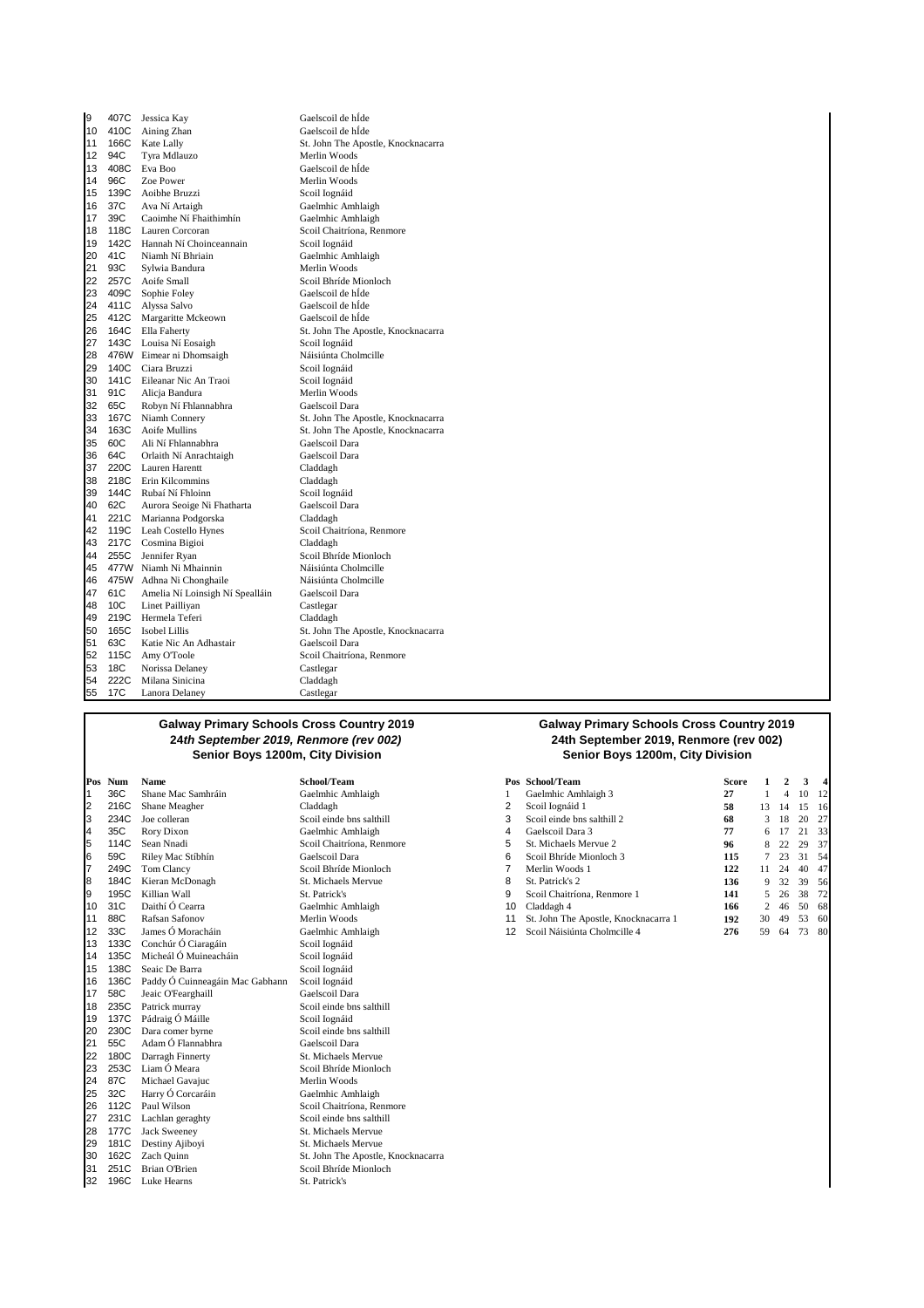| 33 | 57C  | Eneko Ó Grádaigh             | Gaelscoil Dara                     |
|----|------|------------------------------|------------------------------------|
| 34 | 254C | Colin Roche                  | Scoil Bhríde Mionloch              |
| 35 |      | 638W Jayden Kennedy          | Scoil Náisiúnta Cholmcille         |
| 36 | 178C | <b>Billy Regan</b>           | St. Michaels Mervue                |
| 37 | 185C | Michael Mongan               | St. Michaels Mervue                |
| 38 | 109C | Adam Bensmaine               | Scoil Chaitríona, Renmore          |
| 39 | 198C | Tommy Ward                   | St. Patrick's                      |
| 40 | 89C  | <b>Robert Matisons</b>       | Merlin Woods                       |
| 41 | 415C | <b>Scot David</b>            | <b>St Patricks</b>                 |
| 42 |      | 642W Seán Óg Ó Fátharta      | Scoil Náisiúnta Cholmcille         |
| 43 | 233C | Ethan cunningham             | Scoil einde bns salthill           |
| 44 | 232C | Luke payne                   | Scoil einde bns salthill           |
| 45 | 179C | Maxim panjutin               | St. Michaels Mervue                |
| 46 | 213C | Ignacio Tejada               | Claddagh                           |
| 47 | 86C  | Leon Carroll                 | Merlin Woods                       |
| 48 |      | 636W Oliver Sullivan         | Scoil Náisiúnta Cholmcille         |
| 49 | 158C | Christian Sedano             | St. John The Apostle, Knocknacarra |
| 50 | 214C | Kamil Ibrahim                | Claddagh                           |
| 51 |      | 635W Evan Mac A'Choiligh     | Scoil Náisiúnta Cholmcille         |
| 52 | 90C  | Seán Reardon                 | Merlin Woods                       |
| 53 |      | 159C Harry Clohessy          | St. John The Apostle, Knocknacarra |
| 54 |      | 252C Eoin Conway             | Scoil Bhríde Mionloch              |
| 55 |      | 640W Séamus Óg Ó Márta       | Scoil Náisiúnta Cholmcille         |
| 56 | 194C | Francis Ward                 | St. Patrick's                      |
| 57 |      | 250C Pádraig Kennedy         | Scoil Bhríde Mionloch              |
| 58 | 13C  | David Heresko                | Castlegar                          |
| 59 |      | 648W Lúc Ó Tuairisg          | Scoil Náisiúnta Cholmcille         |
| 60 | 157C | Aaron Sidhu                  | St. John The Apostle, Knocknacarra |
| 61 |      | 639W Ruán Ó Háinle           | Scoil Náisiúnta Cholmcille         |
| 62 | 54C  | Aaron Heskin                 | Gaelscoil Dara                     |
| 63 |      | 637W Rónán Ó Neachtain       | Scoil Náisiúnta Cholmcille         |
| 64 |      | 649W Ruadhán Ó Fátharta      | Scoil Náisiúnta Cholmcille         |
| 65 |      | 634W Daniel Mac Eochagáin    | Scoil Náisiúnta Cholmcille         |
| 66 | 56C  | Barra Ó Fionghaill           | Gaelscoil Dara                     |
| 67 | 160C | Mikey Mulry                  | St. John The Apostle, Knocknacarra |
| 68 | 211C | Conor O'sullivan             | Claddagh                           |
| 69 | 193C | Daniel Sangodele             | St. Patrick's                      |
| 70 |      | 644W Tomás Ó Neachtain       | Scoil Náisiúnta Cholmcille         |
| 71 | 215C | Ron Haim                     | Claddagh                           |
| 72 | 110C | <b>Arron Darcy</b>           | Scoil Chaitríona, Renmore          |
| 73 |      | 646W Caomhán Mac Con Iomaire | Scoil Náisiúnta Cholmcille         |
| 74 | 643W | Stiofán Ó Neachtain          | Scoil Náisiúnta Cholmcille         |
| 75 | 12C  | Conor Boyle                  | Castlegar                          |
| 76 | 16C  | Thomas McDonagh              | Castlegar                          |
| 77 | 186C | Charlie Keenan               | St. Michaels, Mervue               |
| 78 | 111C | Evan Smith                   | Scoil Chaitríona, Renmore          |
| 79 | 85C  | Dylan Kemp                   | Merlin Woods                       |
| 80 |      | 647W Charlie Ó Gríofa        | Scoil Náisiúnta Cholmcille         |
| 81 | 645W | Aodhán Ó Donnchadha          | Scoil Náisiúnta Cholmcille         |

#### **Galway Primary Schools Cross Country 2019 24th September 2019, Renmore (rev 002) Junior Girls 1000m, West Division Junior Girls 1000m, West Division**

| Pos | Num  | Name                   | School/Te  |
|-----|------|------------------------|------------|
| 1   | 109W | Grace Mcgrath          | Ballinderr |
| 2   | 112W | Rebecca Moynihan       | Ballinderr |
| 3   | 683W | Evie Joyce             | Sylane     |
| 4   | 438W | Grace Creedon          | Kiltiernan |
| 5   |      | 316W Aisling Hession   | Cummer     |
| 6   | 594W | Aeveen Kelly           | Scoil Mhu  |
| 7   | 595W | Aisling Lavan          | Scoil Mhu  |
| 8   | 153W | Caoimhe Lydon          | Caladh Na  |
| 9   | 33W  | Cara Gibllin           | Ardrahan   |
| 10  | 70W  | Claudia Coyle          | Ballinderr |
| 11  | 573W | Rachel Dooley          | Scoil Mhu  |
| 12  | 296W | Kim Mcnulty            | Cregmore   |
| 13  | 69W  | Cáit Hanrahan          | Ballinderr |
| 14  |      | 398W Aisling Ní Eidhin | Gaelscoil  |
| 15  | 662W | Orlaith Franklin       | St. Joseph |
| 16  |      | 486W Charlotte Osborne | Saint Ann  |
| 17  | 661W | Grace Kelly            | St. Joseph |
| 18  | 436W | Emily McTigue          | Kiltiernan |
| 19  | 269W | Karina Garvey          | Claregalw  |
| 20  | 402W | Holly Nic Aodha        | Gaelscoil  |
| 21  | 539W | Siobhán Conroy         | Scoil Chu  |
| 22  | 461W | Rebecca Foster         | Lurga      |
| 23  | 714W | Lauren O'Flaherty      | Tierneevi  |
| 24  |      | 192W Katelyn Hynes     | Carnmore   |
| 25  | 317W | Christine Gordon       | Cummer     |
| 26  |      | 729W Laura Gibbs       | Scoil Mhu  |
| 27  |      | 154W Michelle Osborne  | Caladh Na  |
| 28  |      | 272W Lauren Silke      | Claregalw  |
| 29  | 29W  | Anna Whiriskey         | Ardrahan   |
|     |      |                        |            |

# **Galway Primary Schools Cross Country 2019 24th September 2019, Renmore (rev 002)**

|    | Pos Num | Name                   | School/Team                              |    | Pos School/Team                            | <b>Score</b> |                 | $\mathbf{c}$ | 3               | 4      |
|----|---------|------------------------|------------------------------------------|----|--------------------------------------------|--------------|-----------------|--------------|-----------------|--------|
|    | 109W    | Grace Mcgrath          | Ballinderry                              |    | Ballinderry 1                              | 88           |                 | 2            | 42              | 43     |
| 2  | 112W    | Rebecca Moynihan       | Ballinderry                              | 2  | Cummer 2                                   | 109          | 5               | 25           | 35              | 44     |
| 3  | 683W    | Evie Joyce             | Sylane                                   | 3  | Scoil Mhuire, Clarinbridge 2               | 119          | 6               |              | 46              | 60     |
| 4  | 438W    | Grace Creedon          | Kiltiernan                               | 4  | St. Josephs Kinvara 3                      | 121          | 15              |              | 37              | 52     |
| 5  | 316W    | <b>Aisling Hession</b> | Cummer                                   | 5  | Gaelscoil De Híde 3                        | 124          | 14              | 20           | 39              | 51     |
| 6  | 594W    | Aeveen Kelly           | Scoil Mhuire, Clarinbridge               | 6  | Ballinderreen 2                            | 130          | 10              | 13           | 41              | 66     |
| 7  | 595W    | Aisling Lavan          | Scoil Mhuire, Clarinbridge               | 7  | Scoil Mhuire, Oranmore. 1                  | 167          | 26              | 38           | 48              | 55     |
| 8  | 153W    | Caoimhe Lydon          | Caladh Na Muc                            | 8  | Claregalway 1                              | 172          | 19              | 28           | 53              | 72     |
| 9  | 33W     | Cara Gibllin           | Ardrahan                                 | 9  | Scoil Chuimín Agus Caitríona, Oughterard 1 | 181          | 21              | 40           | 56              | 64     |
| 10 | 70W     | Claudia Coyle          | Ballinderreen                            | 10 | Kiltiernan 3                               | 187          | 4               | 18           | 31              | 134    |
| 11 | 573W    | Rachel Dooley          | Scoil Mhuire                             | 11 | Saint Annin's 1                            | 205          | 16              | 54           | 61              | 74     |
| 12 | 296W    | Kim Mcnulty            | Cregmore                                 | 12 | Scoil Mhuire 4                             | 220          | 11              | 59           | 71              | 79     |
| 13 | 69W     | Cáit Hanrahan          | <b>Ballinderreen</b>                     | 13 | Sylane 1                                   | 228          | 3               | 36           | 90              | 99     |
| 14 | 398W    | Aisling Ní Eidhin      | Gaelscoil De Híde                        | 14 | Lurga 4                                    | 235          | 22              | 34           | 86              | 93     |
| 15 | 662W    | Orlaith Franklin       | St. Josephs Kinvara                      | 15 | Scoil Bhríde, Lackagh 1                    | 249          | 32              | 33           |                 | 76 108 |
| 16 | 486W    | Charlotte Osborne      | Saint Annin's                            | 16 | Cregmore 1                                 | 264          | 12              | 83           | 84              | 85     |
| 17 | 661W    | Grace Kelly            | St. Josephs Kinvara                      | 17 | Ardrahan 1                                 | 268          | 9               | 29           | 113 117         |        |
| 18 | 436W    | Emily McTigue          | Kiltiernan                               | 18 | Carnmore 7                                 | 281          | 24              |              | 50 101 106      |        |
| 19 | 269W    | Karina Garvey          | Claregalway                              | 19 | Caladh Na Muc 2                            | 296          | 8               | 27           | 121 140         |        |
| 20 | 402W    | Holly Nic Aodha        | Gaelscoil De Híde                        | 20 | Tierneevin 1                               | 334          | 23              |              | 92 107 112      |        |
| 21 | 539W    | Siobhán Conroy         | Scoil Chuimín Agus Caitríona, Oughterard | 21 | Ballinderreen 1                            | 336          | 63              | 70           |                 | 78 125 |
| 22 | 461W    | Rebecca Foster         | Lurga                                    | 22 | Doorus 9                                   | 441          | 81              |              | 98 100 162      |        |
| 23 | 714W    | Lauren O'Flaherty      | Tierneevin                               | 23 | Belmont 1                                  | 447          | 95              |              | 96 127 129      |        |
| 24 | 192W    | <b>Katelyn Hynes</b>   | Carnmore                                 | 24 | Carnmore 4                                 | 474          |                 |              | 47 136 137 154  |        |
| 25 | 317W    | Christine Gordon       | Cummer                                   | 25 | Aillebrack 1                               | 474          |                 |              | 49 128 148 149  |        |
| 26 | 729W    | Laura Gibbs            | Scoil Mhuire, Oranmore.                  | 26 | Carnmore 6                                 | 491          |                 |              | 103 123 132 133 |        |
| 27 | 154W    | Michelle Osborne       | Caladh Na Muc                            | 27 | Doorus 6                                   | 511          |                 |              | 105 116 131 159 |        |
| 28 | 272W    | Lauren Silke           | Claregalway                              | 28 | Cholmcille Ros A Mhíl 1                    | 627          | 135 161 165 166 |              |                 |        |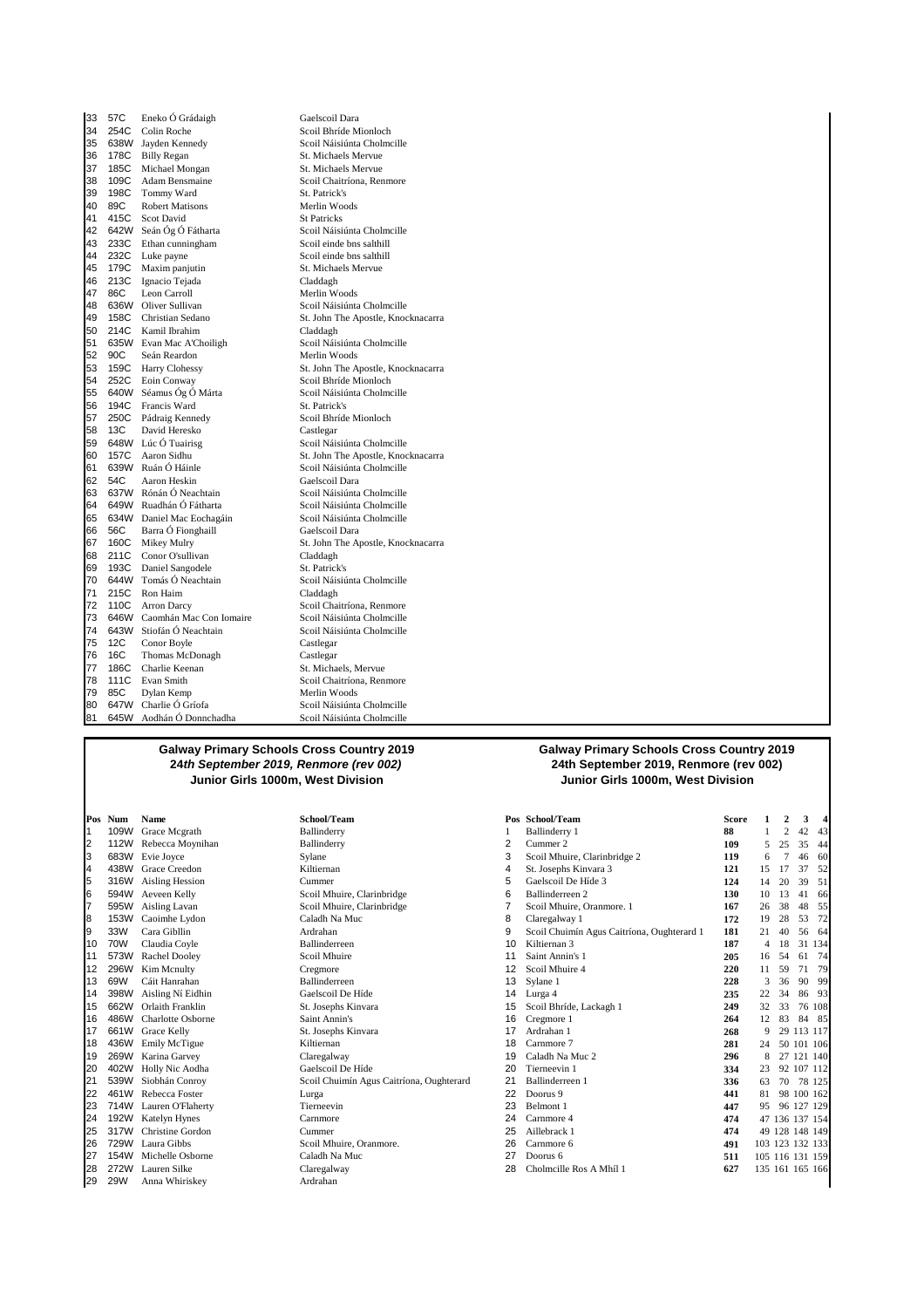30 106W Rachel kelly Ballinderry<br>31 435W Ella Ward Milliernan 31 435W Ella Ward Kiltiernan 514W Saoirse Mcevoy 33 511W Ellen Clarke Scoil Bhríde, Lackagh<br>34 462W Zoe Forde Lurga Lurga 34 462W Zoe Forde<br>35 321W Saoirse Ma 35 321W Saoirse Maguire Cummer<br>36 687W Siún Jovce 688 Sylane 36 687W Siún Joyce Sylane<br>36 660W Eleanor Mckavanagh St. Josephs Kinvara 37 660W Eleanor Mckavanagh<br>38 732W Amy McNally 38 732W Amy McNally Scoil Mhuire, Oranmore.<br>39 397W Aisling Ní Chosrachain Gaelscoil De Híde 39 397W Aisling Ní Chosrachain<br>40 535W Emily Podmore 41 80W Olivia Hodgins Ballinderreen 42 110W Jessica Moynihan<br>
43 105W Annalysse Nally Ballinderry<br>
Ballinderry 105W Annalysse Nally 44 320W Orla Newell Cummer 45 111W Naomi Brennan<br>46 598W Kate O'Dea 46 598W Kate O'Dea Scoil Mhuire, Clarinbridge<br>47 198W Nicole Bohan Score Carnmore 198W Nicole Bohan 48 731W Thelma Panzo Scoil Mhuire, Oranmore. 49 16W Sarah Dowd Aillebrack<br>50 193W Katie Brogan Carnmore 50 193W Katie Brogan Carnmore 405W Leah Ní Cholmain<br>663W Ríona Kilkelly St. Josephs Kinvara 52 663W Ríona Kilkelly St. Josephs K<br>53 273W Maeve Bidwell St. Claregalway 53 273W Maeve Bidwell Claregalway<br>54 487W Ella Geoghegan Saint Annin's 54 487W Ella Geoghegan Saint Annin's<br>55 728W Zuzanna Rozycka Scoil Mhuire, Oranmore. 728W Zuzanna Rozycka 57 319W Leah Delaney Cummer<br>58 318W Isabelle Comer Cummer 58 318W Isabelle Comer Cummer 59 574W Roisín O'Toole<br>60 599W Roisin Smith 60 599W Roisin Smith Scoil Mhuire, Clarinbridge 61 490W Jessie Tollett<br>62 406W Lsabella Ní Leathlobhair Gaelscoil De Híde 406W Lsabella Ní Leathlobhair 63 68W Aoife Frehill Ballinderreen<br>64 536W Fave Hodgson Scoil Chuimín 65 104W Amy Lavelle Ballinderry<br>66 66W Alice Derrane Ballinderreen 66 66W Alice Derrane<br>67 538W Mikaela Naughton 68 403W Issy De Búrca<br>69 108W Abigail Newell Ballinderry 69 108W Abigail Newell<br>70 67W Anna Ruane 71 570W Ella Morrow Scoil Mhuire 271W Kyilah Maloney<br>
733W Sheenagh O'Donnell<br>
Scoil Mhuire, Oranmore. 73 733W Sheenagh O'Donnell Scoil Mhuire,<br>1912 - The Mannen Devllin Saint Annin's 14 491W Rhiannon Devllin Saint Annin's<br>175 479W Sarah ni Dhonncha<br>175 479W Sarah ni Dhonncha 15 479W Sarah ni Dhonncha<br>16 515W Teagan Gallagher Naomh Ciarán Scoil Bhríde, Lackagh 515W Teagan Gallagher<br>78W Mia Walsh 77 78W Mia Walsh Ballinderreen 78 72W Emily Costello Ballinderreen  $79.575W$  Shona O'Toole 80 107W Yvie Clarke Ballinderry 81 359W Síofra Ó Connor Doorus 82 571W Klara Ktobukowska<br>83 295W Emma Forde Scotland Cregmore 83 295W Emma Forde Cregmore<br>84 293W Blathín O'Flaherty Cregmore 84 293W Blathín O'Flaherty Cregmore<br>85 292W Aine O'Toole Cregmore 292W Aine O'Toole 86 459W Molly Gleeson **Lurga** Lurga<br>87 489W Georgia O'Malley **Canada Saint Annin's** 489W Georgia O'Malley Saint Annin's<br>572W Meera O'Toole Scoil Mhuire 88 572W Meera O'Toole Scoil Mhuire Scoil Mhuire Scoil Mhuire Scoil Mhuire Scoil Mhuire Scoil Mhuire Scoil Mhuire Scoil Mhuire Scoil Mhuire Scoil Mhuire Scoil Mhuire Scoil Mhuire Scoil Mhuire Scoil Mhuire Scoil Mhuire Scoil 89 297W Lauren Keane Cregmont Cregmont Cregmont Cregmont Cregmont Cregmont Cregmont Cregmont Cregmont Cregmont Cregmont Cregmont Cregmont Cregmont Cregmont Cregmont Cregmont Cregmont Cregmont Cregmont Cregmont Cregmont Cre 90 686W Méabh Dooley Sylane 270W Katelyn Casserly Claregalwa<br>
213W Eva Fahy Tierneevin<br>
Claregalwa 92 713W Eva Fahy Tierneevin States of Tierneevin States and Tierneevin States of Tierneevin States and Tierneevin States and Tierneevin States and Tierneevin States and Tierneevin States and Tierneevin States and Tierneevi 456W Andrea Keane Lurga Lurga<br>268W Ava Fahey Claregalway 94 268W Ava Fahey 95 136W Maebh Larney Belmont<br>96 135W Erin Burke Belmont 96 135W Erin Burke<br>97 34W Katie King Belmont Ardrahan 1997 - Ardrahan Ardrahan<br>
354W Kate Mcnamara 1997 - Doorus e 98 354W Kate Mcnamara<br>199 684W Kelise Collins 29 Sylane 884W Kelise Collins Sylane<br>357W Lisa Marie Huban Shoorus 100 357W Lisa Marie Huban 101 200W Saoirse Conneely Carnmore 102 294W Clara Samuels Cregmore 103 201W Sarah Killilea **Carnamica Carnamore**<br>104 488W Ella-Rose Corcoran **Carnamica Carnamica Carnamica Carnamica** 104 488W Ella-Rose Corcoran Saint A<br>105 352W Farah Linnane Doorus 105 352W Farah Linnane 106 188W Chloe Conneely Carnmore<br>107 712W Eloisa Costa Costa Cierneevin 107 712W Eloisa Costa<br>108 513W Rylee Kendellen Scoil Bhríde, Lackagh 108 513W Rylee Kendellen<br>109 537W Helena Geoghegan 110 195W Lauren Morley Carnmore<br>111 659W Cara Corless St. Josephs Kinvara 111 659W Cara Corless St. Josephs St. Josephs<br>112 709W Aisling Nolan St. Tierneevin 112 709W Aisling Nolan 113 31W Aoife Broder **Artaman**<br>114 597W Amy Sheridan **Artaman Scool Mhuire, Clarinbridge** 114 597W Amy Sheridan Scoil Scoil Mhuire, Coil Mhuire, Coil Mhuire, Coil Mhuire, Coil Mhuire, Clarin<br>115 457W Éadaoin Fogarty 115 457W Éadaoín Fogarty

Scoil Chuimín Agus Caitríona, Oughterard 56 534W Ella Heraty<br>57 319W Leah Delaney Scoil Chuimín Agus Caitríona, Oughterard 64 536W Faye Hodgson Scoil Chuimín Agus Caitríona, Oughterard 67 538W Mikaela Naughton Scoil Chuimín Agus Caitríona, Oughterard Ballinderreen Scoil Chuimín Agus Caitríona, Oughterard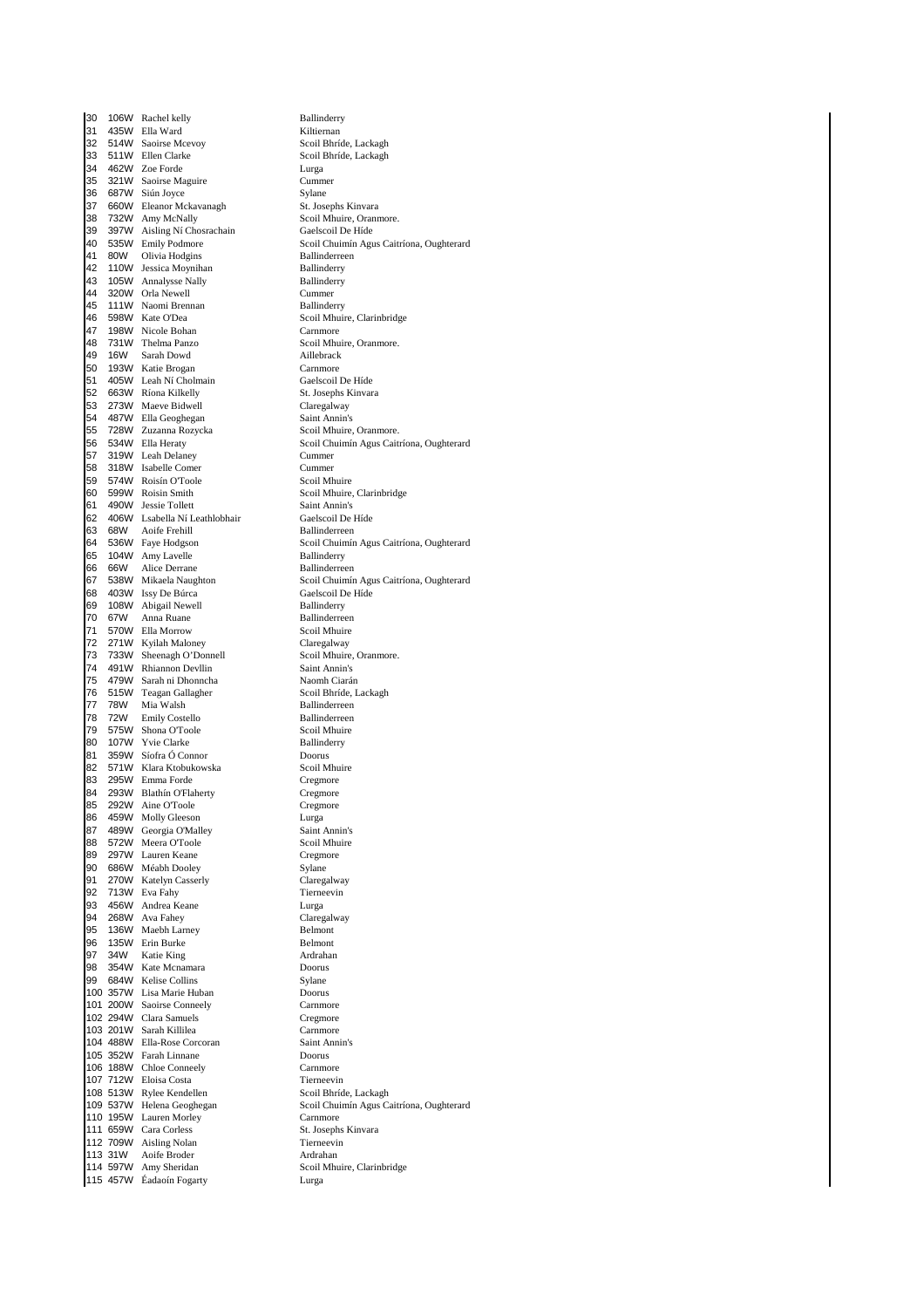116 353W Kate Fahy Doorus 117 30W Aoibhinn Moran<br>118 596W Ali Doran 119 458W Eimear Fogarty Lurga 120 32W Cara Donohue Ardrahan 121 155W Sheyda Zandi Caladh Na Muc  $122\,510W$  Alice Ryan 123 199W Rachel O'Flynn Carnmore<br>124 73W Fiadh Quinn Ballinderreen 124 73W Fiadh Quinn Ballinderreen<br>125 79W Molly O'Brien Ballinderreen 125 Molly O'Brien Ballinderre<br>
125 Mei 2012 12: Tierneevin<br>
12: Tierneevin 126 710W Alex Cummins 127 137W Ella Diskin Belmont<br>128 13W Emma Conroy Aillebrack 128 13W Emma Conroy Aillebrack 129 134W Sinead Larney 130 190W Eliza Dineen Carnmore 131 350W Ava Hynes Doorus Doorus<br>
132 202W Sive Leonard Carnmore 132 202W Sive Leonard Carnmore<br>133 194W Laura Tarrant Carnmore 133 194W Laura Tarrant 134 437W Emma Keane **Kiltiernan**<br>135 244W Autumn Ní Chonghaile **Cholmeille Ros A Mhíl** 135 244W Autumn Ní Chonghaile 136 196W Maria Greene Carnmore<br>
136 196W Maria Greene Carnmore<br>
137 197W Megan Qualter Carnmore 137 197W Megan Qualter 138 651W Shayla Kilkelly St. Josephs Kinvara<br>
139 74W Holly Helebert Ballinderreen 139 74W Holly Helebert Ballinderreen 140 152W Cala Ferguson Caladh Na Muc<br>141 151W Aisling O'Malley Caladh Na Muc 141 151W Aisling O'Malley 142 617W Tanya Ní Mhainnín Scoil Na Maighdine Muire Gan Smál, Camus 143 711W Blaithin Keelan Tierneevin<br>144 187W Carla Greene Carnmore 144 187W Carla Greene 145 439W Sarah Divilly **145 439W Sarah Divilly 146 730W** River Research 146 730W Patricija Jureviciute 146 8001 Nulley, Oranmore. 146 730W Patricija Jureviciute Scoil Mhuire,<br>147 71W Éabha Walsh Ballinderreen 147 71W Éabha Walsh Ballinderre<br>148 12W Eimear Mannion Aillebrack Eimear Mannion 149 11W Aisling Conneely **Aillebrack** Aillebrack<br>150 650W Leah Robinson Skilling **Ailward States States** Kinvara 1450 650W Leah Robinson Skilling<br>150 650W Leah Robinson Skilling St. Josephs Kinvara<br>151 664W Sadie Byrne 151 664W Sadie Byrne St. Josephs Kinvara<br>152 512W Maeve Mcgurran<br>Scoil Bhríde, Lackagh 152 512W Maeve Mcgurran Scoil B<br>153 685W Mary Kate Collins Sylane 153 685W Mary Kate Collins Sylane<br>154 189W Ciara Flaherty Carnmore 154 189W Ciara Flaherty<br>155 76W Emily Lyons Ballinderreen 155 76W Emily Lyons Ballinderreen Alexa Waldron 157 460W Mya Shanahan Killeen Lurga 158 191W Isabelle Corbett Carnmore 159 351W Éabha Colgan **Doorus**<br>160 614W Éadaoin Ní Raghallaigh Scoil N 161 243W Aoibhinn Ní Sheaghdha Cholmc<br>162 358W Síofra Lordan Doorus 162 358W Síofra Lordan Doorus 163 356W Lily Mossman 164 77W Nessa Patterson **Ballinderreen**<br>165 245W Méadhbh Ní Chnáimhín Cholmeille Ros A Mhíl 165 245W Méadhbh Ní Chnáimhín Cholmcille Ros A Mhíl 166 246W Siobhán Nic Dhonnach Cholmcille Rose Cholmcille Rose A Mhíle Rose A Mhíle Rose A Mhíle Rose A Mhíle Ro<br>167 75W Madeline Carroll 167 75W Madeline Carroll **Ballinder**<br>168 355W Lauren Mitchell **Branch** Doorus 168 355W Lauren Mitchell

Scoil Mhuire, Clarinbridge 160 614W Éadaoin Ní Raghallaigh Scoil Na Maighdine Muire Gan Smál, Camus

#### **Galway Primary Schools Cross Country 2019 24th September 2019, Renmore (rev 002) Junior Boys 1000m, West Division Junior Boys 1000m, West Division**

|                | Pos Num    | Name                    | School/Team                              |    | Pos School/Team                            | <b>Score</b> |     |                 | 3              |        |
|----------------|------------|-------------------------|------------------------------------------|----|--------------------------------------------|--------------|-----|-----------------|----------------|--------|
|                | 557W       | Stephen Joyce           | Scoil Iosaif Naofa, Oranmore             |    | Scoil Iosaif Naofa, Oranmore 1             | 45           |     |                 | 9              | 28     |
| $\overline{2}$ | 553W       | David Casserly          | Scoil Iosaif Naofa, Oranmore             | 2  | Ardrahan 4                                 | 70           | 3   | 6               | $\overline{c}$ | 49     |
| Iз             | <b>28W</b> | <b>Ultan O'Connor</b>   | Ardrahan                                 | 3  | Lurga 3                                    | 79           | 5   | 13              | 6              | 45     |
| 14             | 58W        | Liam Bailey             | <b>Ballinderreen</b>                     | 4  | Gaelscoil De Híde 1                        | 95           | 15  |                 | 23             | 40     |
| 5              | 453W       | Luke Walsh              | Lurga                                    | 5  | Ballinderreen 5                            | 109          | 4   |                 | 33             | 64     |
| 6              | <b>23W</b> | Aidan Donohue           | Ardrahan                                 | 6  | St. Josephs Kinvara 1                      | 116          | 11  | 26              | 29             | 50     |
| 7              | 552W       | Aaron Hanrahan          | Scoil Iosaif Naofa, Oranmore             |    | Scoil Chuimín Agus Caitríona, Oughterard 2 | 162          | 18  | 32              | 41             | 71     |
| 8              | 50W        | Ciarán Considine        | <b>Ballinderreen</b>                     | 8  | Claregalway 2                              | 170          | 27  | 31              | 44             | 68     |
| 9              | 556W       | Sean Cleare             | Scoil Iosaif Naofa, Oranmore             | 9  | Ballinderry 3                              | 172          | 20  |                 | 52             | 53     |
| 10             | 678W       | Kealan Moran            | Sylane                                   | 10 | Carnmore 5                                 | 173          | 19  | 37              | 58             | 59     |
| 11             | 658W       | Shane Mcinerney         | St. Josephs Kinvara                      |    | Saint Annin's 4                            | 177          | 36  | 38              | 46             | -57    |
| 12             | 36W        | Conor Barry             | Ardrahan                                 |    | Tierneevin 4                               | 190          | 24  | 39              | 42             | -85    |
| 13             | 455W       | <b>Richard Staunton</b> | Lurga                                    | 13 | Scoil Mhuire, Clarinbridge 4               | 201          | 34  | 35              | 60             | 72     |
| 14             | 314W       | Killian Higgins         | Cummer                                   | 14 | Cregmore 2                                 | 236          | 25  | 30              |                | 70 111 |
| 15             | 393W       | David Frazer            | Gaelscoil De Híde                        | 15 | Sylane 1                                   | 267          | 10  | 67              |                | 88 102 |
| 16             | 451W       | Cian Loughnane          | Lurga                                    | 16 | Cummer 1                                   | 290          | 14  | 75              |                | 83 118 |
| 17             | 394W       | James Ó Cléirigh        | Gaelscoil De Híde                        | 17 | Kiltiernan 4                               | 317          | 22  | 66              |                | 10 119 |
| 18             | 533W       | Tom Mcaleer             | Scoil Chuimín Agus Caitríona, Oughterard | 18 | Scoil Bhríde, Lackagh 2                    | 323          | 21  | 82              |                | 99 121 |
| 19             | 173W       | Ciaran Collins          | Carnmore                                 | 19 | Doorus <sub>7</sub>                        | 334          | 61  | 80              |                | 96 97  |
| 20             | 103W       | Thomas Riordan          | Ballinderry                              | 20 | Caladh Na Muc 1                            | 348          | 48  | 63              |                | 98 139 |
| 21             | 509W       | Ronan Meehan            | Scoil Bhríde, Lackagh                    | 21 | Carnmore 8                                 | 406          | 78  | 94              | 107 127        |        |
| 22             | 432W       | Jack Dempsey            | Kiltiernan                               | 22 | Scoil Mhuire 3                             | 419          |     | 56 100 128 135  |                |        |
| 23             | 391W       | Cian Ó Mainnín          | Gaelscoil De Híde                        | 23 | Ballinderreen 3                            | 468          |     | 108 115 122 123 |                |        |
| 24             | 703W       | <b>Arthur Fernandes</b> | Tierneevin                               | 24 | Ballinderreen 6                            | 534          | 129 | 131 134 140     |                |        |
| 25             | 287W       | Alan Warde              | Cregmore                                 |    | Cholmcille Ros A Mhíl 2                    | 536          |     | 112 113 150 161 |                |        |
| 26             | 657W       | Milo Heaney             | St. Josephs Kinvara                      | 26 | Doorus 8                                   | 653          |     | 156 159 168 170 |                |        |

# **Galway Primary Schools Cross Country 2019 24th September 2019, Renmore (rev 002)**

|    | Pos School/Team                            | Score | 1              | $\mathbf{2}$    | 3          | $\overline{\mathbf{4}}$ |
|----|--------------------------------------------|-------|----------------|-----------------|------------|-------------------------|
| 1  | Scoil Iosaif Naofa, Oranmore 1             | 45    | 1              | 7               | 9          | 28                      |
| 2  | Ardrahan 4                                 | 70    | 3              | 6               | 12         | 49                      |
| 3  | Lurga 3                                    | 79    | 5              | 13              | 16         | 45                      |
| 4  | Gaelscoil De Híde 1                        | 95    | 15             | 17              | 23         | 40                      |
| 5  | Ballinderreen 5                            | 109   | $\overline{4}$ | 8               | 33         | 64                      |
| 6  | St. Josephs Kinvara 1                      | 116   | 11             | 26              | 29         | 50                      |
| 7  | Scoil Chuimín Agus Caitríona, Oughterard 2 | 162   | 18             | 32              | 41         | 71                      |
| 8  | Claregalway 2                              | 170   | 27             | 31              | 44         | 68                      |
| 9  | <b>Ballinderry 3</b>                       | 172   | 20             | 47              | 52         | 53                      |
| 10 | Carnmore 5                                 | 173   | 19             | 37              | 58         | 59                      |
| 11 | Saint Annin's 4                            | 177   | 36             | 38              | 46         | 57                      |
| 12 | Tierneevin 4                               | 190   | 24             | 39              | 42         | 85                      |
| 13 | Scoil Mhuire, Clarinbridge 4               | 201   | 34             | 35              | 60         | 72                      |
| 14 | Cregmore 2                                 | 236   | 25             | 30              |            | 70 111                  |
| 15 | Sylane 1                                   | 267   | 10             | 67              |            | 88 102                  |
| 16 | Cummer 1                                   | 290   | 14             | 75              |            | 83 118                  |
| 17 | Kiltiernan 4                               | 317   | 22             |                 |            | 66 110 119              |
| 18 | Scoil Bhríde, Lackagh 2                    | 323   | 21             | 82              | 99         | 121                     |
| 19 | Doorus <sub>7</sub>                        | 334   | 61             | 80              | 96         | 97                      |
| 20 | Caladh Na Muc 1                            | 348   | 48             | 63              |            | 98 139                  |
| 21 | Carnmore 8                                 | 406   | 78             |                 | 94 107 127 |                         |
| 22 | Scoil Mhuire 3                             | 419   |                | 56 100 128 135  |            |                         |
| 23 | Ballinderreen 3                            | 468   |                | 108 115 122 123 |            |                         |
| 24 | Ballinderreen 6                            | 534   |                |                 |            | 129 131 134 140         |
| 25 | Cholmcille Ros A Mhíl 2                    | 536   |                | 112 113 150 161 |            |                         |
| 26 | Doorus 8                                   | 653   |                |                 |            | 156 159 168 170         |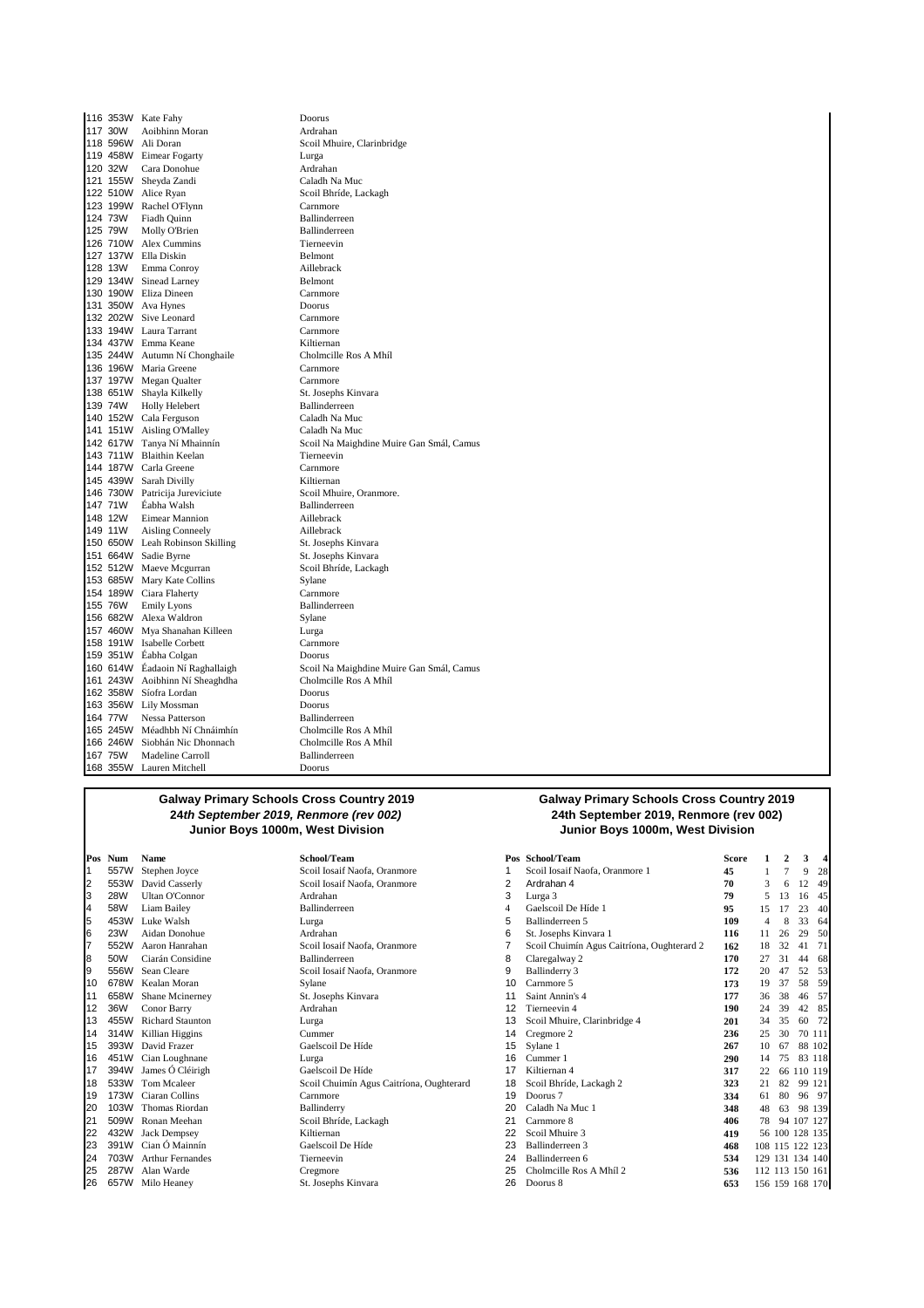27 262W Aaron Madden Claregalway<br>28 555W Patrick Mcgrath Claregalway Scoil Iosaif N 28 555W Patrick Mcgrath Scoil Iosaif Naofa, Oranmore<br>29 655W Joshua Kennedy St. Josephs Kinvara 655W Joshua Kennedy 30 288W Barry Treacy Cregmore<br>31 267W Liam Carberry Claregalway 31 267W Liam Carberry<br>32 530W Joseph Lord 47W Adam Keane<br>591W Jason Spelman 34 591W Jason Spelman<br>35 589W Darragh Higgins Scoil Mhuire, Clarinbridge 35 589W Darragh Higgins Scoil Mhuire, Clarinbridge<br>36 480W Darragh Conway Saint Annin's 36 480W Darragh Conway **Saint Ann**<br>37 175W Fionn Branagan **Saint Annings Carnmore** 175W Fionn Branagan 38 483W Joe Dalton Saint Annin's 39 706W Joseph Sheehy Tierneevin 1960 Biseph Bhean<br>396W Ryan Ó Ceallacháin<br>531W Pete Mcgauley 42 705W Fionnan Walsh Tierneevin<br>43 392W Dara Simpson The Gaelscoil De Híde 43 392W Dara Simpson Gaelscoil De Híde 263W Evan Mcdonagh 45 450W Aj Conway **Lure Lure Lure 2016**<br>46 485W Robert Osborne **Lure Saint Annin's** 46 485W Robert Osborne<br>17 98W Corey Higgins Ballinderry 47 98W Corey Higgins Ballinderry 145W Fionn Carr<br>25W Michael Fee 49 25W Michael Fee **Ardrahan**<br>50 654W Emmett Hawkins **Article St. Josephs Kinvara** 50 654W Emmett Hawkins St. Josephs Kinvara 51 395W Keelin Ó Gríofa Gaelscoil D<br>52 101W Joshua Clarke Ballinderry 101W Joshua Clarke 53 99W Eoin Mooney Ballinderry<br>54 452W Evan Gantley Lurga Lurga 54 452W Evan Gantley<br>55 554W Ojay Emihian Scoil Scoil 56 566W Evan O'Malley Scoil Mhuire<br>57 482W Jamie Davin Saint Annin's 57 482W Jamie Davin<br>58 183W Rian Grealish Saint Ann 58 183W Rian Grealish Carnmore<br>59 178W Jarlath Fahy Carnmore 178W Jarlath Fahy 60 588W Cathal Donoghue Scoil Mhuire, Clarinbridge 61 337W Conor Tarpey Doorus 62 179W John Reilly Carnmore<br>63 142W Aodhan Osborne Caladh Na Muc 63 142W Aodhan Osborne Caladh Na Muc 64 53W Donnacha Bartley **Ballinderreen**<br>65 48W Brian King **Ballinderreen** 65 48W Brian King Ballinderreen Ballinderreen Ballinderreen Ballinderreen Ballinderreen Ballinderreen Ballinderreen Ballinderreen Ballinderreen Ballinderreen Ballinderreen Ballinderreen Ballinderreen Ballinderreen Ballinde 66 430W Eoghan Phelan Miltiernand Kiltiern<br>67 681W Colm Igoe 1988 - Sylane 681W Colm Igoe 68 265W Jamie Barry Claregalway 69 266W Jordan Maloney Claregalway<br>70 289W Jamie Varden Creemore 70 289W Jamie Varden Cregmore 72 590W Jack Greaney Scoil Mhuire, Clarinbridge<br>73 102W Noah Mcgowan Ballinderry 1 102W Noah Mcgowan Ballinderry<br>13 102W Noah Mcgowan Bailinderry<br>14 181W Eoin Walsh Saint Annin's 481W Eoin Walsh 75 311W Dylan Comer Cummer 77 172W Aidan Fahy Carnmore 78 176W Gavin Hynes Carnmore 79 95W Nathan Keane Ballinderry Ballinderry Ballinderry<br>190 346W Ozzy Ó Connor Doorus 80 346W Ozzy Ó Connor Doorus 81 264W Jack Conroy<br>82 504W Aidan Carr 83 310W Alex Forde Cummer<br>84 27W Tómas Gannon - Ardrahar 84 27W Tómas Gannon Ardrahan 85 707W Kyle Fairweather Tierneevin<br>86 708W Luke Carrick Tierneevin 86 708W Luke Carrick Tierneevin<br>87 7W Dara O'Neill Aillebrack 87 7W Dara O'Neill **Aillebrack Communist Communist Communist** Aillebrack Aillebrack Aillebrack Aillebrack Aillebr<br>88 679W James Spellman 88 679W James Spellman<br>89 593W Paddy Carr 89 593W Paddy Carr Scoil Mhuire, Clarinbridge<br>90 592W Liam Lynskev Scoil Mhuire, Clarinbridge 90 592W Liam Lynskey<br>91 740W Cillian Kerins 740W Cillian Kerins Scoil Mhuire Clarinbridge 92 454W Morgan Waterhouse<br>93 532W Sean Molloy 94 181W Mark Walsh Carnmore Carnmore Carnmore Carnmore Carnmore Carnmore Carnmore Carnmore Carnmore Carnmore C 336W Brian O'Cassidy Martin Doorus<br>
342W Idris Sabry Doorus 96 342W Idris Sabry Doorus 344W Luca Green Doorus<br>143W Ciaran Duggan Caladh Na Muc 98 143W Ciaran Duggan 99 505W Billy Flynn Scoil Bhríde, Lackagh<br>100 565W Emmet O'Toole Scoil Mhuire 100 565W Emmet O'Toole Scoil Mhuir<br>100 565W Emmet O'Toole Scoil Mhuir<br>101 97W Adam Healy Ballinderry 101 97W Adam Healy Ballinc<br>
102 680W Shane Ryder Sylane 102 680W Shane Ryder Sylane Sylane Sylane Saint Annin's<br>103 484W Matthew Lee Saint Annin's 103 484W Matthew Lee Saint Annin<br>104 100W James Mulchrone Ballinderry 104 100W James Mulchrone<br>
105 741W Shane Walsh Scoil Mhuire Clarinbridge  $105$   $741W$  Shane Walsh 106 96W Joe Considine Ballinderry 107 174W Dylan Leonard Carnmore e 108 59W Liam Cronin and Ballinderre<br>109 704W Daithi Linnane 109 Tierneevin 109 704W Daithi Linnane 110 431W Gabriel Proano<br>111 291W Seán Howley **Changes** Cregmore 111 291W Seán Howley<br>112 238W Brandon Mac Donnacha<br>Cholmcille Ros A Mhíl 112 238W Brandon Mac Donnacha

32 530W Joseph Lord Scoil Chuimín Agus Caitríona, Oughterard 41 531W Pete Mcgauley Scoil Chuimín Agus Caitríona, Oughterard Scoil Iosaif Naofa, Oranmore<br>Scoil Mhuire 71 529W Dara Kerr Scoil Chuimín Agus Caitríona, Oughterard 76 528W Aaron Waller Scoil Chuimín Agus Caitríona, Oughterard Scoil Bhríde, Lackagh 93 532W Sean Molloy Scoil Chuimín Agus Caitríona, Oughterard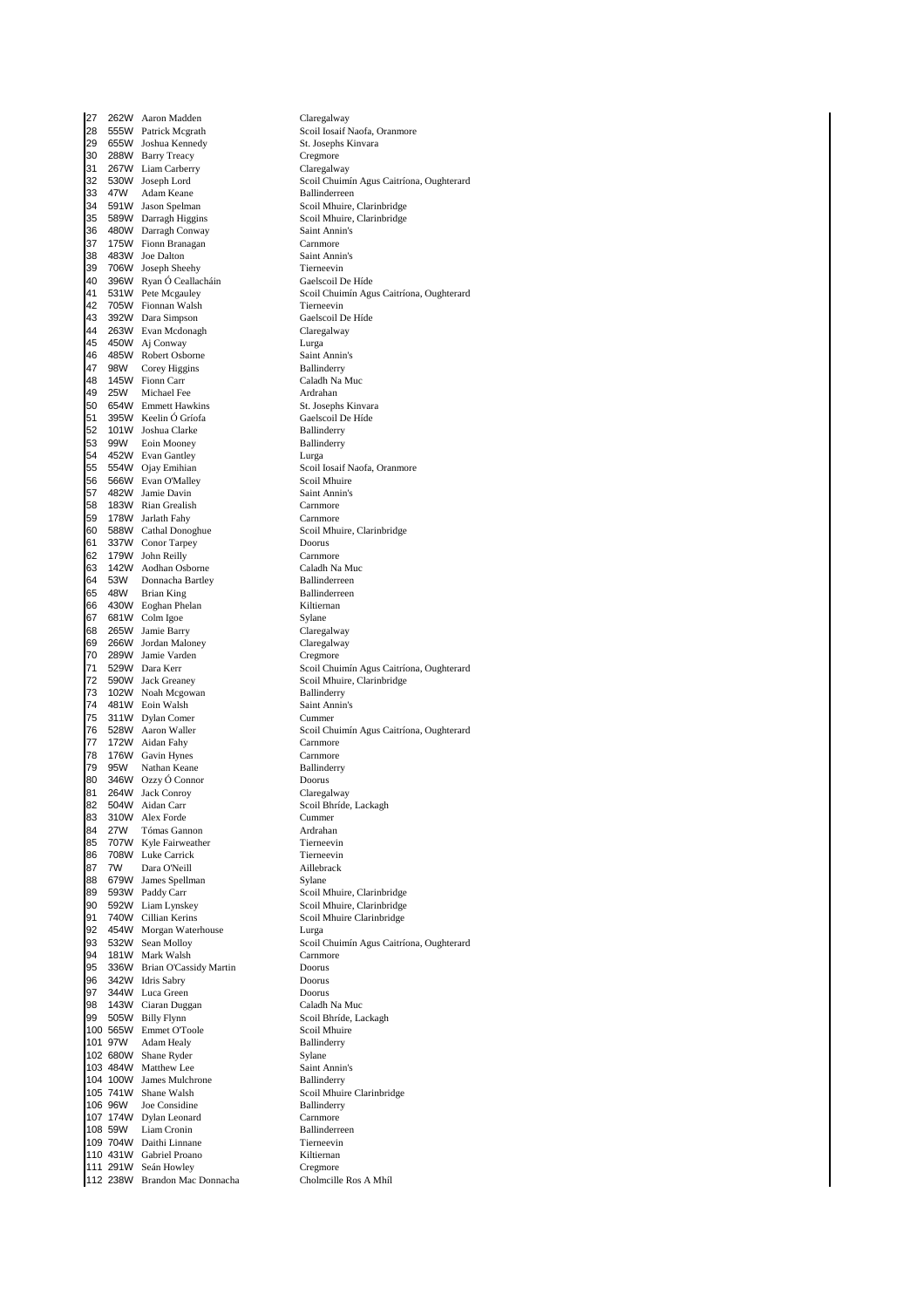|        | 113 237W Alex Macdonnacha       | Cholmcille Ros A Mhíl                    |
|--------|---------------------------------|------------------------------------------|
| 114 8W | Ellis Deane                     | Aillebrack                               |
|        | 115 62W Nathan Fawle            | Ballinderreen                            |
|        | 116 37W Milo Cannon             | Ardrahan                                 |
|        | 117 61W Mark Meehan             | Ballinderreen                            |
|        | 118 312W Fionn Monahan          | Cummer                                   |
|        | 119 434W Matthew Quinn          | Kiltiernan                               |
|        | 120 374W Tiernan Ó Connor       | Doorus                                   |
|        | 121 508W Luke Fitzmaurice       | Scoil Bhríde, Lackagh                    |
|        | 122 63W Óran Mcnamee            | Ballinderreen                            |
|        | 123 65W Tom Quinn               | Ballinderreen                            |
|        | 124 313W James Burke            | Cummer                                   |
|        | 125 507W Julien Flynn           | Scoil Bhríde, Lackagh                    |
|        | 126 433W Matthew Heffernan      | Kiltiernan                               |
|        | 127 185W Ruairi Fahy            | Carnmore                                 |
|        | 128 567W Kaylum King Mchale     | Scoil Mhuire                             |
|        | 129 60W Luke Finn               | Ballinderreen                            |
|        | 130 677W Dean Collins geoghegan | Sylane                                   |
|        | 131 64W Seán Cosgrove           | Ballinderreen                            |
|        | 132 506W Conor Dinneen          | Scoil Bhríde, Lackagh                    |
|        | 133 171W Aaron Murphy           | Carnmore                                 |
|        | 134 49W Cathal Costello         | Ballinderreen                            |
|        | 135 568W Matthew Mcevaddy       | Scoil Mhuire                             |
|        | 136 286W Adam Mullins           | Cregmore                                 |
|        | 137 569W Tom Mansfield          | Scoil Mhuire                             |
|        | 138 613W Breandan O'Ceallaigh   | Scoil Na Maighdine Muire Gan Smál, Camus |
|        | 139 146W Fionn Law              | Caladh Na Muc                            |
|        | 140 51W Conaill Forde           | Ballinderreen                            |
|        | 141 335W Oisin Mcgrady          | Doorus                                   |
|        | 142 52W Conor Gill              | Ballinderreen                            |
|        | 143 55W Jack O' Brien           | Ballinderreen                            |
|        | 144 56W Jonah O'Driscoll        | Ballinderreen                            |
|        | 145 348W Shay Mooney            | Doorus                                   |
|        | 146 653W Cormac Brennan         | St. Josephs Kinvara                      |
|        | 147 186W Thomas Fahy            | Carnmore                                 |
|        | 148 180W Luke Mulligan          | Carnmore                                 |
|        | 149 182W Peter Geraghty         | Carnmore                                 |
|        | 150 240W Omar Casby Lohan       | Cholmcille Ros A Mhíl                    |
|        | 151 564W Barry Loveland         | Scoil Mhuire                             |
|        | 152 149W Joseph Ferry           | Caladh Na Muc                            |
|        | 153 315W Stephen Higgins        | Cummer                                   |
|        | 154 290W Nathan Mcgrath         | Cregmore                                 |
|        | 155 343W Liam Shaughnessy       | Doorus                                   |
|        | 156 340W Eli Huban              | Doorus                                   |
|        | 157 150W Miru Carr              | Caladh Na Muc                            |
|        | 158 131W Cian Farrell           | Belmont                                  |
|        | 159 338W Danyl Mcgann           | Doorus                                   |
|        | 160 144W Ewan Law               | Caladh Na Muc                            |
|        | 161 239W Eabhan Breathnach      | Cholmcille Ros A Mhíl                    |
|        | 162 242W Shane Herbert          | Cholmcille Ros A Mhíl                    |
|        | 163 241W Pedro Castillo Keating | Cholmcille Ros A Mhíl                    |
|        | 164 260W Cian MacDonncha        | Cholmcille, Ros A Mhíl                   |
| 165 9W | TBD 1                           | Aillebrack                               |
|        | 166 133W Alex Gannon            | Belmont                                  |
|        | 167 656W Liam Kenny             | St. Josephs Kinvara                      |
|        | 168 345W Michael Mulcahy        | Doorus                                   |
|        | 169 612W Tadhg Mac Dhonncha     | Scoil Na Maighdine Muire Gan Smál, Camus |
|        | 170 347W Ross Ó Connor          | Doorus                                   |
|        | 171 339W David Huban            | Doorus                                   |
|        | 172 334W Rex Scott mcnamara     | Doorus                                   |
|        | 173 132W Mikey Daniels          | Belmont                                  |
|        | 174 184W Ruairi Burke           | Carnmore                                 |
|        | 175 259W Liam Moylan            | Cholmcille, Ros A Mhíl                   |
|        | 176 341W Gavin Kennedy          | Doorus                                   |

#### **Galway Primary Schools Cross Country 2019 24th September 2019, Renmore (rev 002) Senior Girls 1200m, West Division Senior Girls 1200m, West Division**

|    | Pos Num     | <b>Name</b>            | School/Team                              |    | Pos School/Team                            | <b>Score</b> |     |          | 3      |      |
|----|-------------|------------------------|------------------------------------------|----|--------------------------------------------|--------------|-----|----------|--------|------|
|    | 449W        | <b>Orlaith Mannion</b> | Kiltiernan                               |    | Ballinderry 2                              | 56           |     | $3 \t10$ | 21     | - 22 |
|    |             | 551W Caitlin Podmore   | Scoil Chuimín Agus Caitríona, Oughterard | 2  | St. Josephs Kinvara 2                      | 100          | 4   | - 26     | 28 42  |      |
| 3  | 127W        | Danielle Moynihan      | Ballinderry                              | 3  | Scoil Mhuire, Clarinbridge 1               | 108          |     | 25       | 31     | - 35 |
| 4  | 671W        | <b>Aisliong Geaney</b> | St. Josephs Kinvara                      | 4  | Scoil Mhuire, Oranmore. 2                  | 108          | 13. | 15       | 39 41  |      |
| 5  |             | 309W Ruth Treacy       | Cregmore                                 | 5  | Cregmore 3                                 | 116          |     | 5 23     | 33 55  |      |
| 6  | 330W        | Gemma Casserly         | Cummer                                   | 6  | Cummer 3                                   | 125          |     | 6 12     | 44 63  |      |
|    | 1W          | Abby Deane             | Aillebrack                               |    | Scoil Chuimín Agus Caitríona, Oughterard 3 | 141          |     | 2 14     | 48     | - 77 |
| 8  |             | 724W Lucy Kilroy       | Tierneevin                               | 8  | Scoil Mhuire 1                             | 148          | 16  | 18       | 54 60  |      |
|    | 424W        | Orla Ní Mhathúna       | Gaelscoil De Híde                        | 9  | Gaelscoil De Híde 4                        | 153          | 9.  | 30       | 46     | - 68 |
| 10 | <b>122W</b> | Abbi Mcgrath           | Ballinderry                              | 10 | Ballinderreen 4                            | 158          | 29  | 34       | 37 58  |      |
| 11 | 285W        | Muireann Conroy        | Claregalway                              |    | Kiltiernan 1                               | 167          |     | 19       | 40 107 |      |
|    | 12 333W     | Sarah Murphy           | Cummer                                   |    | Saint Annin's 2                            | 174          | 24  | 43       | 51 56  |      |
| 13 | 734W        | <b>Holly Conboy</b>    | Scoil Mhuire, Oranmore.                  | 13 | Tierneevin 2                               | 190          | 8   | 59       | 61     | -62  |
| 14 |             | 550W Bridget Molloy    | Scoil Chuimín Agus Caitríona, Oughterard | 14 | Scoil Bhríde, Lackagh 4                    | 219          | 45  | 49       | 50 75  |      |
| 15 | 735W        | Ava Mullins            | Scoil Mhuire, Oranmore.                  | 15 | Ardrahan 2                                 | 234          | 27  | 47       | 72 88  |      |
|    |             |                        |                                          |    |                                            |              |     |          |        |      |

# **Galway Primary Schools Cross Country 2019 24th September 2019, Renmore (rev 002)**

|    | Pos School/Team                            | Score | 1              | $\mathbf{2}$ | 3  | 4   |
|----|--------------------------------------------|-------|----------------|--------------|----|-----|
| 1  | Ballinderry 2                              | 56    | 3              | 10           | 21 | 22  |
| 2  | St. Josephs Kinvara 2                      | 100   | 4              | 26           | 28 | 42  |
| 3  | Scoil Mhuire, Clarinbridge 1               | 108   | 17             | 25           | 31 | 35  |
| 4  | Scoil Mhuire, Oranmore. 2                  | 108   | 13             | 15           | 39 | 41  |
| 5  | Cregmore 3                                 | 116   | 5              | 23           | 33 | 55  |
| 6  | Cummer 3                                   | 125   | 6              | 12           | 44 | 63  |
| 7  | Scoil Chuimín Agus Caitríona, Oughterard 3 | 141   | $\mathfrak{D}$ | 14           | 48 | 77  |
| 8  | Scoil Mhuire 1                             | 148   | 16             | 18           | 54 | 60  |
| 9  | Gaelscoil De Híde 4                        | 153   | 9              | 30           | 46 | 68  |
| 10 | Ballinderreen 4                            | 158   | 29             | 34           | 37 | 58  |
| 11 | Kiltiernan 1                               | 167   |                | 19           | 40 | 107 |
| 12 | Saint Annin's 2                            | 174   | 24             | 43           | 51 | 56  |
| 13 | Tierneevin 2                               | 190   | 8              | 59           | 61 | 62  |
| 14 | Scoil Bhríde, Lackagh 4                    | 219   | 45             | 49           | 50 | 75  |
| 15 | Ardrahan 2                                 | 234   | 27             | 47           | 72 | 88  |
|    |                                            |       |                |              |    |     |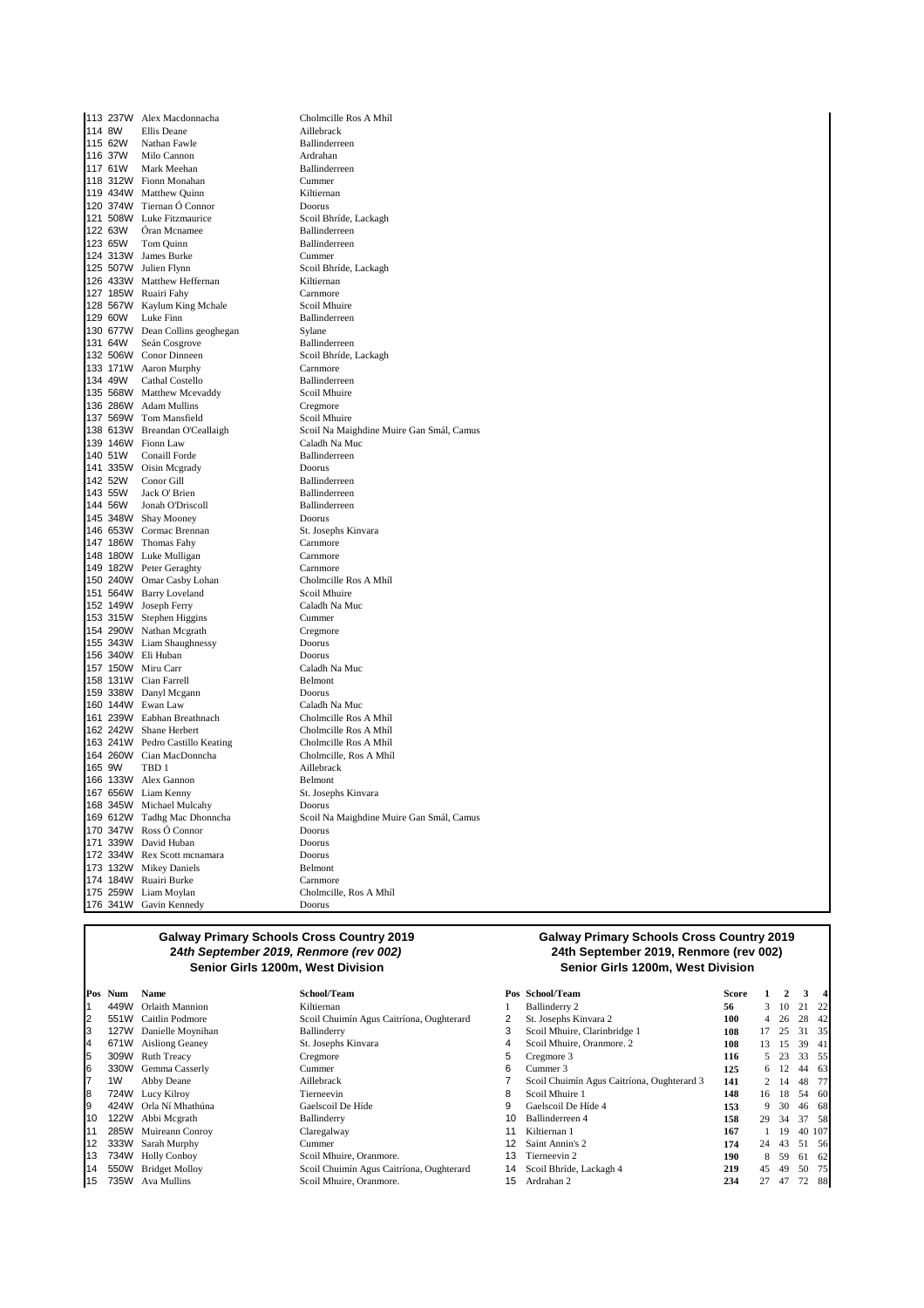16 583W Aoibh Morrow Scoil Mhuire<br>17 608W Isobel Whyte **2008** Scoil Mhuire. 17 608W Isobel Whyte Scoil Mhuire, Clarinbridge 18 586W Maraya Rayvova<br>
18 586W Maraya Rayvova Scoil Mhuire 18 586W Maraya Rayvova Scoil Mhuire 18 Aillebrack 3 **289** 7 53 101 128 19 447W Erin Fahy **Kiltiern**<br>20 383W Ciara Costello **20 2010** Doorus 20 383W Ciara Costello Doorus 20 Doorus 1 **311** 20 52 119 120 22 126W Ava Davey Ballinderry 23 304W Emma Ruane Cregmore Cregmore 24 498W Ailbhe Walsh 25 607W Evie Ryan Scoil Mhuire, Clarinbridge<br>26 672W Lucy Franklin St. Josephs Kinvara 672W Lucy Franklin 27 45W Roisin Cahill **28 Ardrahan**<br>28 673W Lucy Piggott 28 St. Josephs Kinvara 28 673W Lucy Piggott<br>29 673W Lucy Piggott St. Josephs Kinvara<br>29 89W Katie O'Toole Ballinderreen 29 89W Katie O' Toole Ballinderreen 30 425W Sarah Ní Bhloscaidh<br>31 610W Sadbh Walsh 31 610W Sadbh Walsh Scoil Mhuire, Clarinbridge<br>32 471W Cora Gantley Lurga Lurga 32 471W Cora Gantley Lurga<br>33 306W Rhona Connolly Cregmore 306W Rhona Connolly 34 88W Emma Considine<br>35 609W Niamh Kilgannon<br>36 809 Scoil Mhuire Clarinbridge 35 609W Niamh Kilgannon Scoil Mhuire, C<br>36 169W Sarah Osborne Caladh Na Muc 36 169W Sarah Osborne Caladh Na Muc 94W Sophia Dunne<br>235W Sophie Aherne 38 235W Sophie Aherne Carnmore<br>39 739W Cara Cormican. Cool Nh 39 739W Cara Cormican. Scoil Mhuire, Oranmore. 40 448W Lauren Kilduff<br>41 736W Aishling Obasi 42 674W Mizraim Regueira Silva St. Josephs Kinvara<br>43 503W Rachel Thomas 44 503W Rachel Thomas Saint Annin's<br>44 503W Rachel Thomas Saint Annin's<br>44 331W Michelle Hession 44 331W Michelle Hession<br>45 526W Sarah Mcsharry Scoil Bhríde, Lackagh 45 526W Sarah Mcsharry Scoil Bhríde, Lackaghas<br>46 419W Irene Ní Bhraoin Gaelscoil De Híde 46 419W Irene Ní Bhraoin Gaelscoil De Híde 47 42W Katie O'Hara<br>48 546W Abby Gibney 49 524W Emma Dinneen Scoil Bhríde, Lackagh 50 525W Saoirse Grant Scoil Bhríde, Lackagh<br>51 501W Mary Boyd Saint Annin's 501W Mary Boyd 52 377W Amber Horan Doorus Doorus<br>53 6W Siobhan Coneely Aillebrack 53 6W Siobhan Coneely<br>54 582W Aleksandra Llieva<br>54 582W Aleksandra Llieva 54 582W Aleksandra Llieva<br>55 305W Isobelle Conroy Screen Screen Cregmore 55 305W Isobelle Conroy Cregmore 502W Muireann Elliman 57 308W Ruby Mchugh Cregmore 58 86W Caoimhe Walsh Ballinderreen<br>59 725W Maeve Nolan Ballinderreen 59 725W Maeve Nolan Tierneevin 60 584W Claudia Harris Scoil Mhuire 61 726W Zara Fleming Gordon Tierneevin<br>62 721W Emily Nestor Tierneevin 62 721W Emily Nestor Tierneev<br>63 328W Eilish Horan Cummer 328W Eilish Horan 64 473W Emer Staunton Lurga<br>65 737W Ava Coen Scotl Scotl Lurga 65 737W Ava Coen Scoil Mhuire, Oranmore<br>66 257W Róisín Ní Nia Scoil Mhuire, Oranmore. 66 257W Róisín Ní Nia Cholmcille Ros A Mhíl 67 226W Ava Morley Carnmore<br>67 226W Ava Morley Carnmore<br>68 418W Hannah De Fruitnigh Ní Mhangáin Gaelscoil De Híde 68 418W Hannah De Fruitnigh Ní Mhangáin Gaelscoil De  $\frac{69}{283}$  Claregalway From Hamman Pressures Contraction<br>
283W Leah Duggan Claregal<br>
329W Emma Warde Cummer 70 329W Emma Warde Cumm<br>71 472W Doireann Veale Currea Lurga 472W Doireann Veale 12 44W Mary Healy **Ardrahan**<br>13 130W Sarah Keating **Article Rallinderry** 73 130W Sarah Keating 74 332W Niamh Durcan Cummer<br>75 527W Zoe Rafferty Scoil Bh 75 527W Zoe Rafferty<br>76 587W Robyn Foyle Scoil Mhuire 587W Robyn Foyle<br>549W Aoife Caine 77 549W Aoife Caine Scoil Chuimín Agus Caitríona, Oughterard 78 123W Jodie Butler<br>79 606W Emma Egan 80 478W Ella Ni Mhadaoin Naomh Ciarán 81 523W Chloe Winston Scoil Bhríde, Lackagh<br>82 87W Diana Kelleher Ballinderreen 82 87W Diana Kelleher Ballinderre<br>83 230W Isabelle Duffy Carnmore 230W Isabelle Duffy Carnmore<br>125W Robyn Gatay Ballinderry 84 125W Robyn Gatay<br>85 675W Róisín Mitchell Ward St. Josephs Kinvara 85 675W Róisín Mitchell Ward St. Josephs St. Josephs St. Josephs St. Josephs Kingary<br>86 702W Mia Walsh St. Sylane 702W Mia Walsh 87 282W Isabelle Rogers Claregalway 88 43W Leona Fagan **Ardrahan** Ardrahan Ardrahan Ardrahan Ardrahan Ardrahan Ardrahan Ardrahan Ardrahan Ardrahan A 89 723W Leah Kearns<br>
90 420W Isabelle Schumachaer<br>
190 420W Isabelle Schumachaer<br>
190 420W Isabelle Schumachaer 90 420W Isabelle Schumachaer Gaelscoil D<br>91 124W Ciara Mooney Ballinderry 124W Ciara Mooney<br>
124W Ciara Mooney<br>
169W Sophie O'shaughnessy<br>
169W Ardrahan 92 46W Sophie O'shaughnessy Ardrahan<br>93 500W Cara Roche Saint Annin's 93 500W Cara Roche Saint Annin's<br>94 93W Muireann O'Connor Rallinderreen 93W Muireann O' Connor 95 128W Emma Lavelle Ballinderry 96 422W Katie De Rossa Gaelscoil De Híde 97 41W Isabelle Fuery Ardral<br>98 470W Billie Jean O'Connor Lurga 470W Billie Jean O'Connor 99 382W Chloe Linnane Doorus Doorus<br>100 232W Maria Glynn Carnmore 100 232W Maria Glynn Carnmore<br>
101 4W Noreen O'Neill Carl Aillebrack 101 4W Noreen O'Neill

Scoil Mhuire, Oranmore. Scoil Chuimín Agus Caitríona, Oughterard Scoil Mhuire, Clarinbridge

|  | 16 583W Aoibh Morrow   | Scoil Mhuire               | 16 Lurga 1                 | 265 | 32              | 64 71 98       |           |
|--|------------------------|----------------------------|----------------------------|-----|-----------------|----------------|-----------|
|  | 17 608W Isobel Whyte   | Scoil Mhuire, Clarinbridge | 17 Claregalway 4           | 275 | 11              |                | 69 87 108 |
|  | 18 586W Maraya Rayvova | Scoil Mhuire               | 18 Aillebrack 3            | 289 |                 | 7 53 101 128   |           |
|  | 19 447W Erin Fahy      | Kiltiernan                 | 19 Carnmore 1              | 291 | 38              | 67 83 103      |           |
|  | 20 383W Ciara Costello | Doorus                     | 20 Doorus 1                | 311 |                 | 20 52 119 120  |           |
|  | 21 129W Grace Riordan  | Ballinderry                | 21 Caladh Na Muc 4         | 411 |                 | 36 112 125 138 |           |
|  | 22 126W Ava Davey      | Ballinderry                | 22 Carnmore 2              | 434 | 100 105 106 123 |                |           |
|  | 23 304W Emma Ruane     | Cregmore                   | 23 Sylane 2                | 463 |                 | 86 124 126 127 |           |
|  | 24 498W Ailbhe Walsh   | Saint Annin's              | 24 Cholmcille Ros A Mhíl 4 | 475 |                 | 66 132 133 144 |           |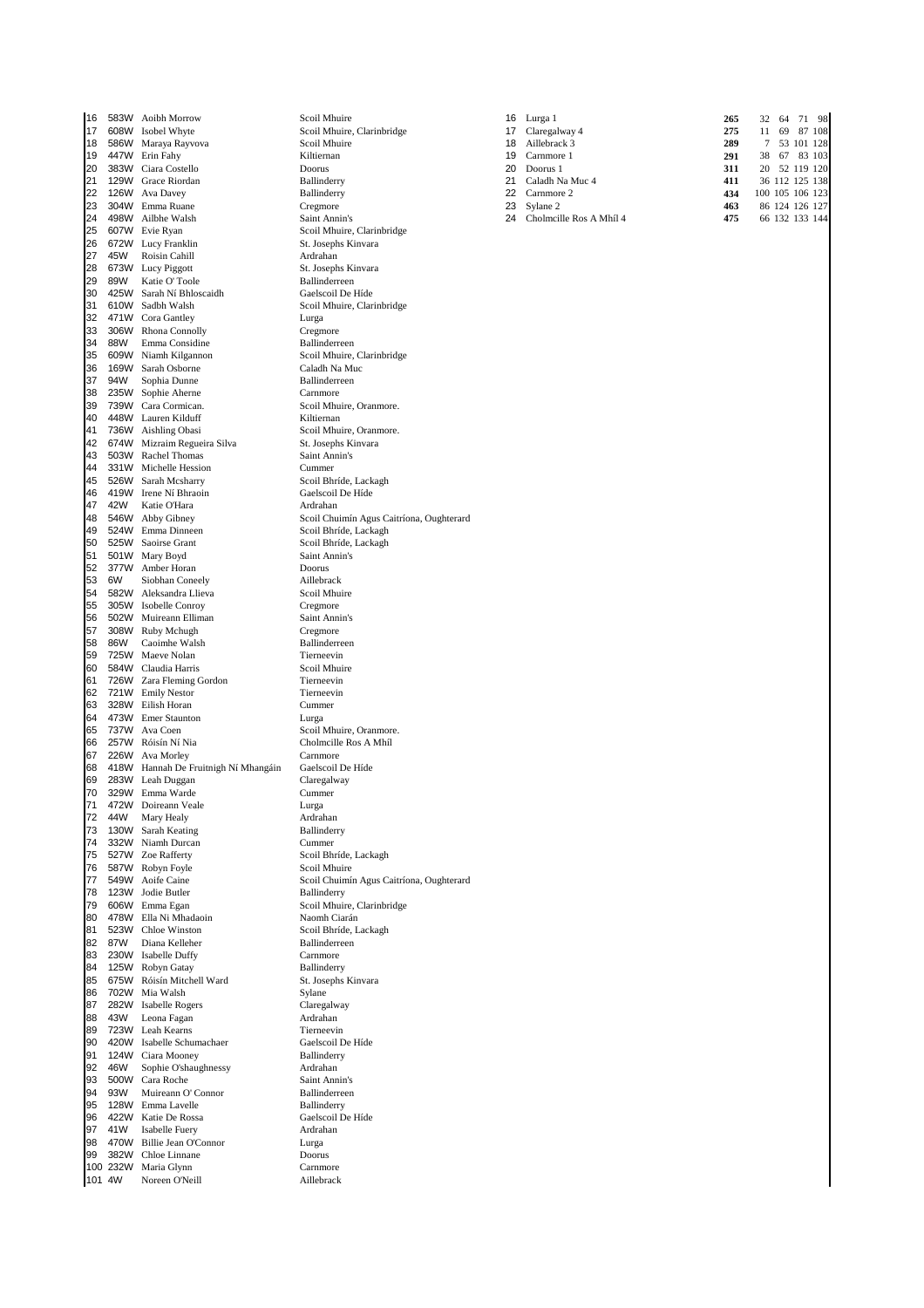|             | 102 307W Ríonagh Crowe        | Cregmore                                 |
|-------------|-------------------------------|------------------------------------------|
|             | 103 229W Grace Higgins        | Carnmore                                 |
|             | 104 236W Tara Geraghty        | Carnmore                                 |
|             | 105 228W Giselle Varley       | Carnmore                                 |
| 106 233W    | Nicole Jeff                   | Carnmore                                 |
|             | 107 445W Caoimhe Massey       | Kiltiernan                               |
|             | 108 284W Louise Purcell       | Claregalway                              |
|             | 109 738W Willow Davitt        | Scoil Mhuire, Oranmore.                  |
| 110 91W     | <b>Grace Delaney</b>          | <b>Ballinderreen</b>                     |
|             | 111 474W Layla Grace Fennessy | Lurga                                    |
|             | 112 170W Sophie Brennan       | Caladh Na Muc                            |
|             | 113 547W Alisha Molloy        | Scoil Chuimín Agus Caitríona, Oughterard |
|             | 114 548W Annie Kerr           | Scoil Chuimín Agus Caitríona, Oughterard |
|             | 115 379W Aine Mooney          | Doorus                                   |
|             | 116 446W Ellie Leyden         | Kiltiernan                               |
|             | 117 522W Caoimhe Fitzmaurice  | Scoil Bhríde, Lackagh                    |
|             | 118 611W Sarah Kearney        | Scoil Mhuire, Clarinbridge               |
|             | 119 384W Emma Costello        | Doorus                                   |
|             | 120 388W Lorna Tarpey         | Doorus                                   |
| 121 585W    | <b>Iseult OFlaherty</b>       | Scoil Mhuire                             |
|             | 122 676W Saoirse Kilkelly     | St. Josephs Kinvara                      |
|             | 123 231W Kiera Tarrant        | Carnmore                                 |
|             | 124 697W Ava Spellman         | Sylane                                   |
|             | 125 168W Eva Doherty          | Caladh Na Muc                            |
|             | 126 700W Katie Matthews       | Sylane                                   |
|             | 127 698W Clodagh Carney       | Sylane                                   |
| 128 3W      | <b>Avril Conneely</b>         | Aillebrack                               |
| 129 90W     | Siun Cronin                   | Ballinderreen                            |
| 130 701W    | Leaane Costello               | Sylane                                   |
|             | 131 389W Mia Noone            | Doorus                                   |
| 132 253W    | Caoimhe Ní Chualáin           | Cholmcille Ros A Mhíl                    |
| 133 256W    | Elisha Herbert                | Cholmcille Ros A Mhíl                    |
| 134 92W     | Roisin Hession                | Ballinderreen                            |
| 135 380W    | Ava Mchugh                    | Doorus                                   |
| 390W<br>136 | Maggie Green                  | Doorus                                   |
| 137 699W    | Holly Waldron                 | Sylane                                   |
| 138 167W    | Emma Carr                     | Caladh Na Muc                            |
| 139 166W    | Elaine Williams               | Caladh Na Muc                            |
| 140 387W    | Leah Lordan                   | Doorus                                   |
| 378W<br>141 | Emma Jane Mulcahy             | Doorus                                   |
| 142 2W      | Aoibheann Joyce               | Aillebrack                               |
| 143 280W    | Ava O'Gorman                  | Claregalway                              |
| 144 258W    | Saidbh Ní Sheaghdha           | Cholmcille Ros A Mhíl                    |
| 145 254W    | Chaela Breathnach             | Cholmcille Ros A Mhíl                    |
|             | 146 386W Kitty Sabry          | Doorus                                   |

2 464W Oisín Glynn<br>
2 600W Fionn Higgins<br>
2 2 26 11 3 600W Fionn Higgins Scoil Mhuire, Clarinbridge<br>4 581W Oisín Maher Scoil Mhuire 4 581W Oisín Maher<br>5 563W Stephen Ruane 5 563W Stephen Ruane Scoil Iosaif Naofa, Oranmore 5 Scoil Bhríde, Lackagh 3 **122** 21 31 34 36 9 120W Killian Joyce **Ballinderry**<br>10 559W Daniel Gilbert **10 2 7 174** 2 8 2 7 8 2 8 2 8 2 8 109 10 559W Daniel Gilbert Scoil Iosaif Naofa, Oranmore 10 Cregmore 4 **195** 22 29 42 102 11 716W Joel Fairweather<br>12 604W Seán Mcveigh 12 604W Seán Mcveigh Scoil Mhuire, Clarinbridge 12 Ardrahan 3 **205** 32 49 57 67 13 561W Sean Martyn Scoil Iosaif Naofa, Oranmore<br>14 699W Holly Waldron Sylane<br>15 411W Matthew Ó Fiúra **2012** Gaelscoil De Híde 16 719W Ronan Maher Tierneevin 16 Sylane 1 **261** 28 64 78 91 17 442W Iarla Callanan Kiltiernan 17 Cummer 4 **278** 19 82 88 89 18 715W Diarmuid Nolan **Tierneev**<br>19 325W Mark Kelly **2 8 200 85 10 86 92 85 92 8 70 86 92 86 93 86 93 86 93 86 93 86 93 86 93 86 93 86 93 86 93 86 93 86 93 86 93 86 93 86 93 86 93 86 94 86 95 86 95 86 95 86 95 86 95 86 95** 19 325W Mark Kelly<br>20 542W James Gibney 21 520W Michael Mcnicholas<br>22 302W Evan Collins 22 302W Evan Collins Cregmore 22 Carnmore 4 **406** 66 98 116 126 23 667W Darragh Mcinerney<br>24 209W Dylan Rabbitte 24 209W Dylan Rabbitte<br>
25 412W Micheal Mac Laithimh<br>
Gaelscoil De Híde 25 412W Micheal Mac Laithimh Gaelscoil De 279W Tomás Higgins Claregalway 26 279W Tomás Higgins Claregalwa<br>27 119W Joey Reynolds Ballinderry 119W Joey Reynolds 28 696W Stephen Martyn Sylane 29 303W Matthew Casey Cregmore<br>30 429W Liam O'Donnell Casaif Naofa Oranmore 30 429W Liam O'Donnell<br>31 521W Rueben Flynn 32 40W Stephen Slevin and Ardrahan Ardrahan Ardrahan Ardrahan Ardrahan Ardrahan Ardrahan Ardrahan Ardrahan Ardr<br>33 717W Liam Linnane **Tierne** 33 717W Liam Linnane<br>34 518W Eli White

#### **Galway Primary Schools Cross Country 2019 24th September 2019, Renmore (rev 002) Senior Boys 1200m, West Division**

|        | Pos Num                       | Name                 | School/Team                              | Pos | School/Team                                | <b>Score</b> |    | $\mathbf{2}$    | 3          | 4      |
|--------|-------------------------------|----------------------|------------------------------------------|-----|--------------------------------------------|--------------|----|-----------------|------------|--------|
|        | 409W                          | Dara Mill            | Gaelscoil De Híde                        |     | Scoil Iosaif Naofa, Oranmore 2             | 34           |    |                 | 10         | 13     |
| 2      | 464W                          | Oisín Glynn          | Lurga                                    |     | Gaelscoil De Híde 2                        | 76           |    | 15              | 25         | 35     |
| 3      | 600W                          | Fionn Higgins        | Scoil Mhuire, Clarinbridge               | 3   | Tierneevin 3                               | 78           | 11 | 16              | 18         | 33     |
| 4      | 581W                          | Oisín Maher          | Scoil Mhuire                             | 4   | Ballinderry 4                              | 118          | 9  | 27              | 38         | 44     |
| 5      | 563W                          | Stephen Ruane        | Scoil Iosaif Naofa, Oranmore             | 5   | Scoil Bhríde, Lackagh 3                    | 122          | 21 | 31              | 34         | 36     |
| 6      | 562W                          | Stephen Caufield     | Scoil Iosaif Naofa, Oranmore             | 6   | Scoil Mhuire, Clarinbridge 3               | 128          | 3  | 12              | 53         | 60     |
|        | 466W                          | Philip O'Connor      | Lurga                                    |     | Scoil Chuimín Agus Caitríona, Oughterard 4 | 158          | 8  | 20              | 47         | 83     |
| 8      | 545W                          | Setanta Martin       | Scoil Chuimín Agus Caitríona, Oughterard | 8   | St. Josephs Kinvara 4                      | 159          | 23 | 40              | 45         | 51     |
| 9      | 120W                          | Killian Joyce        | Ballinderry                              | 9   | Lurga 2                                    | 174          | 2  |                 |            | 56 109 |
| 10     | 559W                          | Daniel Gilbert       | Scoil Iosaif Naofa, Oranmore             | 10  | Cregmore 4                                 | 195          | 22 | 29              | 42 102     |        |
| 11     | 716W                          | Joel Fairweather     | Tierneevin                               | 11  | Carnmore 3                                 | 197          | 24 | 50              | 61         | 62     |
| 12     | 604W                          | Seán Mcveigh         | Scoil Mhuire, Clarinbridge               | 12  | Ardrahan 3                                 | 205          | 32 | 49              | 57         | 67     |
| 13     | 561W                          | Sean Martyn          | Scoil Iosaif Naofa, Oranmore             | 13  | Saint Annin's 3                            | 212          | 39 | 43              | 55         | 75     |
| 14     | 699W                          | Holly Waldron        | Sylane                                   | 14  | Scoil Mhuire 2                             | 226          | 4  | 59              | 76         | 87     |
| 15     | 411W                          | Matthew Ó Fiúra      | Gaelscoil De Híde                        | 15  | Claregalway 3                              | 247          | 26 | 65              | 77         | 79     |
| 16     | 719W                          | Ronan Maher          | Tierneevin                               | 16  | Sylane 1                                   | 261          | 28 | 64              | 78         | 91     |
| 17     | 442W                          | Iarla Callanan       | Kiltiernan                               | 17  | Cummer 4                                   | 278          | 19 | 82              | 88         | 89     |
| 18     | 715W                          | Diarmuid Nolan       | Tierneevin                               | 18  | Doorus 3                                   | 299          | 52 | 70              | 85         | 92     |
| 19     | 325W                          | Mark Kelly           | Cummer                                   | 19  | Caladh Na Muc 3                            | 370          | 73 | 86              | 97 114     |        |
| 20     | 542W                          | James Gibney         | Scoil Chuimín Agus Caitríona, Oughterard | 20  | Ballinderreen 7                            | 388          | 69 | 94              | 95 130     |        |
| 21     | 520W                          | Michael Menicholas   | Scoil Bhríde, Lackagh                    | 21  | Kiltiernan 2                               | 403          |    | 17 105          | 139 142    |        |
| 22     | 302W                          | Evan Collins         | Cregmore                                 | 22  | Carnmore 4                                 | 406          | 66 |                 | 98 116 126 |        |
| 23     | 667W                          | Darragh Mcinerney    | St. Josephs Kinvara                      | 23  | Cholmcille Ros A Mhíl 3                    | 493          |    | 80 113 146 154  |            |        |
| 24     | 209W                          | Dylan Rabbitte       | Carnmore                                 | 24  | Doorus 4                                   | 548          |    | 99 144 152 153  |            |        |
| 25     | 412W                          | Micheal Mac Laithimh | Gaelscoil De Híde                        | 25  | Carnmore 1                                 | 561          |    | 133 134 143 151 |            |        |
| 26     |                               | 279W Tomás Higgins   | Claregalway                              | 26  | Scoil Na Maighdine Muire Gan Smál, Camus 1 | 580          |    | 129 138 156 157 |            |        |
| $\sim$ | $\overline{a}$ $\overline{a}$ |                      |                                          |     |                                            |              |    |                 |            |        |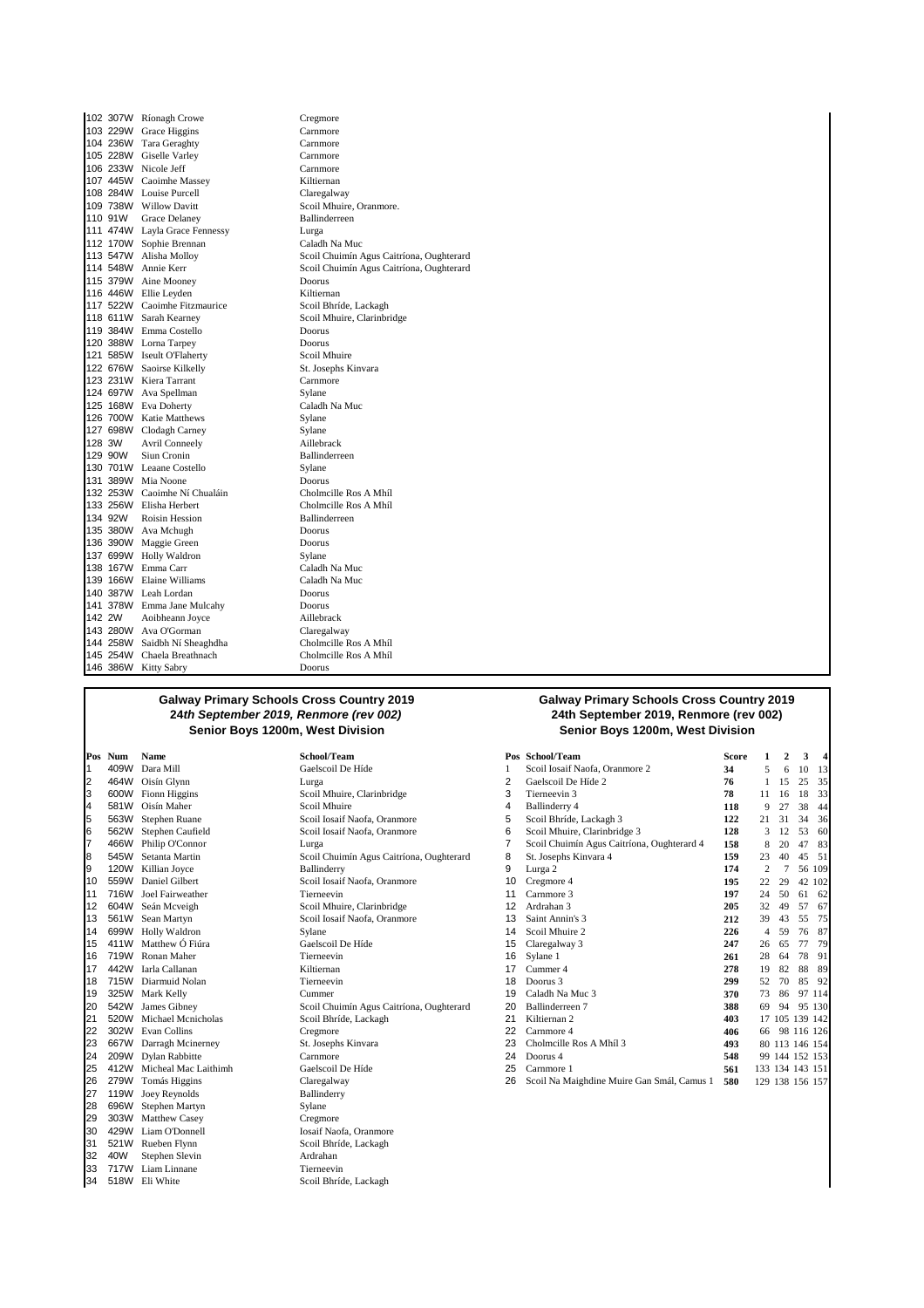35 410W James Ó Maolmhuaidh Gaelscoil De Híde 36 519W Matthew Ruttledge<br>37 558W Daithi Mccearra 37 558W Daithi Mccearra Scoil Iosaif Naofa, Oranmore<br>38 118W Isaac Costello Ballinderry 118W Isaac Costello Ballinderry 39 495W Michael Geoghegan Saint Annin's<br>10 670W Seán Gallagher St. Josephs Kinvara 40 670W Seán Gallagher St. Josephs Kinvar<br>41 414W Rory Óceileachair Gaelscoil De Híde 414W Rory Óceileachair 42 301W Eoin Casserly Cregmore<br>
43 497W Rvan Carr-Walsh Saint Annin's 43 497W Ryan Carr-Walsh Saint Annin<br>14 121W Seán Folan Ballinderry 44 121W Seán Folan **Ballinderry**<br>45 665W Alex Danjou **Ballinderry St. Josephs Kinvara** 665W Alex Danjou 46 517W Cillian Clarke Scoil Bhríde, Lackagh<br>17 544W Paddy Mcaleer Scoil Chuimín Agus Ca 427W Harry Gilbert 49 39W Shane King Ardrahan 50 219W Joe Murphy Carnmore<br>51 666W Conor Conole 51 St. Josephs Kinvara 51 666W Conor Conole St. Joseph St. Joseph St. Joseph St. Joseph St. Joseph St. Joseph St. Joseph St. Joseph St. Joseph St. Joseph St. Joseph St. Joseph St. Joseph St. Joseph St. Joseph St. Joseph St. Joseph St. Joseph St. 363W Ferdia Colgan 53 605W Simon Lynskey Scoil Mhuire, Clarinbridge<br>54 516W Andrew Carr Scoil Bhríde Lackagh 54 516W Andrew Carr Scoil Bhríde, Lackagh<br>55 492W Cillian Tollett Saint Annin's 55 492W Cillian Tollett Saint Annuncular Saint Annuncular Saint Annuncular Saint Annuncular Saint Annuncular S<br>56 492W Cillian Tollett Saint Annuncular Saint Annuncular Saint Annuncular Saint A 56 467W Pierce Waterhouse Lurga 57 24W Jack Kennedy Ardrahan 58 20W Fiachra O'Neill Aillebrack 59 577W Daragh Conroy<br>60 601W Luke Molloy 61 212W Iarla Kenny Carnmore<br>62 204W Cian Collins Carnmore 62 204W Cian Collins Carnmore 139W Cathal Dolan 64 694W Nathan Cooney Sylane e 278W Seán Moran Claregalway Claregalway Claregalway Claregalway Claregalway Claregalway Claregalway Claregalw 66 211W Eoin Collins Carnmore<br>67 35W Scott Mcsharry Carnmore Ardrahan Scott Mcsharry 68 26W Sean Costello Ardrahan 69 83W James Allen Ballinderreen<br>70 371W Peter-Horan Boorus Doorus 371 W Peter Horan Doorus<br>668 W Éanna Droney St. Josephs Kinvara 71 668W Éanna Droney St. Josephs Kinvara 2001 72 428W Conor Goodwin and Iosaif Naofa, Oranmore Iosaif Naofa, Oranmore Iosaif Naofa, Oranmore Iosaif Nao<br>2015 - The Maria Caladh Na Muc 20 158W Eamon Lydon<br>
24 128 1390 Paul Ó Droighneáin<br>
Caelscoil De Híde 74 413W Paul Ó Droighneáin<br>75 494W Jay O'Neill **Gaelscoil Comhannachas ac** Saint Annin's 494W Jay O'Neill 76 579W Jude Mcevaddy Scoil Mhuire<br>77 275W Darragh Torney Scotland Claregalway 27 275W Darragh Torpey Claregalway<br>28 695W Ronan Carney Claregalway 19 78 695W Ronan Carney<br>
19 274W Conor Bidwell<br>
27 274W Conor Bidwell 29 274W Conor Bidwell<br>
20 250W Keelan Macdonnacha<br>
20 250W Keelan Macdonnacha Cholmcille Ros A Mhíl 80 250W Keelan Macdonnacha Cholmcille Rose A Mhíle Rose A Mhíle Rose An Mhíle Rose A Mhíle Rose A Mhíle Rose A Mhíle Rose A Mhíle Rose A Mhíle Rose A Mhíle Rose A Mhíle Rose A Mhíle Rose A Mhíle Rose A Mhíle Rose A Mhíle R 493W Daire Caulfield Saint Ann 323W Cillian Comer Cummer 82 323W Cillian Comer 84 372W Roan Ó Cassidy Máirtín Doorus 375W Tom Ó Sullivan<br>159W Elias Sulpice Inaba Caladh Na Muc 86 159W Elias Sulpice Inaba Caladh Na M<br>87 580W Milosz Olchowy Scoil Mhuire 87 580W Milosz Olchowy<br>88 327W Sean-Murphy Scoil Microsoft Cummer 88 327W Sean Murphy Cummer<br>89 322W Aaron O'Malley Cummer 89 322W Aaron O'Malley Cummer<br>90 224W Sean Mooney Cammore 224W Sean Mooney 91 688W Ben Collins Sylane 92 362W Dara Corless Doorus 93 38W Ronan Barry **Ardrahan**<br>94 85W Seán Mcnamee **Ardrahan** Ballinderreen en 1940 850 94 850 Seán Mcnamee Ballinderreen Ballinderreen Ballinderreen Ballinderreen Ballinderreen Ballinderreen Ballinderreen Ballinderreen Ballinderreen Ballinderreen Ballinderreen Ballinderreen Ballinderreen Ballinde 95 84 Seán Mccusker Ballinderree<br>
185 84 Seán Claregalway<br>
Seán Mccusker Ballinderree 96 276W James Campion Claregalway 97 160W Fiachra Carr Caladh Na Muc 98 206W Conor Collins<br>99 368W Matthew Curtin 99 368W Matthew Curtin Doorus 100 140W Liam Winston Belmont<br>101 720W Sean Carroll Tierneevin 101 720W Sean Carroll Tierneevin<br>
102 300W Domhnall Jinks Cregmore 102 300W Domhnall Jinks<br>103 541W Andrew Tierney 104 21W Keenan Mccallion and Aillebrack<br>105 441W Eoan O'Neill Millebrack 105  $441W$  Eoan O' Neill 106 718W Rhys Minihane Tierneevin 108 689W Cameron Costello Sylane<br>108 689W Cameron Costello Sylane<br>109 465W Patrick Mcnevin Lurga 109 465W Patrick Mcnevin Lurga<br>110 692W Dara Mcgough Sylane 110 692W Dara Mcgough 111 324W Conor Mccavera<br>
112 496W Nathan Gibbons<br>
112 496W Nathan Gibbons 112 496W Nathan Gibbons Saint Annin's 113 251W Paul Bheibigh 114 164W Tadhg O'Halloran Caladh Na Muc 115 161W Inko Ferguson<br>115 161W Inko Ferguson Caladh Na Muc<br>116 207W Conor Fahy Carnmore 116 207W Conor Fahy Carnmore<br>117 299W Cian O'Flaherty Cregmore 117 299W Cian O'Flaherty 118 141W Dara Jennings Belmont 120 162W James O'Donoghue

47 544W Paddy Mcaleer Scoil Chuimín Agus Caitríona, Oughterard<br>
48 427W Harry Gilbert Scoil Chuimín Agus Caitríona, Oughterard Scoil Mhuire, Clarinbridge 83 543W James King Scoil Chuimín Agus Caitríona, Oughterard Scoil Chuimín Agus Caitríona, Oughterard<br>Aillebrack 107 540W Alex Healy **Scoil Chuimín Agus Caitríona**, Oughterard<br>108 689W Cameron Costello **Sylane** Sylane Scoil Mhuire, Clarinbridge<br>Caladh Na Muc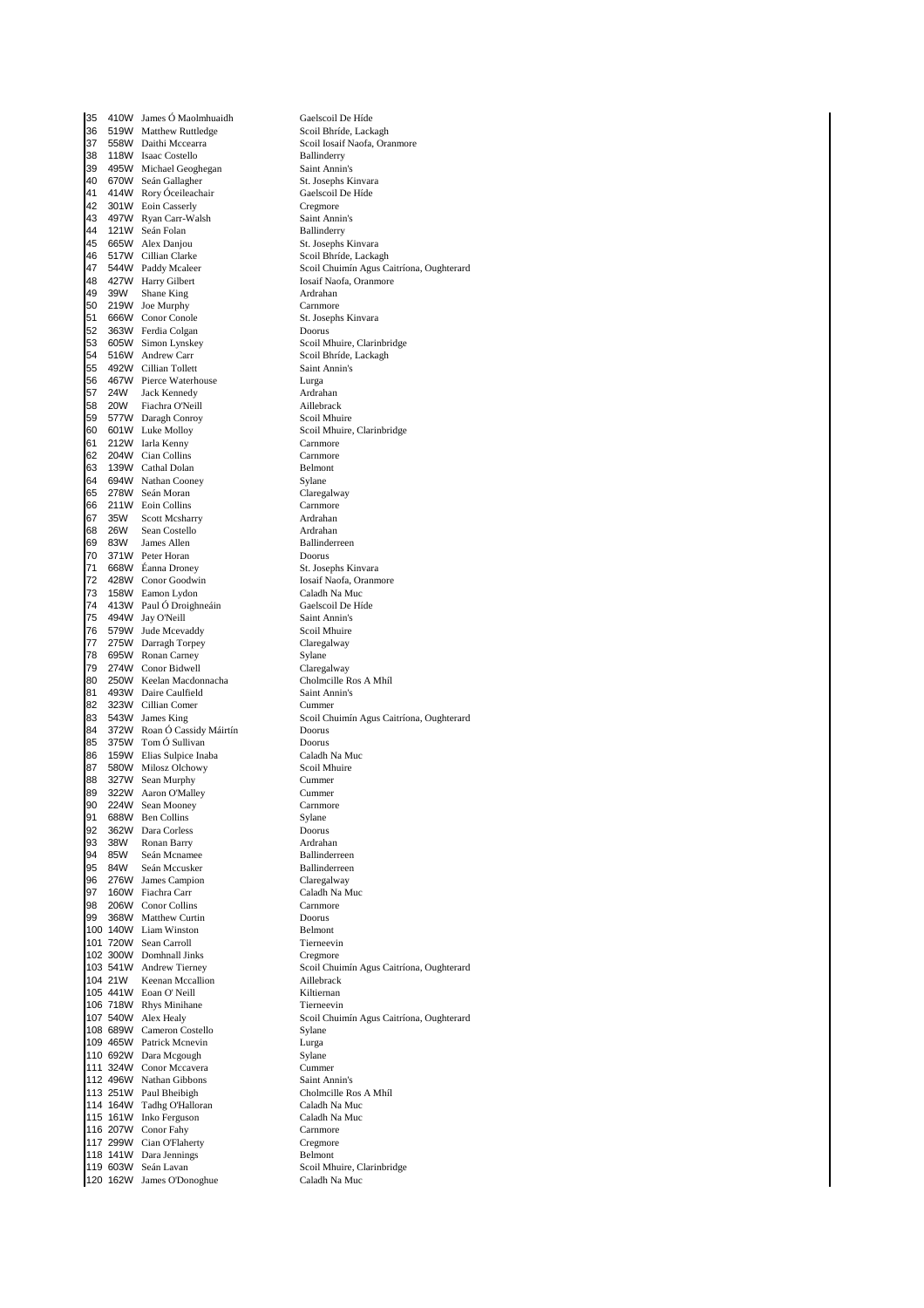| 121 22W | Seán Mcdermott                       | Aillebrack                               |
|---------|--------------------------------------|------------------------------------------|
|         | 122 277W Seán Conroy                 | Claregalway                              |
|         | 123 156W Ben Lyons                   | Caladh Na Muc                            |
|         | 124 326W Sean Breslin                | Cummer                                   |
|         | 125 113W Darragh Lardner             | Ballinderry                              |
|         | 126 210W Eoghan Conneely             | Carnmore                                 |
|         | 127 690W Fionan Reynolds             | Sylane                                   |
|         | 128 693W Kyle Crowe                  | Sylane                                   |
|         | 129 621W P.J. Mac Donnacha           | Scoil Na Maighdine Muire Gan Smál, Camus |
| 130 82W | Jake Larkin                          | Ballinderreen                            |
|         | 131 116W Cillian Faherty             | Ballinderry                              |
|         | 132 298W Callum Mcgrath              | Cregmore                                 |
|         | 133 214W Jack Connolly               | Carnmore                                 |
|         | 134 217W Jason Greaney               | Carnmore                                 |
|         | 135 576W Cillian O'Donoghue          | Scoil Mhuire                             |
|         | 136 468W Ronan Lawless               | Lurga                                    |
|         | 137 223W Sean Fahy                   | Carnmore                                 |
|         | 138 618W Beachla Breathnach Maxwell  | Scoil Na Maighdine Muire Gan Smál, Camus |
|         | 139 440W Alex Fahy                   | Kiltiernan                               |
|         | 140 578W James Linnane               | Scoil Mhuire                             |
|         | 141 463W Eoin Stanford               | Lurga                                    |
|         | 142 443W Mark Bruen                  | Kiltiernan                               |
|         | 143 213W Jack Branagan               | Carnmore                                 |
|         | 144 369W Michael Costello            | Doorus                                   |
|         | 145 361W Ché Mcgivern                | Doorus                                   |
|         | 146 247W Caoimhín Castillo Keating   | Cholmcille Ros A Mhíl                    |
|         | 147 685W Mary Kate Collins           | Sylane                                   |
|         | 148 203W Caden Grealish              | Carnmore                                 |
|         | 149 205W Ciaran Murphy               | Carnmore                                 |
|         | 150 691W Darragh Costello            | Sylane                                   |
|         | 151 218W Jeaic Fahy                  | Carnmore                                 |
|         | 152 366W Luke Marchant               | Doorus                                   |
|         | 153 365W Joe Walsh                   | Doorus                                   |
|         | 154 248W Dean Mac Donnacha Ó Mainnín | Cholmcille Ros A Mhíl                    |
|         | 155 157W Dara Carroll                | Caladh Na Muc                            |
|         | 156 620W Oisin Ó Flaithearta         | Scoil Na Maighdine Muire Gan Smál, Camus |
|         | 157 622W Patrick Ó Neachtain         | Scoil Na Maighdine Muire Gan Smál, Camus |

3 820E Aoife Berrigan Scoil Ui Cheithearnaigh 3 Lisheenkyle 3 **112** 5 6 45 56 8 55E Aoife Noone **Attymon/Brackloon** 8 65E Aoife Noone **Attymon/Brackloon** 8 3 13 477E Siobhán De Búrca **Gaelscoil Na Bhfilí** 14 682E Nessa Coen 17 821E Carrie Stephenson Scoil Ui Cheithearnaigh<br>
18 112E Della Griffin **17 Ballymacward** 22 455E Taillte Ní Cheallacháin Gaelscoil Iarfhlatha<br>23 994E Róisín Costello **1 1 Newcastle** Athenry 26 822E Lisa Harty Scoil Ui Cheithearnaigh<br>27 239E Megan Smith Scoil Ui Cheithearnaigh<br>Carrabane 34 807E Lillie Mai Kirby-Dawes Scoil Mhuire Naofa **35** 348E Jenna Brady **Craughwell** Craughwell 39 469E Alannah Nic Oireachtaigh Gaelscoil Na Bhfilí 39 **39 31 2016** 20 St. Catherine 1<br>39 St. Catherine's St. Catherine's Newtown 40 735E Molly Geoghegan Newtown<br>41 85E Mai O'sullivan Newtown Ballyglass 41 85E Mai O'sullivan Ballyglass<br>42 344E Aoileann O'Connor Craughwell 344E Aoileann O'Connor

#### **Galway Primary Schools Cross Country 2019 24th September 2019, Renmore (rev 002) Junior Girls 1000m, East Division Junior Girls 1000m, East Division**

|    | Pos Num | Name                     | School/Team             |    | Pos School/Team        | <b>Score</b> | 1               | $\overline{2}$ | 3          | 4      |
|----|---------|--------------------------|-------------------------|----|------------------------|--------------|-----------------|----------------|------------|--------|
| 1  | 166E    | Hazel Fahy               | Bullaun                 | 1  | Craughwell 8           | 77           | 11              | 12             | 19         | 35     |
| 2  | 520E    | Eimear Fallon            | Gardenfield             | 2  | Bullaun 1              | 98           | 1               | 16             | 24         | 57     |
| 3  | 820E    | Aoife Berrigan           | Scoil Ui Cheithearnaigh | 3  | Lisheenkyle 3          | 112          | 5               | 6              | 45         | 56     |
| 4  | 189E    | Molly McGrath            | Cahergal                | 4  | Portumna 1             | 162          | 21              | 25             | 51         | 65     |
| 5  | 658E    | <b>Brooke Corcoran</b>   | Lisheenkyle             | 5  | Killeeneen 6           | 181          | 28              | 29             | 48         | 76     |
| 6  | 661E    | Sinead Feeney            | Lisheenkyle             | 6  | Carrabane 1            | 187          | 27              | 36             | 37         | 87     |
| 7  | 271E    | Siofra Phelan            | Clonberne               | 7  | Newcastle Athenry 1    | 195          | 23              | 33             | 58         | 81     |
| 8  | 55E     | Aoife Noone              | Attymon/Brackloon       | 8  | Gaelscoil Na Bhfilí 3  | 208          | 13              | 39             |            | 54 102 |
| 9  | 140E    | Laura Flynn              | Ballymana               | 9  | Tuam Parish 3          | 212          | 20              | 59             | 61         | - 72   |
| 10 | 806E    | Chloe Flynn              | Scoil Mhuire Naofa      | 10 | Gaelscoil Iarfhlatha 4 | 244          | 22              | 63             | 68         | 91     |
| 11 | 351E    | Mia Hollingworth         | Craughwell              | 11 | Mullagh 2              | 245          | 14              | 43             | 53 135     |        |
| 12 | 347E    | Gemma Cloonan            | Craughwell              | 12 | Gaelscoil riada 1      | 255          | 15              | 64             |            | 66 110 |
| 13 | 477E    | Siobhán De Búrca         | Gaelscoil Na Bhfilí     | 13 | Scoil Chroí Naofa 4    | 264          | 46              | 47             | 50 121     |        |
| 14 | 682E    | Nessa Coen               | Mullagh                 | 14 | Ballymacward 1         | 276          | 18              | 31             | 60 167     |        |
| 15 | 949E    | Kate lavelle             | Gaelscoil riada         | 15 | Craughwell 3           | 294          | 42              | 67             |            | 92 93  |
| 16 | 164E    | Hannah Mcgrath           | Bullaun                 | 16 | Clonberne 2            | 316          | 7               | 74             |            | 88 147 |
| 17 | 821E    | Carrie Stephenson        | Scoil Ui Cheithearnaigh | 17 | Scoil Mhuire Naofa 2   | 320          | 10              | 34             |            | 78 198 |
| 18 | 112E    | Della Griffin            | Ballymacward            | 18 | Ballymana 1            | 325          | 9               |                | 97 108 111 |        |
| 19 | 345E    | <b>Beth Glynn</b>        | Craughwell              | 19 | Cahergal 3             | 335          | 4               | 94             |            | 98 139 |
| 20 | 899E    | Kate Halligan            | <b>Tuam Parish</b>      | 20 | Coldwood 3             | 376          | 30              |                | 86 115 145 |        |
| 21 | 758E    | Jane O'Rourke            | Portumna                | 21 | Gardenfield 2          | 380          | $\mathfrak{2}$  | 84             |            | 85 209 |
| 22 | 455E    | Taillte Ní Cheallacháin  | Gaelscoil Iarfhlatha    | 22 | Gaelscoil Riabhach 1   | 399          | 52              | 71             | 100 176    |        |
| 23 | 994E    | Róisín Costello          | Newcastle Athenry       | 23 | Killeeneen 1           | 405          | 82              |                | 89 116 118 |        |
| 24 | 161E    | Ally Cannon              | Bullaun                 | 24 | Newtown 2              | 411          | 40              |                | 90 132 149 |        |
| 25 | 755E    | Allie Smith              | Portumna                | 25 | Carnaun <sub>2</sub>   | 420          |                 | 62 101 109 148 |            |        |
| 26 | 822E    | Lisa Harty               | Scoil Ui Cheithearnaigh | 26 | Tuam Parish 5          | 506          |                 | 80 107 151 168 |            |        |
| 27 | 239E    | Megan Smith              | Carrabane               | 27 | Scoil Chroí Naofa 1    | 508          |                 | 95 112 141 160 |            |        |
| 28 | 613E    | Lilian Shannon           | Killeeneen              | 28 | Attymon/Brackloon 1    | 512          |                 | 8 146 162 196  |            |        |
| 29 | 611E    | Kiahna Morrison          | Killeeneen              | 29 | Annagh Hill 4          | 525          | 70.             | 77             | 157 221    |        |
| 30 | 305E    | Anna Kelly               | Coldwood                | 30 | Esker 1                | 533          |                 | 79 117 158 179 |            |        |
| 31 | 118E    | Sophie Kelly             | Ballymacward            | 31 | Kilglass <sub>1</sub>  | 553          |                 | 69 104 166 214 |            |        |
| 32 | 566E    | Lynn Hartigan            | Kilglass                | 32 | Ballyglass 4           | 574          |                 | 41 170 171 192 |            |        |
| 33 | 996E    | Anna Jordan              | Newcastle Athenry       | 33 | Brierfield ns 3        | 579          |                 | 55 131 187 206 |            |        |
| 34 | 807E    | Lillie Mai Kirby-Dawes   | Scoil Mhuire Naofa      | 34 | New Inn 3              | 601          |                 | 99 113 190 199 |            |        |
| 35 | 348E    | Jenna Brady              | Craughwell              | 35 | Tuam ETNS 1            | 677          | 127 152 191 207 |                |            |        |
| 36 | 234E    | Avril Reidy              | Carrabane               | 36 | Crumlin 3              | 688          | 136 175 182 195 |                |            |        |
| 37 | 236E    | Chloe Coughlan           | Carrabane               | 37 | Crumlin 6              | 692          | 103 186 201 202 |                |            |        |
| 38 | 346E    | <b>Emilly Hewitt</b>     | Craughwell              | 38 | Coldwood 5             | 692          | 125 126 218 223 |                |            |        |
| 39 | 469E    | Alannah Nic Oireachtaigh | Gaelscoil Na Bhfilí     | 39 | St. Catherine's 5      | 705          | 144 164 193 204 |                |            |        |
|    |         |                          |                         |    |                        |              |                 |                |            |        |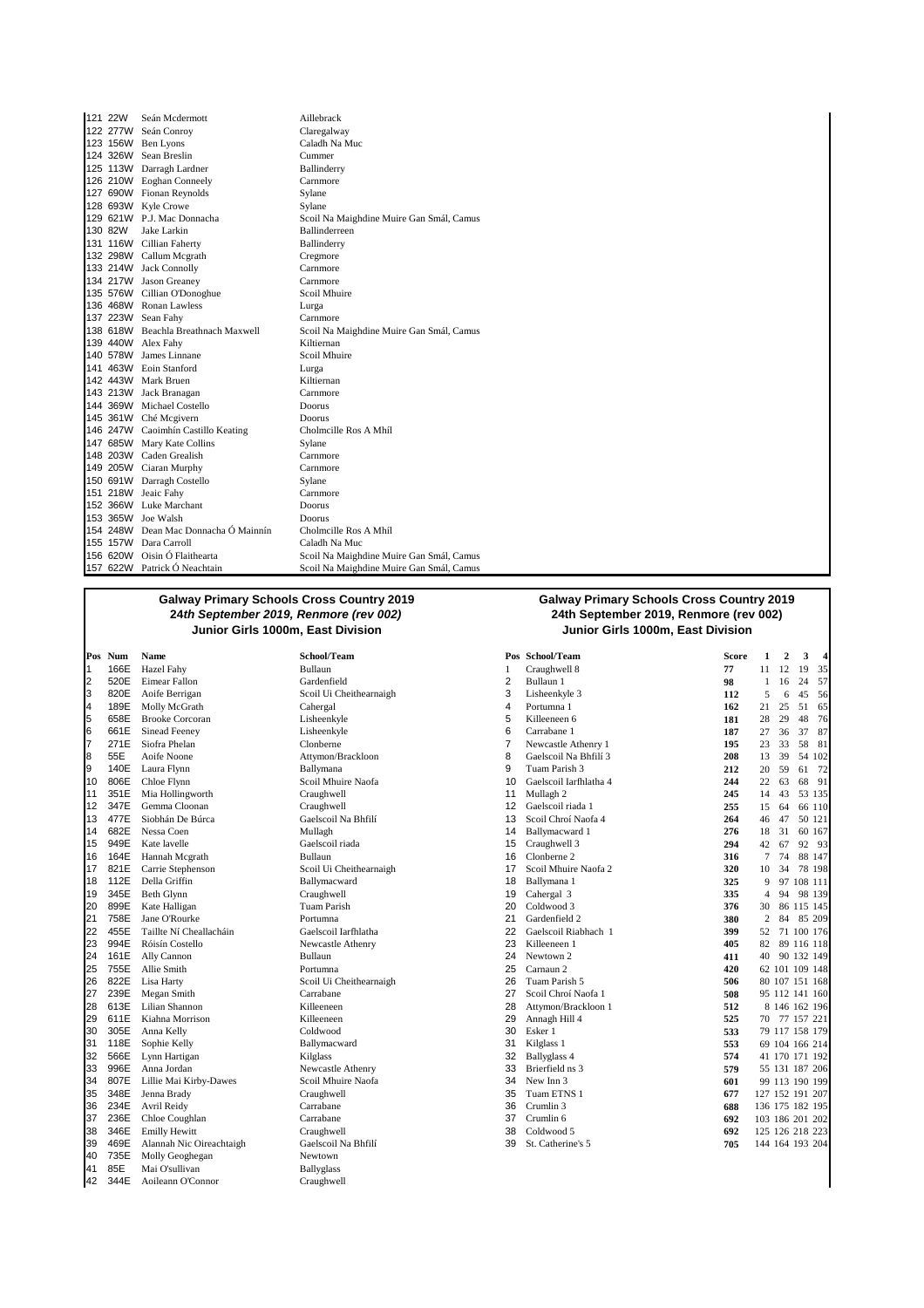43 678E Aedín Garvey **Mullagh** Mullagh<br>44 873E Isabel Kilkenny **1886 St. Thomas** 44 873E Isabel Kilkenny St. Thomas' Vanessa Madden 46 785E Kacie Lally Scoil Chroí Naofa 47 777E Angel Gbadamosi Scoil Chroí Naofa<br>48 607E Elsa Heaney Scoil Chroí Naofa 48 607E Elsa Heaney **Killeeneen**<br>19 353E Saoirse O'Donnell **Killeeneen** Craughwell 353E Saoirse O'Donnell<br>783E Grace Rice 50 783E Grace Rice Scoil Chroí Naofa<br>51 760E Molly Madden State Portumna 51 760E Molly Madden<br>52 499E Síofra Ní Laocha<br>Gaelscoil Riabhach 52 499E Síofra Ní Laocha Gaelscoil Gaelscoil Caelscoil Caelscoil Riabhachasha<br>53 681E Lauren Connolly Mullagh Lauren Connolly 54 475E Katelyn Ní Cheallaigh Gaelscoil Na Bhfilí<br>55 944E Dearbhla nevin Brieffeld ns 55 944E Dearbhla nevin Brierfield ns Erin Finnerty<br>
Hannah Rose O'Connor<br>
Bullaun<br>
Bullaun 57 165E Hannah Rose O'Connor<br>58 992E Rachel Hayes 58 992E Rachel Hayes **Newcastle Athenry**<br>59 897E Érin Keane **New Army Tuam Parish** 59 897E Érin Keane Tuam Parish (1989)<br>59 117E Shona Barrett (1989) Ballymacwar 61 900E Katie Railton Tuam Parish<br>62 212E Acibbín Hannon Carnaun 62 212E Aoibhín Hannon<br>63 451E Evie Ní Ghallathóir Caelscoi 54 1651 - Annan Amilan March (an Faoilleachd an Saelscoil Iarfhlatha)<br>64 952E Clara ní choirbín (aelscoil riada) 64 952E Clara ní choirbín<br>65 757E Eve Kenny 65 757E Eve Kenny<br>66 950E Nicole mistéil Pressent Caelscoil 66 950E Nicole mistéil Gaelscoil riada<br>67 352E Rebecca Nolan Graughwell 67 352E Rebecca Nolan<br>68 450E Anna Ní Ruairc 450E Anna Ní Ruairc<br>565 - Tilia Murray Gaelscoil Iarfhlatha 69 565E Lilia Murray Kilglass 20 2022 Ema Banday Managh Hill<br>70 15E Freya Donnellan Annagh Hill<br>71 500E Tara Nic Con Na Buille (aelscoil Riabhach 500E Tara Nic Con Na Buille Gaelscoil Ria<br>905E Sadhbh Hayes Tuam Parish 72 905E Sadhbh Hayes Tuam Parish Tuam Parish Connelly<br>
73 163E Eve Connolly Bullaun 73 163E Eve Connolly Bullaun<br>74 267E Ceara Geraghty Clonberne 74 267E Ceara Geraghty Clonberne Grace Kelly Lisheenkyle<br>
Kayla Dolan Killeeneen<br>
Saorlaith Ní Mhuireadhaich Annach Hill 76 610E Kayla Dolan Killeeneen 77 19E Saorlaith Ní Mhuireadhaigh Annagh Hill 78 809E Roisín Ruane Scoil Mhuire Naofa<br>79 430E Roisin Caulfield Scoil Esker 79 430E Roisin Caulfield Esker 80 902E Kirsty Nkomo<br>81 997E Jenni McNamara 81 997E Jenni McNamara Newcastle Athenry 82 615E Meabh Cronin Killeeneen Bianka Tarasiewicz 84 522E Megan Farragher Gardenfield<br>85 521E Jenny Fallon Gardenfield 521E Jenny Fallon Gardenfiel<br>
314E Ruth Kelly Goldwood 86 314E Ruth Kelly Coldwood<br>87 238E Lucy Treacy Carrabane 87 238E Lucy Treacy Carrabane<br>
88 269E Nicole Miskell Clonberne 88 269E Nicole Miskell Clonberne 89 614E Lucie-Hennigan Milleeneen Killeeneen<br>90 731E Anna-Lenihan Mewtown Anna Lenihan<br>901 Ni Chiaragáin<br>901 Ni Chiaragáin<br>902 - Gaelscoil Iarfhlatha 91 453E Molly Ní Chiaragáin<br>92 350E Laura Kelly 92 350E Laura Kelly Craughwell<br>
93 355E Sophie Meehan Craughwell external candidates and the control of the caughwell caughwell<br>
94 187E Aisline Kane 94 187E Aisling Kane<br>95 779E Eve Murray e a chronic Chronic Constant Chronic Chronic Chronic Chronic Chronic Chronic Chronic Chronic Chronic Chronic C<br>1961 - San Abigail Donahue Chronic Chronic Chronic Chronic Chronic Chronic Chronic Chronic Chronic Chronic Ch e 1968 96 558 Bolish Bonahue 1968 Stephen Kilglass<br>1979 138 Ellen Doyle 1979 Ballymana 97 138E Ellen Doyle **Ballyman**<br>98 188E Laura Gilmore **Ballyman** I aura Gilmore 99 702E Julie Earls New Inn<br>100 496E Lavia Ní Ehloinn Gaelscoil Riabhach 100 496E Layla Ní Fhloinn<br>101 218E Mollie Burke 101 218E Mollie Burke Carnaun<br>102 471E Emma Nic Pharthaláin Caelscoil Na Bhfilí 102 471E Emma Nic Pharthaláin Gaelscoil Gaelscoil Caelscoil Caelscoil Charles<br>103 394E Leanna Cooley Crumlin 103 394E Leanna Cooley Crumlin<br>104 564E Kayla Webster Kilglass 104 564E Kayla Webster **Kilglass**<br>105 354E Sarah O'Gara **Kayla Kayla Kara** Craughwell 105 354E Sarah O'Gara Craughwell 106 616E Sophie Kehoe Killeeneen<br>107 904E Rose Anna Pestka Kuam Parish 107 904E Rose Anna Pestka<br>108 139E Katie Zimmerer 108 139E Katie Zimmerer Ballymana 109 215E Ciara Morrissey Carnaun 110 954E Muireann ní gharbhán<br>111 137E Caoimhe Moynihan Ballymana 111 137E Caoimhe Moynihan Ballymana<br>112 784E Julia Rae-Togashi Scoil Chroí Naofa 112 784E Julia Rae-Togashi Scoil Chronic Scoil Chronic Scoil Chronic Scoil Chronic Scoil Chronic Scoil Chronic Scoil Chronic Scoil Chronic Scoil Chronic Scoil Chronic Scoil Chronic Scoil Chronic Scoil Chronic Scoil Chronic 113 699E Aisling Mcguinness<br>114 559E Alanna Dolan 114 559E Alanna Dolan Kilglass 115 306E Annalise Treacy Coldwood 116 608E Grace Mcinerney Killeeneen 117 425E Anna Monaghan Esker 118 609E Hannah Maguire **Killeeneen**<br>119 605E Chloe Finnerty **Killeeneen** 119 605E Chloe Finnerty<br>120 115E Rachel Kennedy Ballymacward 120 115E Rachel Kennedy<br>121 776E Ailhbe Mannion Scoil Chroí Naofa Ailbhe Mannion 122 235E Chloe Callanan Carrabane<br>123 237E Leona Cove Carrabane 123 237E Leona Coye Carrabane<br>124 993E Aoife Burke Newcastle 124 993E Aoife Burke Newcastle Athenry<br>125 310E Isabelle Treacy Coldwood 125 310E Isabelle Treacy Coldwood 126 308E Ella Keane Coldwood<br>127 879E Kate Donelan Clump Tuam ETNS 127 Kate Donelan Tuam ETNS<br>127 Baisy Hynes Scoil Chrof Naofa 128 778E Daisy Hynes

Ballymacward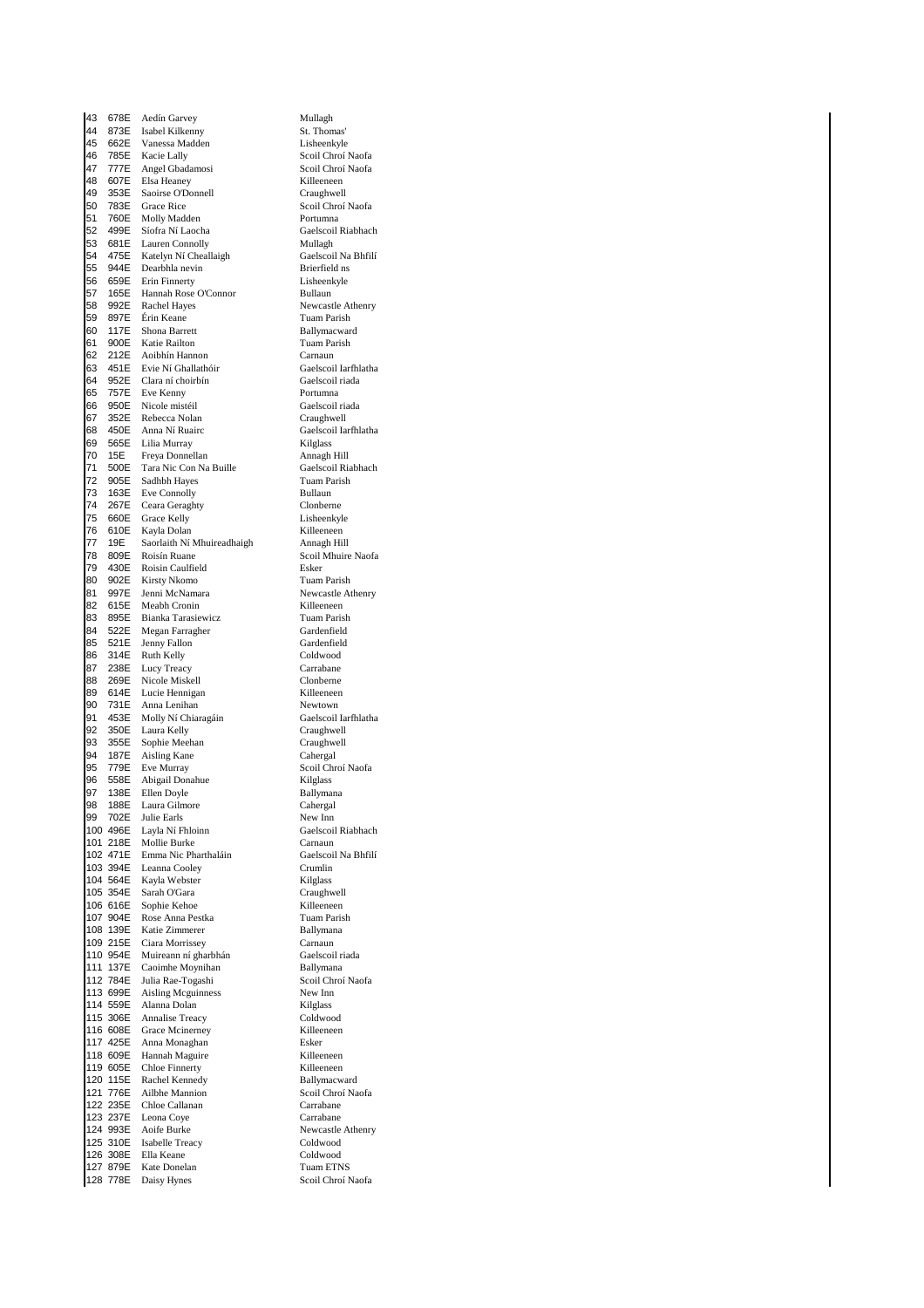129 951E Aoileann nic dhómhnaill Gaelscoil riada<br>130 906E Vanessa Gawrylo Tuam Parish 130 906E Vanessa Gawrylo<br>131 943E Edel loftus 132 730E Alannah Sherlock Newtown 133 995E Saoirse Duane<br>134 612E Lia Corcoran Milleeneen 134 612E Lia Corcoran and Killeene<br>135 680E Isabel Costello 135 Mullagh 135 680E Isabel Costello<br>136 389E Ciara Dunleavy 136 389E Ciara Dunleavy Crumlin<br>137 329E Caoimhe Duffy Cooloo 137 329E Caoimhe Duffy Cooloo Cooloo<br>138 657E Aoife Stevens Lisheenkyle 138 657E Aoife Stevens Lisheenky<br>139 191E Shona Costello Cahergal Shona Costello 140 761E Summer O'Donnell<br>141 788E Rachel Forde 140 761E Summer O'Donnell<br>141 788E Rachel Forde Scoil Chroí Naofa<br>142 452E Heather Nic An Ghlionn Gaelscoil Iarfhlatha 142 452E Heather Nic An Ghlionn<br>143 216E Megan Morrissey 143 216E Megan Morrissey Carnaun<br>144 851E Eve Buckley St. Cathe 144 851E Eve Buckley St. Catherine's<br>
144 851E Eve Buckley St. Catherine's<br>
145 309E Hollie Reene Coldwood 145 309E Hollie Reene<br>146 57E Sarah Lewis 147 270E Sibéal Mannion<br>148 217E Méabh Brady Carnaun 148 217E Méabh Brady Carnaun<br>149 732E Emma Flynn Newtown 149 732E Emma Flynn<br>150 975E Aishling Heave Y 150 975E Aishling Heave Y<br>
150 975E Aishling Heave Y<br>
151 896E Daria Sadowska<br>
151 896E Daria Sadowska<br>
151 896E Daria Sadowska 151 896E Daria Sadowska<br>152 881E Sarah Flynn 152 881E Sarah Flynn Tuam ETNS 153 213E Cadhla Fox Carnaun<br>154 214E Chloe Treacy Carnaun 154 214E Chloe Treacy Carnaun 155 454E Rachel Ní Bhrádaigh<br>155 454E Rachel Ní Bhrádaigh Gaelscoil Iarfhlath<br>156 787E Megan Crimmins Scoil Chroí Naofa 156 787E Megan Crimmins Scoil Chroí Naofa 157 18E Norah Gibson<br>158 427E Caoimhe O'Neil 158 427E Caoimhe O'Neill<br>158 427E Caoimhe O'Neill Esker<br>159 190E Monica Mcgovern Cahergal 159 190E Monica Mcgovern Cahergal<br>160 790E Sophia Phillips Scoil Chroí Naofa 160 790E Sophia Phillips Scoil Chronic Scoil Chronic Scoil Chronic Scoil Chronic Scoil Chronic Scoil Chronic S<br>161 756E Dercilia Barbosa Silva Scotland Scotland Scotland Scotland Scotland Scotland Scotland Scotland Scotl Dercilia Barbosa Silva 162 58E Tara Cormican Attymon/Brackloon<br>163 285E Lucy Hession Clontuskert 163 285E Lucy Hession Clontuskert<br>164 853E Shona Mannion St. Catherin 164 853E Shona Mannion<br>164 853E Shona Mannion St. Catherine's<br>165 268E Holly Hynes Mannion Clonberne 165 268E Holly Hynes Mannion Clonbern<br>166 561E Aoibhín Hartigan Rilelass 166 561E Aoibhín Hartigan<br>167 113E Louise Byrnes Ballymacward 167 113E Louise Byrnes **Ballymacward Ballymacward Ballymacward Ballymacward Ballymacward Ballymacward Ballymacward B** 168 898E Hannah Oswiecinska Tuam Parish Kinga Sadowska 170 84E Kerrie O'Neill Ballyglass<br>171 78E Amy Keane Ballyglass 171 78E Amy Keane<br>172 733E Hannah Dod 172 733E Hannah Dodd<br>173 266E Alison Mcgann<br>Clonberne 173 266E Alison Mcgann Clonberne 174 953E Aebha engels Gaelscoil Gaelscoil Caelscoil Crumlin<br>175 392E Hannah Hession Crumlin 175 392E Hannah Hession Crumlin Mary Nic An Bhaird 177 141E Olivia Egan Ballymana<br>178 903E Mary Rose Ward Ballymana Tuam Parish 178 903E Mary Rose Ward<br>179 426E Anna Redmond 179 426E Anna Redmond Esker 180 734E Katie Burke Newtown Newtown Newtown Newtown Newtown Newtown Newtown Newtown Newtown Newtown Newtown N<br>181 428E Dearbhla Mceneanev Nesker 181 428E Dearbhla Mceneaney Esker<br>182 397E Viktoria Krecko Crumlin 182 397E Viktoria Krecko<br>183 781E Hannah Coye 183 781E Hannah Coye Scoil Chroí Naofa<br>184 679E Erin Treacy Nullagh Erin Treacy 185 167E Isabelle Keane Bullaun<br>186 390E Emily Cooley Bullaun Crumlin 186 390E Emily Cooley Crumlin<br>187 941E Rachel keary Brierfield ns 187 941E Rachel keary<br>188 789E Rachel O'Hara 188 789E Rachel O'Hara Scoil Chroí Naofa<br>189 498E Saoirse De Faoite Gaelscoil Riabhac 189 498E Saoirse De Faoite<br>190 703E Lisa Delaney Gaelscoil Riabhach 190 703E Lisa Delaney New Inn<br>191 885E Trinity Coen Tuam ETNS 191 885E Trinity Coen Tuam ETN<br>192 83E Emma Flynn Ballyglass 192 83E Emma Flynn Ballyglass<br>193 849E Alex Tranne St. Catherine's 193 849E Alex Trappe<br>194 973E Abbie Donog 194 973E Abbie Donoghue Castleffrench National School<br>195 396E Lucy Ruane Castleffrench National School 195 396E Lucy Ruane<br>196 56E Saoirse Earls 196 56E Saoirse Earls<br>197 780E Patricia Baran Attymon/Brackloon<br>Scoil Chroi Naofa 197 780E Patricia Baran Scoil Chroí Naofa<br>198 808E Rachel Byrne Scoil Mhuire Naoi 198 808E Rachel Byrne<br>199 701E Ciara Finnerty<br>199 701E Ciara Finnerty 199 701E Ciara Finnerty<br>200 782E Rachel Quinn 201 395E Lily Fahy Crumlin<br>202 393E Katie Fahy Crumlin 202 393E Katie Fahy Crumlin<br>202 393E Katie Fahy Crumlin<br>203 77E Amber Lynskey Ballyglass 203 77E Amber Lynskey Ballyglass<br>204 850E Emily Mohd Zairi St. Catherine's 204 850E Emily Mohd Zairi St. Catherine's<br>205 474E Hilda Ni Churrain Staelscoil na Bhfilí 205 474E Hilda Ni Churrain Gaelscoil na Gaelscoil na Gaelscoil na Brierfield ns 206 942E Heidi rees-king<br>207 884E Olivia Pietreczko Brier Brussell Tuam ETNS 207 884E Olivia Pietreczko<br>208 304E Amy Cabill 208 304E Amy Cahill Coldwood<br>209 519E Alannah Garvey Cardenfield 209 519E Alannah Garvey Gardenfield<br>210 876E Abbey Rattigan-Gavin Tuam ETNS 210 876E Abbey Rattigan-Gavin<br>210 876E Abbey Rattigan-Gavin Tuam ETNS<br>211 470E Caoimhe De Búrca Gaelscoil Na Bhfilí 211 470E Caoimhe De Búrca Gaelscoil Na Bhaillinn ann an Sealanach Gaelscoil Na Bhaillinn an Am Bhaillinn an Bh Ava Farrell Ballyman<br>
Emma Shaughnessy Crumlin 213 391E Emma Shaughnessy Crumlin<br>213 391E Emma Shaughnessy Crumlin<br>214 560E Alisha Mchugh 214 560E Alisha Mchugh

Brierfield ns Attymon/Brackloon **2001 Chroí Naofa**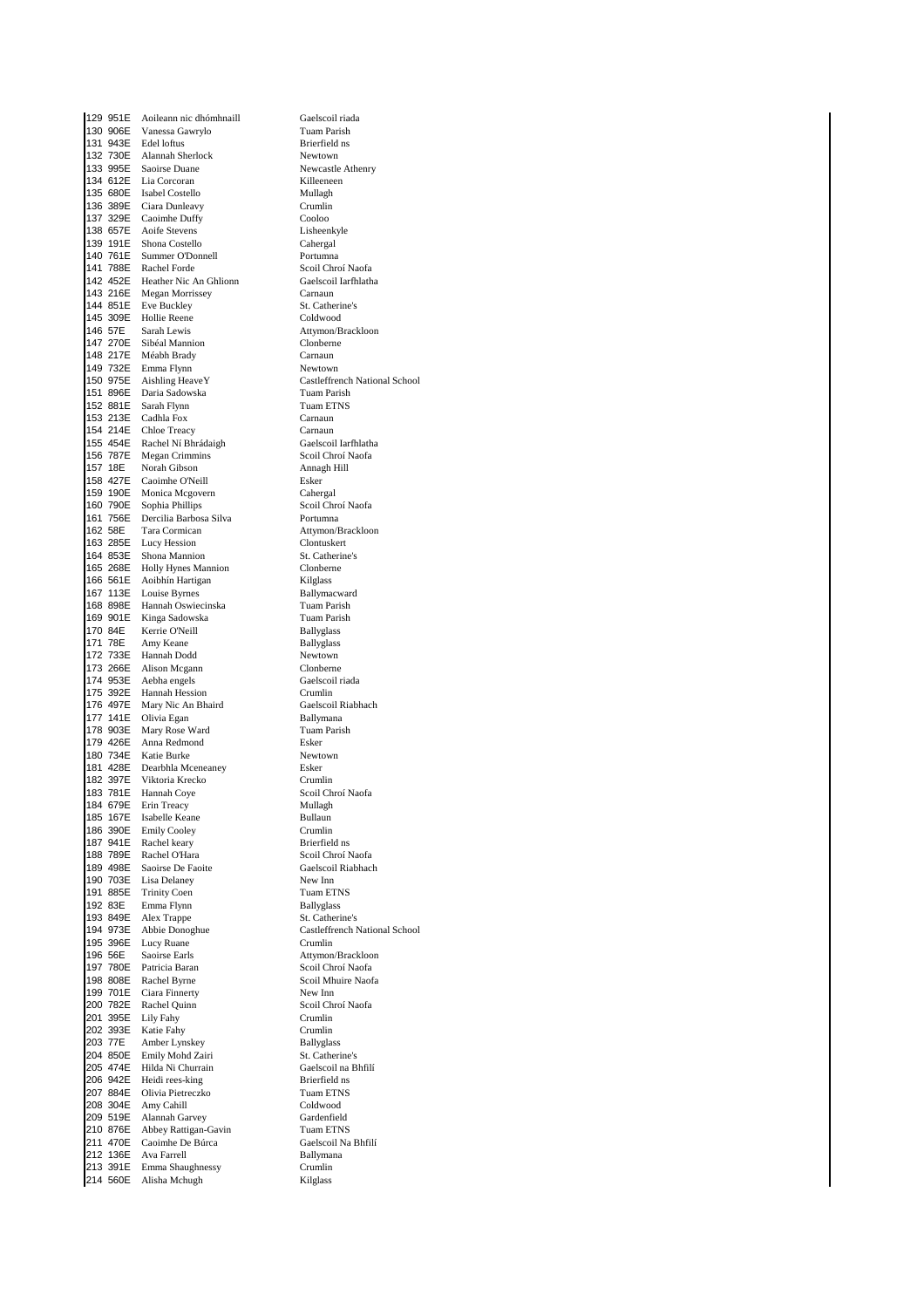|     | 215 562E | Emma Dolan            | Kilglass     |
|-----|----------|-----------------------|--------------|
|     | 216 587E | Katelyn Dervan        | Killasolan   |
|     | 217 116E | Ruby Lynch            | Ballymacwa   |
|     | 218 311E | Rachel Higgins        | Coldwood     |
|     | 219 940E | Megan colcannon       | Brierfield n |
|     | 220 388E | Charlie Speight       | Crumlin      |
|     | 221 13E  | Amy Hynes             | Annagh Hil   |
|     | 222 473E | Eve Nahar             | Gaelscoil na |
|     | 223 312E | Rebecca Cunningham    | Coldwood     |
|     | 224 786E | Lauren Duddy          | Scoil Chroí  |
|     | 225 33E  | Kienna Brookes        | Annagh Hil   |
|     | 226 14E  | Catherine Burke       | Annagh Hil   |
|     | 227 700E | Aoibheann Hillary     | New Inn      |
|     | 228 429E | <b>Katelyn Somers</b> | Esker        |
|     | 229 523E | Niamh Melia           | Gardenfield  |
|     | 230 704E | Torri Spellman        | New Inn      |
| 231 | 307E     | Éadaoin Murphy        | Coldwood     |
|     | 232 313E | Alanna Sheil          | Coldwood     |
|     | 233 472E | Caitlin Ni Mhaitiu    | Gaelscoil na |
|     | 234 704E | Torri Spellman        | New Inn      |

ymacward rfield ns agh Hill lscoil na Bhfilí<br>Iwood 2<br>22 Naofa agh Hill agh Hill scoil na Bhfilí

### **Galway Primary Schools Cross Country 2019 24th September 2019, Renmore (rev 002)**

7 444E Cian Mac Fhinn Gaelscoil Iarfhlatha<br>
728E Patrick Gavin<br>
<sup>2</sup> Cooloo 14 **160E** Tadhg Mac Carthaigh **Bullaun**<br>15 **517E** Ryan Hession **Bull 3 107 11** Gardenfield 16 231E Luke Connaughton Carrabane 16 Craughwell 1 **293** 52 65 76 100 20 1000E Luke Geary **New 21** 21 653E Daniel O'Halloran **1989** 1. Lisheenkyle 21 653E Daniel O'Halloran Lisheenkyle 21 Killeeneen 2 **403** 86 93 106 118 30 491E Harry Bairéad Gaelscoil Riabhach 30 Cahergal 1 **638** 144 148 161 185 36 492E Jamie Mac Uaid<br>37 261E Alfie Dowling Clonberne 38 493E Luke Ó Laighléis Gaelscoil Riabhach 38 Kilglass 4 **898** 189 228 240 241 40 656E Sean O'Donoghue Lisheenkyle<br>41 961E Charlie ó gríofa tha Gaelscoil riada 961 E Charlie ó gríofa<br>46 E Nathan Gilligan 42 46E Nathan Gilligan<br>43 690E Conor O'Neill Mew Inn New Inn 43 690E Conor O'Neill<br>44 12E Tom Gibson 44 12E Tom Gibson Annagh Hill 46 233E Sean Dempsey<br>47 818E Adam Murray 47 818E Adam Murray Scoil Ui Cheithearnaigh 514E Evan Haughey Gardenfield<br>
593E Cathal Costello Killeeneen 49 593E Cathal Costello **Killeeneen**<br>50 516E Mylo Higgins **Cardenfield** 50 516E Mylo Higgins Gardenfield Gardenfield Garden Garden Garden Garden Garden Garden Garden Garden Garden Garden Garden Garden Garden Garden Garden Garden Garden Garden Garden Garden Garden Garden Garden Garden Garden Ga 51 264E Diarmuid Healy<br>52 342E Sean-Colleran Conserved Craughwell Sean Colleran 53 600E Michael Coen Killeeneen 54 386E Lucas Coleman Crumlin<br>55 327E Kevin Dovle Cooloo 55 327E Kevin Doyle Cooloo 232E Robbie Egan Carrabane<br>566 236E Conor Cunningham St. Brendan's 57 826E Conor Cunningham St. Brendan<br>58 594E Cian Dunwoody Killeeneen 58 594E Cian Dunwoody Killeeneen Daithi Earls

Annagh Hill

#### **Galway Primary Schools Cross Country 2019 24th September 2019, Renmore (rev 002) Junior Boys 1000m, East Division Junior Boys 1000m, East Division**

|    | Pos Num | Name                   | School/Team          |                   | Pos School/Team                 | <b>Score</b> | 1              | 2               | 3          |        |
|----|---------|------------------------|----------------------|-------------------|---------------------------------|--------------|----------------|-----------------|------------|--------|
| 1  | 332E    | Alan Hallinan          | Craughwell           | 1                 | Craughwell 4                    | 90           |                | 25              | 31         | 33     |
| 2  | 446E    | Éanna Mac Craith       | Gaelscoil Iarfhlatha | 2                 | Gaelscoil Riabhach 2            | 101          | 3              | 30              | 32         | 36     |
| 3  | 494E    | Ryan Ó Creimín         | Gaelscoil Riabhach   | 3                 | St. Brendan's 2                 | 121          | 12             | 23              | 29         | 57     |
| 4  | 36E     | Colm Mccarthy          | <b>Athenry Boys</b>  | 4                 | Carrabane 4                     | 136          | 16             | 35              | 39         | 46     |
| 5  | 675E    | Eoin Larkin            | Mullagh              | 5                 | Portumna 4                      | 140          | 17             | 18              | 34         | 71     |
| 6  | 677E    | Dylan Hogan            | Mullagh              | 6                 | Gaelscoil Iarfhlatha 3          | 146          | 2              |                 | 63         | 74     |
| 7  | 444E    | Cian Mac Fhinn         | Gaelscoil Iarfhlatha | 7                 | Clonberne 3                     | 158          | 10             | 37              | 51         | 60     |
| 8  | 328E    | Patrick Gavin          | Cooloo               | 8                 | Killeeneen 7                    | 179          | 19             | 49              | 53         | 58     |
| 9  | 890E    | Jason Mcdonagh         | <b>Tuam Parish</b>   | 9                 | Gardenfield 3                   | 211          | 15             | 48              | 50         | -98    |
| 10 | 260E    | Aaron Diskin           | Clonberne            | 10                | Lisheenkyle 4                   | 227          | 21             | 40              |            | 62 104 |
| 11 | 724E    | <b>Jack Finneran</b>   | Newtown              | 11                | Bullaun 3                       | 236          | 14             | 64              | 78         | -80    |
| 12 | 830E    | Matthew Forde          | St. Brendan's        | $12 \overline{ }$ | Newtown 3                       | 239          | 11             | 61              | 77         | -90    |
| 13 | 209E    | <b>Shane Thomas</b>    | Carnaun              | 13                | Ballymana 2                     | 250          | 27             | 68              |            | 72 83  |
| 14 | 160E    | Tadhg Mac Carthaigh    | Bullaun              | 14                | Annagh Hill 3                   | 271          | 44             | 45              |            | 75 107 |
| 15 | 517E    | <b>Ryan Hession</b>    | Gardenfield          | 15                | Athenry Boys 1                  | 275          | $\overline{4}$ | 70              |            | 87 114 |
| 16 | 231E    | Luke Connaughton       | Carrabane            | 16                | Craughwell 1                    | 293          | 52             | 65              |            | 76 100 |
| 17 | 752E    | Pauric Murray          | Portumna             | 17                | Carnaun 1                       | 319          | 24             | 69              |            | 85 141 |
| 18 | 751E    | Joe Scannell           | Portumna             | 18                | Gaelscoil riada 3               | 335          | 41             | 79              |            | 99 116 |
| 19 | 598E    | Ethan Horan            | Killeeneen           | 19                | Tuam Parish 1                   | 357          | 9              |                 | 28 157 163 |        |
| 20 |         | 1000E Luke Geary       | Newcastle Athenry    | 20                | New Inn 4                       | 399          | 43             |                 | 92 108 156 |        |
| 21 | 653E    | Daniel O'Halloran      | Lisheenkyle          | 21                | Killeeneen 2                    | 403          | 86             |                 | 93 106 118 |        |
| 22 | 999E    | Rian Donoghue          | Newcastle Athenry    | 22                | Coldwood 4                      | 408          | 66             |                 | 81 112 149 |        |
| 23 | 829E    | Joshua Forde           | St. Brendan's        | 23                | Scoil Ui Cheithearnaigh 1       | 415          | 47             | 96              | 97 175     |        |
| 24 | 211E    | Oran Greaney           | Carnaun              | 24                | Ballyglass 3                    | 448          |                | 101 105 113 129 |            |        |
| 25 | 334E    | Daniel Farrelly        | Craughwell           | 25                | Esker 3                         | 544          |                | 91 134 140 179  |            |        |
| 26 | 252E    | Eanna Flynn            | Castlehackett        | 26                | St. Catherine's 3               | 556          |                | 127 130 147 152 |            |        |
| 27 | 133E    | Oisín O'Donovan        | Ballymana            | 27                | Ballymacward 3                  | 558          |                | 102 121 153 182 |            |        |
| 28 | 893E    | Paul Cotter            | Tuam Parish          | 28                | New Inn 5                       | 574          |                | 110 119 136 209 |            |        |
| 29 | 827E    | Enoch Adediji          | St. Brendan's        | 29                | Crumlin 2                       | 638          |                | 54 159 190 235  |            |        |
| 30 | 491E    | Harry Bairéad          | Gaelscoil Riabhach   | 30                | Cahergal 1                      | 638          |                | 144 148 161 185 |            |        |
| 31 | 339E    | Eoin Middleton         | Craughwell           | 31                | Attymon/Brackloon 5             | 684          |                | 135 160 184 205 |            |        |
| 32 | 489E    | Cormac Ó Donalláin     | Gaelscoil Riabhach   | 32                | Annagh Hill 2                   | 713          |                | 137 177 199 200 |            |        |
| 33 | 336E    | Darragh O'Donnell      | Craughwell           | 33                | Newtown 5                       | 717          |                | 168 176 186 187 |            |        |
| 34 | 748E    | Dara Hayes             | Portumna             | 34                | <b>Clontuskert IND</b>          | 751          |                | 171 172 188 220 |            |        |
| 35 | 229E    | <b>Eoghan Geraghty</b> | Carrabane            | 35                | Tuam ETNS 2                     | 811          |                | 180 204 213 214 |            |        |
| 36 | 492E    | Jamie Mac Uaid         | Gaelscoil Riabhach   | 36                | St. Catherine's 4               | 839          |                | 181 215 217 226 |            |        |
| 37 | 261E    | Alfie Dowling          | Clonberne            | 37                | Castleffrench National School 1 | 878          |                | 162 227 243 246 |            |        |
| 38 | 493E    | Luke Ó Laighléis       | Gaelscoil Riabhach   | 38                | Kilglass 4                      | 898          |                | 189 228 240 241 |            |        |
| 39 | 228E    | Eanna Spellman         | Carrabane            | 39                | Kilglass 5                      | 928          |                | 222 230 231 245 |            |        |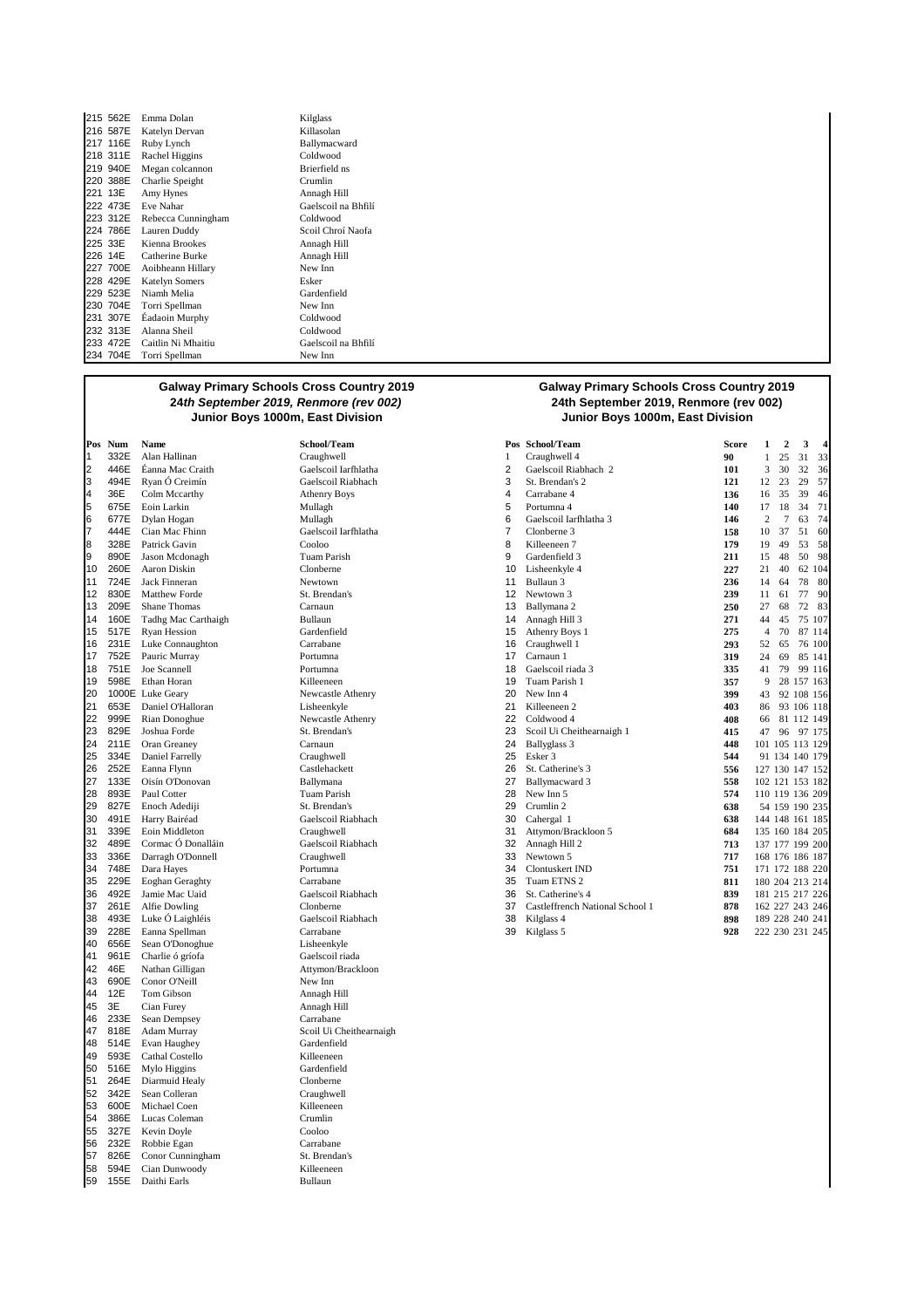60 265E Philip Donelon Clonberne<br>61 719E Aaron Gauehan Newtown 61 719E Aaron Gaughan Newtown<br>62 652E Anthony Poniard Lisheenkyle Anthony Poniard 63 448E Jamie De Butléir Gaelscoil Iarfhlatha 64 156E Nathan Scully Bullaun **65 337E Darragh O'Hea** Craughwell<br>**66 303E Ultan Leen** Coldwood Ultan Leen Coldwood<br>Aengus Mulkerrins St. Thomas 67 872E Aengus Mulkerrins St. Thomas<br>68 130E Cillian Dovle St. Ballymana 68 130E Cillian Doyle<br>68 130E Cillian Doyle Ballyman<br>69 208E Luke Murtagh Ballyman e 1998 69 208 Euke Murtagh Carnaun<br>1995 - The Max Kennedy Carnaun Athenry Boys Max Kennedy 21 749E Eamon Murray **Portumna**<br>22 134E Shane Mitchell **Rallymans 72 134E** Shane Mitchell **Ballymana**<br>**73 490E** Éanna Ó Dónalláin **Ballymana** Gaelscoil I 14 147 Isaac Colbert (Gaelscoil Iarfhlatha 15 16 16)<br>15 11 E Nathan Kearns Conroy (Annagh Hill 75 11E Nathan Kearns Conroy Annagh Hill **76 333E Charlie Daniels Craughweill Craughweill**<br>**77 722E Conor Flesk** Newtown 722E Conor Flesk<br>154E Colin Haugh<br>964E Aidan mac u **78 154E Colin Haugh Bullaun**<br>**79 964E Aidan mac umfraidh Bullaun Gaelscoil riada** 79 964E Aidan mac umfraidh Caelscoil Gaelscoil ann an t-80 158E Oran Stratford Bullaun 302E Sean Duffy Coldwood<br>335E Daniel Gilmore Craughwell 82 335E Daniel Gilmore<br>83 131E Liam Reilly Ballymana 83 131E Liam Reilly Ballymana<br>84 230E Eoin Lyons Carrabane 84 230E Eoin Lyons Carraban<br>85 206E Darragh Ryan Carnaun Darragh Ryan 86 599E Lewis O'Brien **Killeeneen**<br>87 37E Ethan Noonan Athenry Boys 87 37E Ethan Noonan<br>88 828E Joe Nugent 828E Joe Nugent St. Brendan's<br>135E Tom Malone Ballymana 89 135E Tom Malone Ballymana<br>90 720E Andrew Finnerty Bewtown 90 720E Andrew Finnerty<br>91 420E Eoghan Somers Sesker 91 420E Eoghan Somers<br>92 698E Sean Óg Dolan New Inn Sean Óg Dolan 93 602E Seán Langan Killeeneen 94 597E Cillian Sammon Killeeneen 95 888E Tommy O'Brien<br>96 819E Keith O'Cochlain 96 819E Keith O'Cochlain Scoil Ui Cheithearnaigh er Man (1997)<br>1971 - Scoil Ui Cheithearnaigh<br>1981 - Sardenfield Gardenfield e 1398 513 - Santa Brinn Gardenfield<br>1991 - Santa Garden, Santa Gaelscoil riada<br>1991 - Gaelscoil riada 99 963E Jason ó daibhí Gaelscoil riadachta<br>100 338E Eanna Morrisey Craughwell Eanna Morrisey 101 81E Cathal Morris Ballyglass<br>
102 108E Robbie Lydon Ballymacw 102 108E Robbie Lydon<br>103 596E Cian Madden Ballymacward<br>Killeeneen 103 596E Cian Madden<br>104 651E Alex Shaw 104 651E Alex Shaw Lisheenkyle<br>
105 80E Calum Linnnane Ballyglass 105 80E Calum Linnnane Ballyglass<br>106 603E Shane Corcoran Killeeneer 106 603E Shane Corcoran 107 4E Conor Burke 107 4E 107 4E Conor Burke<br>108 689E Alan Holland 108 689E Alan Holland New Inn<br>109 825E Conall Cusack St Brenc 109 825E Conall Cusack St. Brendan's<br>110 691E Oisin Cogavin New Inn 110 691E Oisin Cogavin<br>
111 654E Eoin Kelly<br>
Lisheenk 111 654E Eoin Kelly Lisheenkyle 112 298E Culann Leen Coldwood<br>113 82E Cian Hynes Ballyglass 113 82E Cian Hynes<br>114 34E Adam Ryan 114 34E Adam Ryan **Athenry Boys**<br>115 449E Seán Ó Dufaigh Caelscoil Iarf 115 449E Seán Ó Dufaigh Gaelscoil Iarfhlatha<br>116 966E Einn skeeban Gaelscoil riada 116 966E Finn skeehan Gaelscoil riada<br>117 262E Conor Feeney Glonberne Clonberne 117 262E Conor Feeney Clonberne 118 595E Cian Geraghty Killeeneen 119 692E Rhys Earlys New Inn<br>120 263E Cormac Feeney Clonberne 120 263E Cormac Feeney Clonberne<br>121 103E James Feeney Ballymacward 121 103E James Feeney<br>
122 929E Ben McNama<br>
122 929E Ben McNama 122 929E Ben McNama<br>123 928E Macdara Donnellan Brierfield ns 123 928E Macdara Donnellan<br>124 132E Luke Callanan 124 132E Luke Callanan Ballymana<br>125 515E Fionn Mitchell **Ballymana** Gardenfield 125 515E Fionn Mitchell Gardenfield<br>126 343E Zach Keane Craughwell 126 343E Zach Keane Craughwell<br>127 840E Cillian Greene St. Catherine's 127 840E Cillian Greene St. Catherine St. Catherine<br>128 326E Conleth Dermody Cooloo 128 326E Conleth Dermody Cooloo 129 86E Orrin Gilmore Ballyglass 130 848E Senan O' Hara St. Catherine's<br>131 445E Dylan Mac Ehlannchaidh Gaelscoil Iarthlatha Dylan Mac Fhlannchaidh 132 604E Stephen Mcloughlin Killeeneen<br>133 289E Joseph Darcy Clontuskert 133 289E Joseph Darcy<br>134 423E Philip Burke<br>Esker 134 423E Philip Burke<br>135 51E Jamie Skehill 135 51E Jamie Skehill Attymon/Brackloon<br>136 694E Senan Murphy New Inn 136 694E Senan Murphy New Inn 137 1E Aaron Furey<br>138 38E Gerard Ward 139 655E Jason Quirke Lisheenkyle 140 421E Glen Kelly Baker<br>141 204E Andrew Gill Carnaun  $141$  204E Andrew Gill<br> $142$  962E Aaron dolan erandrik 142 962E - Aaron dolan daar - Gaelscoil riada<br>143 742E - Ryan Doyle - Gaelscoil - Newtown 143 742E Ryan Doyle<br>144 185E Gavin Tully Cahergal 144 Gavin Tully Cahergal<br>
144 Michael Duane Mullagh 145 676E Michael Duane

73 490E Éanna Ó Dónalláin Gaelscoil Riabhach Athenry Boys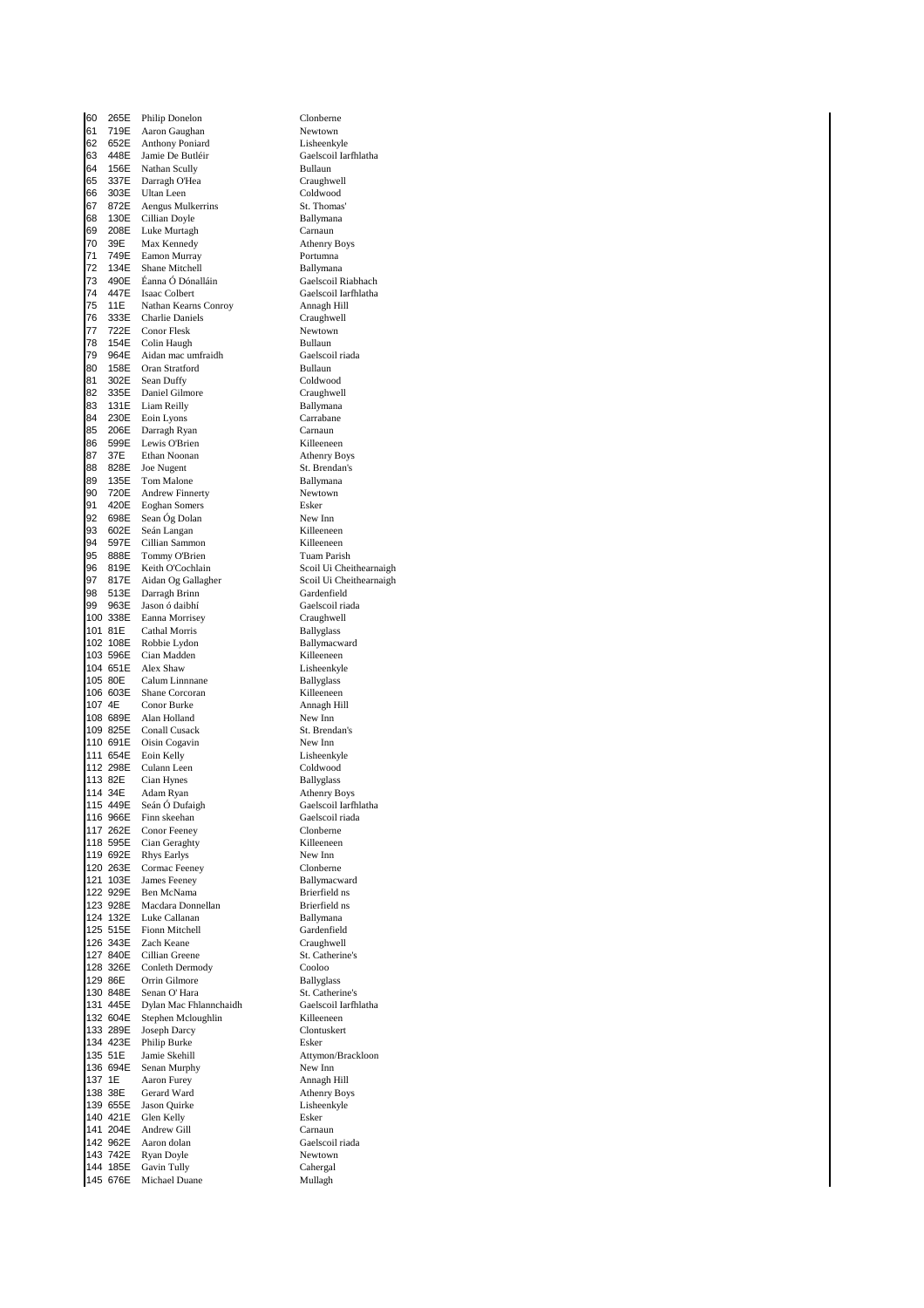146 772E Andrea Claffey<br>147 837E Adam Llovd St. Cather 147 837E Adam Lloyd St. Catherine's<br>148 181E Colin Hynes Cahergal Colin Hynes 149 301E Ryan Morrissey Coldwood 150 47E Luke Mulkerrins **Attymon/Brackloon**<br>151 601E Seán Deely **Attended** Killeeneen 151 601E Seán Deely<br>152 842E Conor Jennings St. Catheri 152 842E Conor Jennings<br>153 105E Luke Mitchell Ballymacward 153 105E Luke Mitchell Ballymacy<br>154 79E Ben Ginty Ballyglass 154 79E Ben Ginty Ballyglass 155 743E Alexandria Wilson Newtown 156 696E 157 892E Mike Mcdonagh Tuam Parish<br>158 205E Cian Greaney The Carnaun 158 205E Cian Greaney Carnaun<br>159 384E Éanna Maher Crumlin 159 384E Éanna Maher<br>160 52E Thomás Dudd 160 52E Thomás Duddy **Attymon/Brackloon**<br>161 183E Daniel Mcgrath **Attick** Cahergal 161 183E Daniel Mcgrath Cahergal<br>162 978E Fionnán Murphy Castleffre 162 978E Fionnán Murphy Castleffrench National School Kealan Hession 164 341E Joseph Moloney Craughwell<br>165 107E Bisin Dopohue Rallymacwa 165 107E Riain Donohue Ballymacward<br>166 965E Tadhg ó concheannainn Gaelscoil riada 166 Tadhg ó concheannainn<br>
1665 - Gaelscoil Rock Gildea 167 725E<br>168 727E 168 727E Michael Hennessy Newtown<br>169 7E James Nevin Annagh H 169 7E James Nevin **Annagh Hill**<br>170 685E Martin Curley **Mullagh** Mullagh 170 685E Martin Curley Mullagh Mullagh<br>171 291E Jayden Kane Mullagh Clontuskert 171 291 $E$  Jayden Kane 172 290E Oran Kane Clontuskert<br>173 988E Connall Mollov Scoil Ui Che 173 988E Connall Molloy<br>173 988E Connall Molloy Scoil Ui Cheithearnaigh<br>174 583E Patrick Jordan Nillasolan Killasolan 174 583E Patrick Jordan<br>175 816E Luke Mcraghnall 175 816E Luke Mcraghnall 175 816E Luke Mcraghnall 176 816E Luke Mcraghnall 176 721E Cillian Kirke 176 721E Cillian Kirke Newtown<br>177 5E Conor O'Brien Mannagh Hill 177 5E Conor O'Brien<br>178 104E John Parker 179 424E Shaun Monaghan<br>180 878E Ionas Whyte 180 878E Jonas Whyte Tuam ETNS 181 845E Jayden Thompson<br>182 106E Marc Kilkenny Sallymacward 182 106E Marc Kilkenny Ballymacward 183 750E Eoghan Hogan<br>184 48E Conor Cunniffe 184 48E Conor Cunniffe<br>185 182E Craig Mchugh Cahergal Cahergal 185 182E Craig Mchugh Cahergal<br>186 729E Seán Mcdermott Chevrown Seán Mcdermott 187 726E Joel Finn<br>188 295E Owen Gilchrist Newtown Clontuske 188 295E Owen Gilchrist Clontuskert<br>189 554E Mausey Butler Clontuskert Kilglass 189 554E Mausey Butler **Kilglass**<br>190 382E Cian Herbert **Crumlin** 190 382E Cian Herbert Crumlin<br>190 382E Cian Herbert Crumlin<br>191 35E Biaggio Carminati Athenry Boys 191 35E Biaggio Carminati Athenry Boys 192 728E Rian O'Connor<br>193 889E Evan Reilly 194 210E Eoin Treacy Carnaun<br>195 297E Christopher Blaine Coldwood 195 297E Christopher Blaine<br>196 422E Luca Hielscher 196 422E Luca Hielscher Esker<br>197 419E Eddie Kennedy Esker 197 419E Eddie Kennedy Esker 198 287E Fionn Kelly **Clontuskert**<br>199 6E Diarmuid Collins **Cloud Annagh Hill** 199 6E Diarmuid Collins<br>
200 2E Cathal Timmins<br>
200 2E Cathal Timmins<br>
200 2E Cathal Timmins 200 2E Cathal Timmins Annagh Hill<br>201 930E Byan Shaughnessy Rejection 201 930E Ryan Shaughnessy<br>202 207E Graham Flynn 202 207E Graham Flynn Carnaun Carnaun<br>203 754E Andrew Duane Carl Portumns 203 754E Andrew Duane Portumna<br>204 877E Firaz Rozuan Pruam ETNS 204 877E Firaz Rozuan<br>205 53E Tyler Comerford 205 53E Tyler Comerford Attymon/Brackloon<br>206 468E Christian Cristaldo Gaelscoil na Bhfilí 206 468E Christian Cristaldo<br>207 998E Alan Burke 207 998E Alan Burke Newcastle Athenry<br>208 102E Eric Muravjous Newcastle Ballymacward 208 102E Eric Muravjous Ballymac<br>209 693E Lucas Skebill New Inn 209 693E Lucas Skehill New Inn New Inn New Inn New Inn New Inn New Inn New Inn New Inn New Inn New Inn New Inn New Inn New Inn New Inn New Inn New Inn New Inn New Inn New Inn New Inn New Inn New Inn New Inn New Inn New Inn 210 159E Ronan Cahalane<br>211 697E Patrick Klos 211 697E Patrick Klos New Inn<br>212 50E Gary Skehill Attymon 212 50E Gary Skehill **Attymon/Brackloon**<br>213 880E Oscar Skelly **Attymon/Brackloon** 213 880E Oscar Skelly Tuam ETNS<br>214 883E Mateusz Kowalczyk Tuam ETNS 214 883E Mateusz Kowalczyk Tuam ETNS<br>215 844E Conor O'Keeffe St. Catherine's 215 844E Conor O' Keeffe St. Catherine<br>
216 8E Josh Williams Annach Hill 216 8E Josh Williams Annagh Hill<br>217 847E Michael Cheeseman St. Catherine's Michael Cheeseman 218 87E Ryan Mullen Ballyglass<br>219 723E Craig Walsh Newtown 219 723E Craig Walsh Newtown<br>220 292E Christopher Ward Clontuskert 220 292E Christopher Ward Clontuskert<br>221 839E Callum Conway St. Catherine's 221 839E Callum Conway St. Catherine St. Catherine<br>222 551E Fionn Faulkner Kilglass 222 551E Fionn Faulkner<br>223 10E M.J Heneghan Managh Hill 223 10E M.J Heneghan Annagh Hill<br>224 882E Woiciech Kolanek Annagh Hill Wojciech Kolanek 225 186E Seán Welby Cahergal<br>226 843E Conor Moclair St. Catherine's 226 843E Conor Moclair<br>227 976E Alan Donoghue 227 976E Alan Donoghue Castleffrench National School<br>228 552E Franio Furman Kilglass 228 552E Franio Furman<br>229 563E Jayden May 229 563E Jayden May Kilglass 230 Seán Carr (Kilglass (Kilglass (Kilglass (Kilglass (Kilglass (Kilglass (Kilglass (Kilglass (Kilglass (Kilglass (Kilglass (Kilglass (Kilglass (Kilglass (Kilglass (Kilglass (Kilglass (Kilglass (Kilglass (Kilglass (Kilglas 231 556E Rhys Higgins

Ballymacward Tuam Parish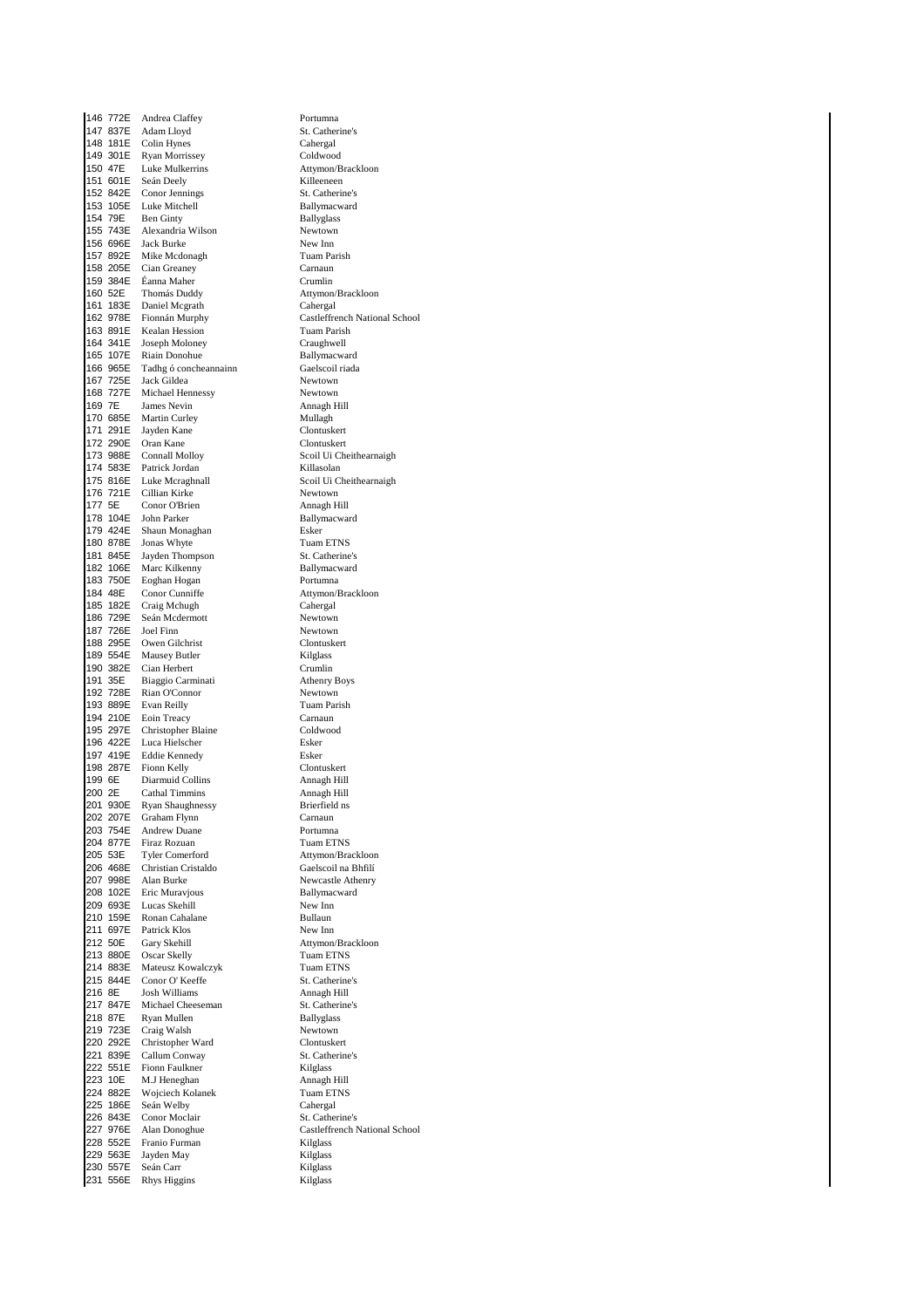| 232 841E | Cillian Hardiman          | St. Catherine's               |
|----------|---------------------------|-------------------------------|
| 233 838E | Adrian Reinmann           | St. Catherine's               |
| 234 381E | Dylan Pyne                | Crumlin                       |
| 235 383E | Darragh Naughton          | Crumlin                       |
| 236 76E  | James Horrigan            | <b>Ballyglass</b>             |
| 237 109E | Stephen Murphy            | Ballymacward                  |
| 238 184E | Eoghan Noone              | Cahergal                      |
| 239 49E  | David Ballerzan           | Attymon/Brackloon             |
|          | 240 553E Kurt Mitchell    | Kilglass                      |
| 241 549E | Adam Carroll              | Kilglass                      |
| 242 846E | Luke Egan                 | St. Catherine's               |
| 243 979E | Daniel Smith              | Castleffrench National School |
| 244 299E | <b>Matthew Montgomery</b> | Coldwood                      |
|          | 245 555E Noah Barnett     | Kilglass                      |
| 246 977E | Leon McGuire              | Castleffrench National School |

| Pos      | Num          | Name                            |
|----------|--------------|---------------------------------|
| 1        | 464E         | Myah Ní Ghallathóir             |
| 2        | 150E         | Emma O'Donovan                  |
| 3        | 717E         | Laoise Mcgrath                  |
| 4        | 70E          | <b>Emily Noone</b>              |
| 5        | 375E         | Katelyn Walsh                   |
| 6        | 467E         | Savanagh Ní Cheallacháin        |
| 7        | 533E         | Clodagh Fallon                  |
| 8        | 153E         | Keevagh Barry                   |
| 9        | 278E         | Aoibhinn Madden                 |
| 10       | 126E         | Emma Barrett                    |
| 11<br>12 | 151E         | Gillian Crowe                   |
| 13       | 259E<br>74E  | Emily Griffin<br>Louise Mullen  |
| 14       | 94E          | Amelie Bocquet                  |
| 15       | 176E         | Emily Rose Wynne                |
| 16       | 923E         | India Cunniffe                  |
| 17       | 823E         | Sinead Greene                   |
| 18       | 714E         | <b>Emily Dillon</b>             |
| 19       | 466E         | Saoirse Hunter                  |
| 20       | 248E         | Claudia Fitzpatrick             |
| 21       | 869E         | Ríbh Fournet                    |
| 22       | 718E         | Mary Brigid Cosgrove            |
| 23       | 670E         | Clodagh Burke                   |
| 24       | 372E         | Ciara O'Connor                  |
| 25       | 280E         | Casey Flynn                     |
| 26       | 281E         | Eadaoin Hynes                   |
| 27       | 463E         | Clodagh Ní Ghionnáin            |
| 28       | 373E         | Claudia Mcguinness              |
| 29       | 222E         | Kara O' Neill                   |
| 30       | 99E          | Rebecca Derrane                 |
| 31       | 935E         | Bláithín keane                  |
| 32       | 148E         | Amelie Grogan                   |
| 33       | 152E         | Keely Grogan                    |
| 34       | 378E         | Lauren Morgan                   |
| 35       | 379E         | Lillian Walsh                   |
| 36       | 198E         | Ciara Gilmore                   |
| 37<br>38 | 632E         | Ciara Mullins                   |
| 39       | 636E<br>246E | Kate Heaney                     |
| 40       | 223E         | Amy Coyne<br><b>Molly Noone</b> |
| 41       | 535E         | <b>Emily Banks</b>              |
| 42       | 868E         | Laura Trappe                    |
| 43       | 713E         | Aoibheann Donohue               |
| 44       | 462E         | Anna Ní Ruairc                  |
| 45       | 251E         | Zara Spellman                   |
| 46       | 792E         | Alice Church                    |
| 47       | 955E         | Isobel ní niatháin              |
| 48       | 511E         | Olivia Sellars                  |
| 49       | 672E         | Maeve Feeney                    |
| 50       | 465E         | Niamh Ní Threasaigh             |
| 51       | 990E         | Leona McHugh                    |
| 52       | 1755E        | Sinéad Rohan                    |
| 53       | 279E         | Caoimhe Phelan                  |
| 54       | 984E         | Katelyn Murphy.                 |
| 55       | 509E         | Jessica Haicéad                 |
| 56       | 71E          | Hazel Power                     |
| 57       | 124E         | Aoife Scarry                    |
| 58       | 247E         | Caoilinn Corban                 |
| 59       | 249E         | Erica Coye                      |
| 60       | 203E         | Sarah Ahern                     |
| 61       | 1754E        | Ailish Molloy                   |
| 62       | 824E         | Saorla Gallagher                |
| 63       | 96E          | Clodagh Linnane                 |
| 64       | 149E         | <b>Beth Crowe</b>               |

1 464E Myah Ní Ghallathóir Gaelscoil Iarfhlatha 1 Gaelscoil Iarfhlatha 2 **53** 1 6 19 27  $Atly mon/Brackloon$ <br>Craughwell Gaelscoil Iarfhlatha<br>Gardenfield  $\frac{1}{2}$ Attymon/Brackloon Ballyglass 1<sup>2</sup> 8231<br>Scoil Ui Cheithearnaigh<br>New Inn Gaelscoil Iarfhlatha<br>Carrabane Gaelscoil Iarfhlatha<br>Craughwell Gardenfield St. Catherine's  ${\hbox{New Inn}}$ Gaelscoil Iarfhlatha Carrabane Scoil Chroí Naofa Gaelscoil riada Gaelscoil Riabhach Lisheenkyle Gaelscoil Iarfhlatha Brierfield NS Newcastle Athenry Clonberne Castleffrench National School Gaelscoil Riabhach Attymon/Brackloon Ballymacward Carrabane Carrabane Cahergal Newcastle Athenry Scoil Ui Cheithearnaigh **Ballyglass** Ballymana

#### **Galway Primary Schools Cross Country 2019 24th September 2019, Renmore (rev 002) Senior Girls 1200m, East Division Senior Girls 1200m, East Division**

|    | Pos Num | Name                     | School/Team             |    | Pos School/Team                 | Score | 1               | 2              | 3          | 4      |
|----|---------|--------------------------|-------------------------|----|---------------------------------|-------|-----------------|----------------|------------|--------|
| 1  | 464E    | Myah Ní Ghallathóir      | Gaelscoil Iarfhlatha    | 1  | Gaelscoil Iarfhlatha 2          | 53    | 1               | 6              | 19         | 27     |
| 2  | 150E    | Emma O'Donovan           | Ballymana               | 2  | Ballymana 3                     | 53    | 2               | 8              | 11         | 32     |
| 3  | 717E    | Laoise Mcgrath           | New Inn                 | 3  | New Inn 1                       | 86    | 3               | 18             | 22         | 43     |
| 4  | 70E     | <b>Emily Noone</b>       | Attymon/Brackloon       | 4  | Craughwell 6                    | 91    | 5               | 24             | 28         | 34     |
| 5  | 375E    | Katelyn Walsh            | Craughwell              | 5  | Clonberne 1                     | 113   | 9               | 25             | 26         | 53     |
| 6  | 467E    | Savanagh Ní Cheallacháin | Gaelscoil Iarfhlatha    | 6  | Attymon/Brackloon 3             | 149   | $\overline{4}$  | 13             | 56         | 76     |
| 7  | 533E    | Clodagh Fallon           | Gardenfield             | 7  | Carrabane 3                     | 162   | 20              | 39             | 45         | 58     |
| 8  | 153E    | Keevagh Barry            | Ballymana               | 8  | <b>Ballyglass 2</b>             | 179   | 14              | 30             | 63         | 72     |
| 9  | 278E    | Aoibhinn Madden          | Clonberne               | 9  | Killeeneen 4                    | 233   | 37              | 38             | 65         | 93     |
| 10 | 126E    | Emma Barrett             | Ballymacward            | 10 | Newcastle Athenry 3             | 258   | 52              | 61             | 66         | 79     |
| 11 | 151E    | Gillian Crowe            | Ballymana               | 11 | Gaelscoil Riabhach 3            | 267   | 48              | 55             | 77         | 87     |
| 12 | 259E    | Emily Griffin            | Castlehackett           | 12 | Carnaun 4                       | 272   | 29              | 40             |            | 98 105 |
| 13 | 74E     | Louise Mullen            | Attymon/Brackloon       | 13 | Gardenfield 4                   | 273   | 7               |                | 41 111 114 |        |
| 14 | 94E     | Amelie Bocquet           | <b>Ballyglass</b>       | 14 | Bullaun 4                       | 292   | 15              | 67             | 103 107    |        |
| 15 | 176E    | Emily Rose Wynne         | Bullaun                 | 15 | Ballymacward 2                  | 308   | 10              | 57             |            | 97 144 |
| 16 | 923E    | India Cunniffe           | Tuam Parish             | 16 | Gaelscoil riada 2               | 323   | 47              | 90             |            | 92 94  |
| 17 | 823E    | Sinead Greene            | Scoil Ui Cheithearnaigh | 17 | Lisheenkyle 1                   | 329   | 23              | 49             | 125 132    |        |
| 18 | 714E    | <b>Emily Dillon</b>      | New Inn                 | 18 | Craughwell 2                    | 374   | 35              |                | 88 108 143 |        |
| 19 | 466E    | Saoirse Hunter           | Gaelscoil Iarfhlatha    | 19 | Cahergal 2                      | 414   | 36              |                | 60 150 168 |        |
| 20 | 248E    | Claudia Fitzpatrick      | Carrabane               | 20 | Tuam Parish 6                   | 418   |                 | 16 102 141 159 |            |        |
| 21 | 869E    | Ríbh Fournet             | St. Catherine's         | 21 | St. Catherine's 1               | 436   | 21              |                | 42 186 187 |        |
| 22 | 718E    | Mary Brigid Cosgrove     | New Inn                 | 22 | Portumna 3                      | 441   |                 | 71 113 128 129 |            |        |
| 23 | 670E    | Clodagh Burke            | Lisheenkyle             | 23 | Killeeneen 5                    | 444   |                 | 80 84 135 145  |            |        |
| 24 | 372E    | Ciara O'Connor           | Craughwell              | 24 | Coldwood 1                      | 462   |                 | 99 120 121 122 |            |        |
| 25 | 280E    | Casey Flynn              | Clonberne               | 25 | Scoil Chroí Naofa 3             | 466   |                 | 46 136 137 147 |            |        |
| 26 | 281E    | Eadaoin Hynes            | Clonberne               | 26 | Newtown 1                       | 516   |                 | 86 115 139 176 |            |        |
| 27 | 463E    | Clodagh Ní Ghionnáin     | Gaelscoil Iarfhlatha    | 27 | Esker 2                         | 535   |                 | 81 112 142 200 |            |        |
| 28 | 373E    | Claudia Mcguinness       | Craughwell              | 28 | Scoil Chroí Naofa 2             | 577   | 118 131 153 175 |                |            |        |
| 29 | 222E    | Kara O' Neill            | Carnaun                 | 29 | Brierfield ns 2                 | 585   |                 | 31 163 195 196 |            |        |
| 30 | 99E     | Rebecca Derrane          | <b>Ballyglass</b>       | 30 | Castleffrench National School 2 | 634   |                 | 54 157 210 213 |            |        |
| 31 | 935E    | Bláithín keane           | Brierfield ns           | 31 | Tuam Parish 4                   | 644   |                 | 75 156 206 207 |            |        |
| 32 | 148E    | Amelie Grogan            | Ballymana               | 32 | Crumlin 1                       | 644   | 100 164 178 202 |                |            |        |
| 33 | 152E    | Keely Grogan             | Ballymana               | 33 | Kilglass <sub>2</sub>           | 667   | 109 179 188 191 |                |            |        |
| 34 | 378E    | Lauren Morgan            | Craughwell              | 34 | Gaelscoil Na Bhfilí 1           | 682   | 104 117 216 245 |                |            |        |
| 35 | 379E    | Lillian Walsh            | Craughwell              | 35 | Crumlin 5                       | 751   | 166 170 192 223 |                |            |        |
| 36 | 198E    | Ciara Gilmore            | Cahergal                | 36 | Killasolan 1                    | 762   | 133 189 190 250 |                |            |        |
| 37 | 632E    | Ciara Mullins            | Killeeneen              | 37 | Kilglass 6                      | 771   |                 | 95 214 227 235 |            |        |
| 38 | 636E    | Kate Heaney              | Killeeneen              | 38 | Annagh Hill 1                   | 807   | 158 184 231 234 |                |            |        |
| 39 | 246E    | Amy Coyne                | Carrabane               | 39 | Kilcroan <sub>2</sub>           | 852   | 140 226 237 249 |                |            |        |
| 40 | 223E    | <b>Molly Noone</b>       | Carnaun                 | 40 | Lavally 1                       | 869   | 172 225 233 239 |                |            |        |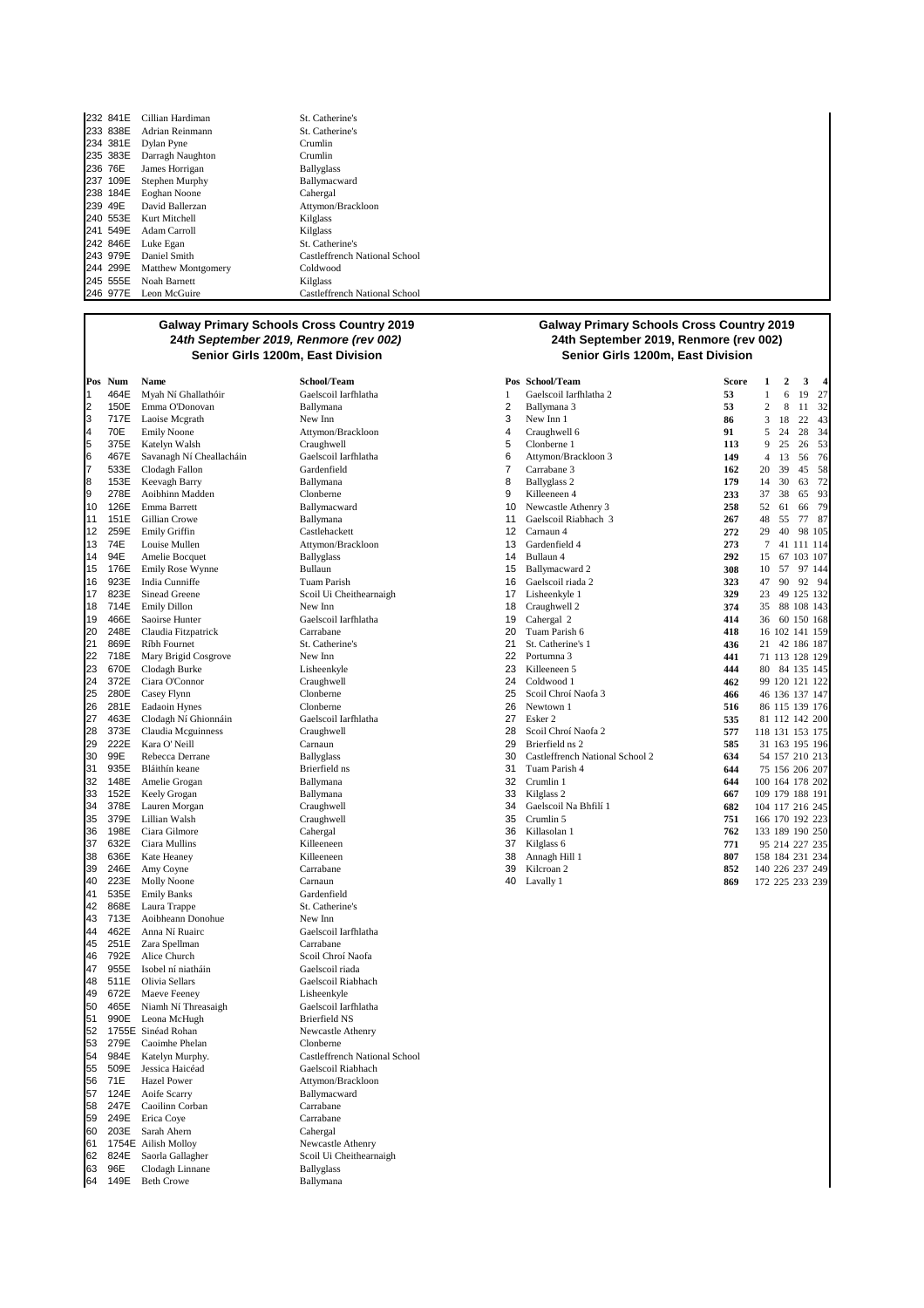65 631E Ciara Farrell Killeeneen 66 1748E Nicole Maguire 1986 1748E Newcastle Athenry Newcastle Athenry Newcastle Athenry Newcastle Athenry Newcastle Athenry Newcastle Athenry Newcastle Athenry Newcastle Athenry Newcastle Athenry Newcastle Athenry Newcast Orlaith Le Provost 68 715E Heather Kenny New Inn 69 283E Shauna-Flanagan Clonberne<br>70 875E Lily-O'Gara St Thomas 70 875E Lily O'Gara St. Thomas' 11 Ailbhe Kenny Portumna<br>171 - Emma Kavanagh Ballyglass 72 97E Emma Kavanagh Ballyglass 2012 73 258E Mairead Cunningham<br>2014 268E Alanna Clancy Craughwell 2008 74 368 Alanna Clancy<br>1992 - The Mayla Furmanczyk Craughwell<br>Tuam Parish Kayla Furmanczyk **76 68E** Christine Mullen **Attymon/Brackloon**<br>**77 508E** Heidi Ní Heasnáin **Attack Gaelscoil Riabhach** 77 508E Heidi Ní Heasnáin<br>78 371E Chloe Keane Craughwell Chloe Keane 79 1751E Molly Geary<br>
80 629E Aisling Costello<br>
Killeeneen Killeeneen 80 629E Aisling Costello<br>81 439E Caoimhe Caulfield **Killee** 81 439E Caoimhe Caulfield Esker<br>82 716E Jessica Hynes New Inn Jessica Hynes 83 127E Gillian Byrnes Ballymacward 84 635E Jane Callanan<br>85 699E Aisling Mcguinness New Inn 85 699E Aisling Mcguinness<br>86 745E Bríona Moran New Inn Newtown 86 745E Bríona Moran Newtown 87 507E Chloe Ní Dhuígholla Gaelscoil Riabhach 88 376E Keelin Mcnamara Craughwell<br>89 989E Niamh Scarry Brierfield NS 89 989E Niamh Scarry Brierfield NS<br>90 960E Ailbhe nic giollabháin Gaelscoil riada Ailbhe nic giollabháin 91 510E Katie Ní Loingsigh Gaelscoil Riabhach<br>92 957E Tarron nic siolla chionnaigh Gaelscoil riada 92 957E Tarron nic giolla chionnaigh Gaelscoil ri<br>93 638E Megan Niland Killeeneen 638E Megan Niland Killeeneen<br>958E Gemma ní dhaibhí Gaelscoil riada 94 958E Gemma ní dhaibhí Gaelscoil Gaelscoil Caelscoil anns an t-95 571E Áine O'Brien **Machais an Taitean Aonaich an Coimbia**<br>96 349E Kayleigh Rabbitte **Craughwell** 96 349E Kayleigh Rabbitte Craughwell<br>97 128E Liby Kennedy Ballymacward Liby Kennedy 98 219E Cara Hannon Carnaun 99 325E Stephanie Finn<br>100 417E Saoirse Cooley Crumlin 100 417E Saoirse Cooley Crumlin<br>101 630E Aoife Connolly Killeeneen 101 630E Aoife Connolly<br>102 917E Ava Hynes 102 917E Ava Hynes Tuam Parish<br>
103 180E Tegan Scully Bullaun<br>
103 180E Tegan Scully 103 180E Tegan Scully Bullaun<br>104 483E Angelina Ní Mhuirí (Gaelscoil Na Bhfilí 104 483E Angelina Ní Mhuirí Gaelscoil Gaelscoil Gaelscoil Gaelscoil Gaelscoil Carnaun 105 221E Emma Feeney Carnaun 106 956E Roise haddigan Gaelsco<br>107 175E Caoimhe Keary Rullaun 107 175E Caoimhe Keary **Bullaun**<br>108 374E Isobel Doyle **Bullaun** Craughwell 108 374E Isobel Doyle Craughwell Craughwell<br>109 580E Róise Dolan Craughwell Craughwell 109 580E Róise Dolan Kilglass<br>
110 634E Emma Deely Killeeneer 110 634E Emma Deely **Killeeneen**<br>111 534E Ellie Sheridan **Gardenfield** 111 534E Ellie Sheridan<br>112 442E Kate Kennedy Esker Kate Kennedy 113 773E Maggie Ward Portumna<br>114 536E Lucy Kelly Press Gardenfield 114 536E Lucy Kelly<br>115 746E Ellie Mcdern 115 746E Ellie Mcdermott Newtown 116 250E Sally Dillon Carrabane<br>
117 487E Madison Ní Shuilleabháin Gaelscoil Na Bhfilí 117 487E Madison Ní Shuilleabháin<br>118 805E Sophie Costello Scoil Chroí Naofa 118 805E Sophie Costello Scoil Chroí Naofa<br>119 531E Avery Hendricksen Gardenfield 119 531E Avery Hendricksen Gardenfield<br>120 321E Charlotte Mangan Goldwood 120 321E Charlotte Mangan Coldwood 121 322E Ella Rooney Coldwood<br>122 320E Alison Canavan Coldwood 122 320E Alison Canavan Coldwood 123 324E Sarah Kelly Coldwood<br>124 323E Eva Mcglynn Coldwood 124 323E Eva Mcglynn Coldwood 125 671E Hazel Burke Lisheen<br>126 178E Julia Sanchez Bullaun 126 178E Julia Sanchez<br>127 66E Aoife Duddy 127 66E Aoife Duddy Attymon/Brackloon<br>
128 774E Niesha Scott Att Portumna 128 774E Niesha Scott<br>129 775E Samantha Ho **129 Samantha Hogan Portumna** 130 532E Chloe Greaney Gardenfield<br>131 795E Ciara Murtagh Scoil Chroí 131 795E Ciara Murtagh Scoil Chroí Naofa<br>132 674E Sarah Whelan Lisheenkyle 132 674E Sarah Whelan Lisheenky<br>133 586E Emily Kelly Killasolan 133 586E Emily Kelly (Killasolan Killasolan Killasolan Killasolan Killasolan Killasolan (Killasolan Killasolan Killasolan Killasolan Killasolan Killasolan Killasolan Killasolan Killasolan Killasolan Killasolan Killasolan K 134 673E Panashe Chindavata Lisheenkyle Ellie Moore 136 794E Anna Rohan Scoil Chroí Naofa 137 796E Clodagh Joyce Scoil Chroí Naofa<br>138 101E Ellen Horrigan Ballyglass 138 101E Ellen Horrigan Ballyglass 139 744E Brianna Sheehy Newtown<br>140 545E Emma Dolan Newtown Kilcroan 140 545E Emma Dolan (Kilcroan Kilcroan (Kilcroan Kilcroan (Kilcroan Kilcroan (Kilcroan (Kilcroan Kilcroan (Kilcroan Kilcroan (Kilcroan Kilcroan (Kilcroan Kilcroan Kilcroan (Kilcroan Kilcroan Kilcroan Kilcroan Kilcroan Kilc 141 925E Keevy Mcconnell Tuam Tuam<br>142 437E Abbie Donohue – Fsker 142 437E Abbie Donohue Esker Keira Mernagh 144 129E Niamh Kennedy Ballymacward 145 639E Ria Molloy Billeeneen<br>146 637E Meabh Galeas Killeeneen 146 637E Machinery<br>146 637E Meabh Galeas<br>147 803E Lucy Ryan 147 803E Lucy Ryan Scoil Chroí Naofa 148 282E Lorna Costello Clonberne<br>149 959E Emma cuddy Gaelscoil riada 149 Emma cuddy Gaelscoil<br>1495 - Gaelscoil Cahergal 150 200E Emily Balfe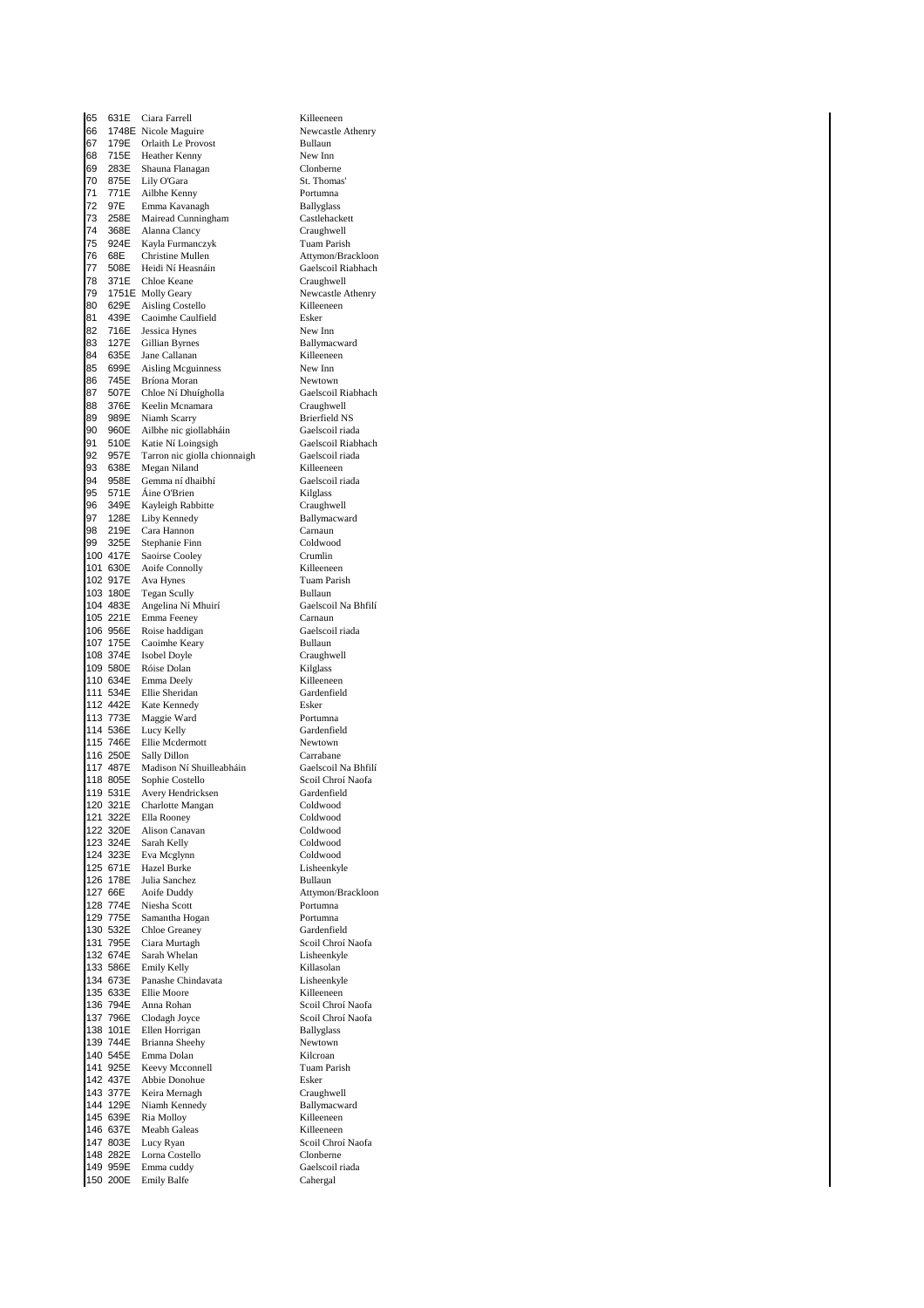|     |          | 151 69E Ciara Kenny                                     | Attymon/Brackloon                |
|-----|----------|---------------------------------------------------------|----------------------------------|
|     |          | 152 793E Alison Mcgreevy                                | Scoil Chroí Naofa                |
|     |          | 153 801E Jessica O'shea                                 | Scoil Chroí Naofa                |
|     |          | 154 98E Megan Fahy<br>155 512E Sarah Ní Thoircheallaigh | <b>Ballyglass</b>                |
|     |          |                                                         | Gaelscoil Riabhach               |
|     |          | 156 922E Gabriella Sulkowska                            | Tuam Parish                      |
|     |          | 157 981E Maeve Larkin                                   | Castleffrench Nation             |
|     | 158 32E  | Cherise Nohilly                                         | Annagh Hill                      |
|     |          | 159 927E Rachel Garrett                                 | <b>Tuam Parish</b>               |
|     |          | 160 122E Ally Nutley                                    | Ballymacward                     |
|     |          | 161 100E Alice Downey                                   | <b>Ballyglass</b>                |
|     | 162 67E  | Arienne Doherty                                         | Attymon/Brackloon                |
|     | 163 939E | Mollie o'connor                                         | Brierfield ns                    |
|     |          | 164 416E Róisín Molloy                                  | Crumlin                          |
|     |          |                                                         | Tuam Parish                      |
|     |          | 165 921E Deberah Adewunmi<br>166 411E Eleanor Moran     | Crumlin                          |
|     |          | 167 799E Clare Hough                                    | Scoil Chroí Naofa                |
|     |          |                                                         | Cahergal                         |
|     |          | 168 199E Ciara Jordan<br>169 257E Cora Nevin            | Castlehackett                    |
|     |          | 170 412E Emma Naughton                                  | Crumlin                          |
|     |          | 171 919E Caoimhe Ryan                                   | Tuam Parish                      |
|     |          | 172 650E Sorcha Beckett                                 | Lavally                          |
|     |          | 173 370E Carla Clancy                                   | Craughwell                       |
|     |          |                                                         | Killeeneen                       |
|     |          | 174 640E Sarah Mcloughlin<br>175 804E Sinéad O'Mahony   | Scoil Chroí Naofa                |
|     |          | 176 747E Sannora Ward                                   | Newtown                          |
|     |          | 177 369E Alannah Farrell                                | Craughwell                       |
|     |          | 178 413E Faye Gannon                                    | Crumlin                          |
|     |          | 179 581E Ruby Glynn                                     | Kilglass                         |
|     |          | 180 865E Saoirse Conway                                 | St. Catherine's                  |
|     |          | 181 293E Ava Whyte                                      | Clontuskert                      |
|     |          | 182 1746E Katie Jordan                                  |                                  |
|     | 183 918E | Sophie Blade                                            | Newcastle Athenry<br>Tuam Parish |
|     | 184 31E  | Alanna Collins                                          |                                  |
|     |          | 185 1750E Róisín Coleman                                | Annagh Hill                      |
|     |          |                                                         | Newcastle Athenry                |
|     |          | 186 866E Jessica Jarvis<br>187 864E Emma Poland         | St. Catherine's                  |
|     |          |                                                         | St. Catherine's                  |
|     |          | 188 582E Sophie Kelly                                   | Kilglass                         |
|     |          | 189 588E Mia Flaherty                                   | Killasolan                       |
|     |          | 190 591E Rebecca Rutland                                | Killasolan                       |
|     |          | 191 577E Naomi Faulkner                                 | Kilglass                         |
|     |          | 192 409E Aoife Shanley                                  | Crumlin                          |
|     |          | 193 800E Hollie Cooke                                   | Scoil Chroí Naofa                |
|     | 194 75E  | Sarah Cunniffe                                          | Attymon/Brackloon                |
|     |          | 195 938E Chloe loftus                                   | Brierfield ns                    |
|     |          | 196 937E Lillia curley                                  | Brierfield ns                    |
|     |          | 197 936E Emily birkenshaw                               | Brierfield ns                    |
|     |          | 198 791E Abbie O'Toole                                  | Scoil Chroí Naofa                |
|     |          | 199 798E Eabha Murtagh                                  | Scoil Chroí Naofa                |
|     |          | 200 440E Clodagh Cousins                                |                                  |
|     |          |                                                         | Esker                            |
|     | 201 718E | Mary Brigid Cosgrove                                    | New Inn                          |
|     |          | 202 414E Marcelina Kadzielawska                         | Crumlin                          |
|     |          | 203 443E Naomi Wilson                                   | Esker                            |
|     |          | 204 772E Andrea Claffey                                 | Portumna                         |
|     | 205 484E | Faith Nahar                                             | Gaelscoil na Bhfilí              |
|     | 206 920E | Charice Reilly                                          | Tuam Parish                      |
|     | 207 916E | <b>Ashley Reeves</b>                                    | Tuam Parish                      |
|     | 208 201E | Maryann Watts                                           | Cahergal                         |
|     |          | 209 418E Tiana Kilmartin                                | Crumlin                          |
|     |          | 210 982E Grace O'Shaughnessy,                           |                                  |
|     |          | 211 123E Annalise Doran                                 | Ballymacward                     |
|     |          | 212 743E Alexandria Wilson                              | Castleffrench Nation<br>Newtown  |
|     |          | 213 983E Leanne Egan                                    |                                  |
|     |          | 214 578E Niamh O'Brien                                  | Kilglass                         |
|     |          | 215 770E Abigail Conroy                                 | Castleffrench Nation<br>Portumna |
|     | 216 486E | Kayley Nic An Bhaird                                    | Gaelscoil Na Bhfilí              |
|     |          | 217 162E Grainne Brady                                  | Bullaun                          |
|     |          | 218 867E Kieara Manning                                 | St. Catherine's                  |
|     | 219 870E | Sholah Cleary                                           | St. Catherine's                  |
| 220 |          |                                                         |                                  |
|     |          | 221 177E Leona Kearney                                  | Bullaun                          |
|     | 222 16E  | Emma O'Reilly                                           | Annagh Hill                      |
|     |          | 223 415E Meabh Farragher                                | Crumlin                          |
|     |          | 224 220E Eabha Corcoran                                 | Carnaun                          |
|     |          | 225 645E Aoibheann Duffy                                | Lavally                          |
|     |          | 226 548E Michelle Mahon                                 | Kilcroan                         |
|     |          | 227 575E Leah Quigley                                   | Kilglass                         |
|     |          | 228 441E Erin Flannery                                  | Esker                            |
|     |          | 229 438E Zoe Mannion                                    | Esker                            |
|     |          | 230 202E Millie Ross                                    | Cahergal                         |
|     | 231 29E  | Nicole Madden                                           | Annagh Hill                      |
|     |          | 232 926E Nicole Cwiertniak                              | Tuam Parish                      |
|     |          | 233 648E Lisa Kenny                                     | Lavally                          |
|     | 234 30E  | Katie Watts Renton                                      | Annagh Hill                      |
|     | 236 579E | 235 574E Jessica Webster<br>Olivia Cotton               | Kilglass<br>Kilglass             |

Attymon/Brackloon Scoil Chroí Naofa Scoil Chroí Naofa Tuan: 1 arms Annagh Hill Tuam Parish Ballymacward Ballyglass Entended<br>
Crumlin Tuam Parish Crumlin Scoil Chroí Naofa  $Cahergal$ Castlehackett Crumlin Tuam Parish Killeeneen Scoil Chroí Naofa Newtown  $C$ raughwell Crumlin Kilglass St. Catherine's Clontuskert Newcastle Athenry Tuam Parish Annagh Hill St. Catherine's Kilglass Killasolan Killasolan  $\mathop{\rm Kilglass}\nolimits$ Brierfield ns Brierfield ns Scoil Chroí Naofa **1998 Scoil Chroí Naofa**<br>Esker New Inn 202 - Andrewska Crumlin  $E$ sker Portumna 205 484E Faith Nahar Gaelscoil na Bhfilí Tuam Parish Tuam Parish  ${\it Cahergal}$ Crumlin Castleffrench National School Ballymacward Newtown Castleffrench National School  $\mathbf{Kilglass}$ Portumna 216 486E Kayley Nic An Bhaird Gaelscoil Na Bhfilí 217 162E Grainne Brady Bullaun St. Catherine's St. Catherine's **Bullaun** Carnaun Lavally Kilcroan Kilglass Esker<br>Esker  $Cahergal$ Lavally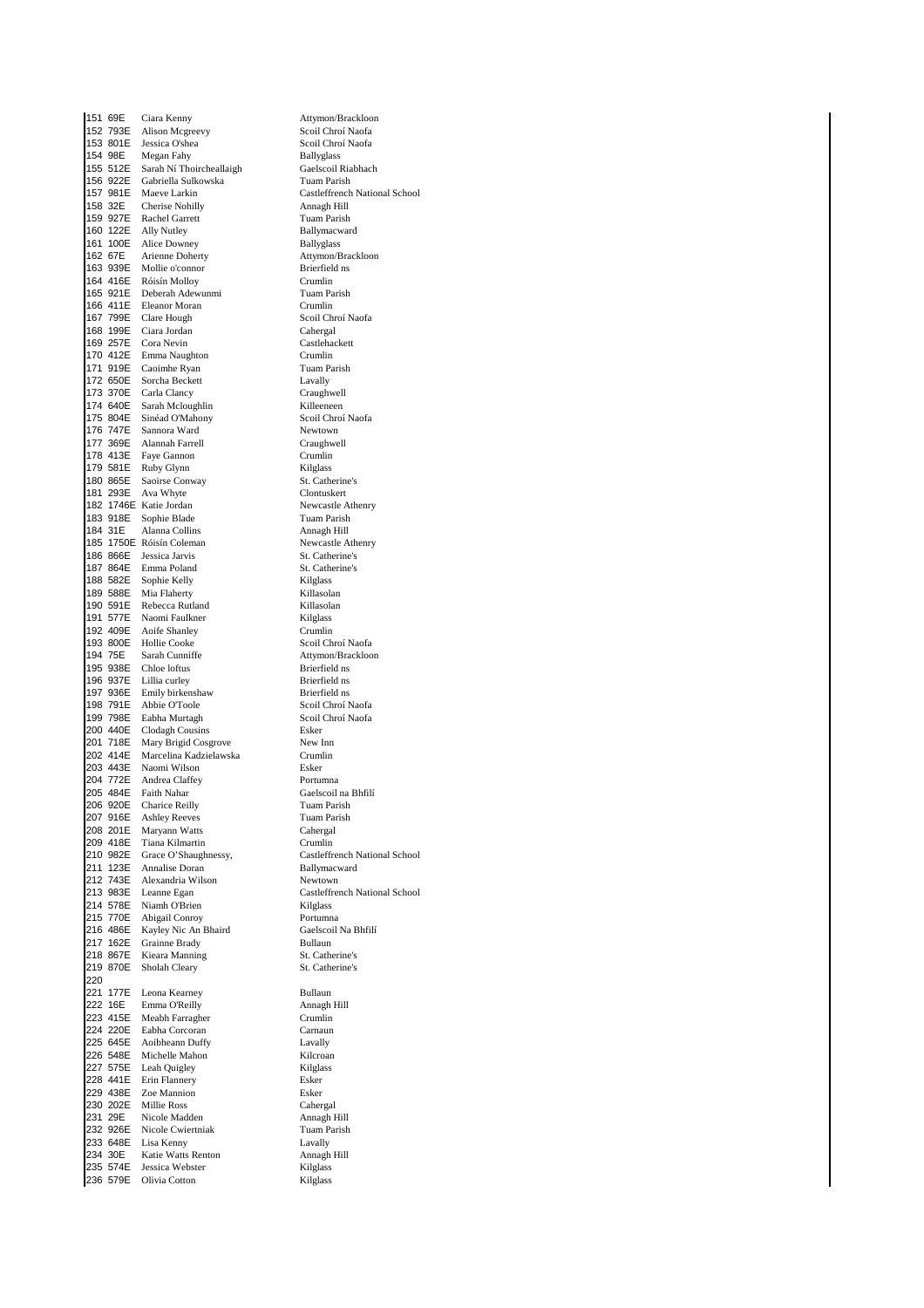|          | 237 546E Rebecca Mahon          | Kilcroan                      |
|----------|---------------------------------|-------------------------------|
|          | 238 572E Chloe Ward Burns       | Kilglass                      |
|          | 239 647E Katie Moran            | Lavally                       |
|          | 240 915E Abbey Roache Brannigan | Tuam Parish                   |
| 241 649E | Lucia Gallagher                 | Lavally                       |
| 242 980E | Zoe Hannon.                     | Castleffrench National School |
|          | 243 407E Oisín Meehan           | Crumlin                       |
|          | 244 410E Chloe Williams         | Crumlin                       |
|          | 245 488E Sibéal Ní Fhathaigh    | Gaelscoil Na Bhfilí           |
| 246 797E | <b>Stephany Marthins</b>        | Scoil Chroí Naofa             |
| 247 294E | Lydia Whyte                     | Clontuskert                   |
|          | 248 802E Kerri O'Driscoll       | Scoil Chroí Naofa             |
| 249 547E | Isabel Keane                    | Kilcroan                      |
| 250 585E | Carly Higgins                   | Killasolan                    |
| 251 485E | Katelyn Deville                 | Gaelscoil Na Bhfilí           |

| Pos      | Num          | Name                                    | School/Team                  |
|----------|--------------|-----------------------------------------|------------------------------|
| 1        | 871E         | Enda Keane                              | St. Oliver Plunkett,         |
| 2        |              | 815E Patrick Flynn                      | Scoil Mhuire Naofa           |
| 3        |              | 626E Ronan Murphy                       | Killeeneen                   |
| 4        | 911E         | Cian Halligan                           | Tuam Parish                  |
| 5        | 457E         | Jonathan O'Domhnalláin                  | Gaelscoil Iarfhlatha         |
| 6        | 932E         | Kyle delaney                            | Brierfield ns                |
| 7        | 44E          | Ronan Hogan                             | <b>Athenry Boys</b>          |
| 8        | 543E         | Eoin Morgan                             | Kilcroan                     |
| 9        | 330E         | Shane Duffy                             | Cooloo                       |
| 10       | 530E         | Ross Mitchell                           | Gardenfield                  |
| 11<br>12 | 362E         | Keelin Moorehead<br>170E Darragh Fahy   | Craughwell<br>Bullaun        |
| 13       | 28E          | Joshua Kearns - Conroy                  | Annagh Hill                  |
| 14       | 618E         | Ben Cloonan                             | Killeeneen                   |
| 15       |              | 624E Luke O'Sullivan                    | Killeeneen                   |
| 16       |              | 538E Conor Kennedy                      | Kilcroan                     |
| 17       | 711E         | Shane Earls                             | New Inn                      |
| 18       |              | 432E Eoghan Mulleady                    | Esker                        |
| 19       | 226E         | Eoghan Cooley                           | Carnaun                      |
| 20       |              | 1753E Éanna McDonagh                    | Newcastle Athenry            |
| 21       | 967E         | Senan mac dómhnaill                     | Gaelscoil riada              |
| 22       |              | 171E Dylan O'Higgins                    | Bullaun                      |
| 23       | 909E         | James McDonagh                          | Tuam Parish                  |
| 24       | 119E         | Daniel Lydon                            | Ballymacward                 |
| 25       | 241E         | Cian Connaughton                        | Carrabane                    |
| 26       | 227E         | Matthew O'Neill                         | Carnaun                      |
| 27       |              | 173E Darren Warde                       | Bullaun                      |
| 28       |              | 240E Alex O'Grady                       | Carrabane                    |
| 29<br>30 |              | 664E Jack Madden<br>243E Louis Keary    | Lisheenkyle                  |
| 31       | 570E         | Seán Butler                             | Carrabane<br>Kilglass        |
| 32       | 708E         | Jamie Noone                             | New Inn                      |
| 33       | 668E         | William Egan                            | Lisheenkyle                  |
| 34       | 22E          | Darren Devaney                          | Annagh Hill                  |
| 35       | 21E          | Cormac Furey                            | Annagh Hill                  |
| 36       | 20E          | Caleb Donnellan                         | Annagh Hill                  |
| 37       | 89E          | Cian Fahy                               | <b>Ballyglass</b>            |
| 38       |              | 406E Oisín Kelly                        | Crumlin                      |
| 39       | 408E         | Rónán Joyce                             | Crumlin                      |
| 40       | 765E         | John Scott                              | Portumna                     |
| 41       | 619E         | Diarmuid Kelleher                       | Killeeneen                   |
| 42       | 970E         | Enda ó murchú                           | Gaelscoil riada              |
| 43       | 834E         | Jack Niland                             | St. Brendan's                |
| 44       | 364E         | Matthew Cloonan                         | Craughwell                   |
| 45       | 501E         | Cérill O'Riain                          | Gaelscoil Riabhach           |
| 46       | 712E         | Simon Mcguinness                        | New Inn                      |
| 47<br>48 | 245E<br>968E | Thomas Gallagher                        | Carrabane<br>Gaelscoil riada |
| 49       | 969E         | Daniel ó muirggheasa<br>Ethan ó mistéil | Gaelscoil riada              |
| 50       | 244E         | Phillip Walsh                           | Carrabane                    |
| 51       | 242E         | Jack Reidy                              | Carrabane                    |
| 52       | 739E         | Jude Lennon                             | Newtown                      |
| 53       | 684E         | Liam Curley                             | Mullagh                      |
| 54       | 399E         | Conor Joyce                             | Crumlin                      |
| 55       |              | 121E Padraig Kelly                      | Ballymacward                 |
| 56       | 527E         | Jack Cryan                              | Gardenfield                  |
| 57       | 360E         | Conor Cahill                            | Craughwell                   |
| 58       | 92E          | Robert Gardiner                         | <b>Ballyglass</b>            |
| 59       | 763E         | Dimitirijs Ivanovs                      | Portumna                     |
| 60       | 367E         | Oran Collins                            | Craughwell                   |
| 61       | 741E         | Ronan Flesk                             | Newtown                      |
| 62       | 709E         | Niall Holland                           | New Inn                      |
| 63       | 480E         | Ruairí Ó Mearáin                        | Gaelscoil Na Bhfilí          |
| 64       | 644E         | Kevin Munnelly                          | Lavally                      |

5 457E Jonathan O'Domhnalláin Gaelscoil Iarfhlatha 5 Gaelscoil riada 4 **160** 21 42 48 49 Newcastle Athenry Gaelscoil riada Annagh Hill Crumlin Portumna Killeeneen Gaelscoil riada St. Brendan's New  $\operatorname{Inn}$ Carrabane Gaelscoil riada Gaelscoil riada Carrabane Carrabane Newtown 53 684E Liam Curley Mullagh Crumlin Ballymacward Gardenfield Craughwell Ballyglass Portumna Craughwell Newtown New Inn Gaelscoil Na Bhfilí

#### **Galway Primary Schools Cross Country 2019 24th September 2019, Renmore (rev 002) Senior Boys 1200m, East Division Senior Boys 1200m, East Division**

|    | Pos Num | Name                   | School/Team                    |    | Pos School/Team        | <b>Score</b> | 1              | $\overline{\mathbf{2}}$ | 3               | 4  |
|----|---------|------------------------|--------------------------------|----|------------------------|--------------|----------------|-------------------------|-----------------|----|
| 1  | 871E    | Enda Keane             | St. Oliver Plunkett, Kilkerrin |    | Killeeneen 3           | 73           | 3              | 14                      | 15              | 41 |
| 2  | 815E    | Patrick Flynn          | Scoil Mhuire Naofa             | 2  | Annagh Hill 1          | 118          | 13             | 34                      | 35              | 36 |
| 3  | 626E    | Ronan Murphy           | Killeeneen                     | 3  | Carrabane 2            | 130          | 25             | 28                      | 30              | 47 |
| 4  | 911E    | Cian Halligan          | <b>Tuam Parish</b>             | 4  | New Inn 2              | 157          | 17             | 32                      | 46              | 62 |
| 5  | 457E    | Jonathan O'Domhnalláin | Gaelscoil Iarfhlatha           | 5  | Gaelscoil riada 4      | 160          | 21             | 42                      | 48              | 49 |
| 6  | 932E    | Kyle delaney           | Brierfield ns                  | 6  | Bullaun <sub>2</sub>   | 171          | 12             | 22                      | 68              | 69 |
| 7  | 44E     | Ronan Hogan            | <b>Athenry Boys</b>            | 7  | Craughwell 7           | 172          | 11             | 44                      | 57              | 60 |
| 8  | 543E    | Eoin Morgan            | Kilcroan                       | 8  | Lisheenkyle 2          | 255          | 29             | 33                      | 96              | 97 |
| 9  | 330E    | Shane Duffy            | Cooloo                         | 9  | Ballyglass 1           | 269          | 37             | 58                      | 76              | 98 |
| 10 | 530E    | Ross Mitchell          | Gardenfield                    | 10 | Portumna 2             | 275          | 40             | 59                      | 86              | 90 |
| 11 | 362E    | Keelin Moorehead       | Craughwell                     | 11 | Tuam Parish 2          | 277          | $\overline{4}$ | 79                      | 92 102          |    |
| 12 | 170E    | Darragh Fahy           | Bullaun                        | 12 | Gaelscoil Iarfhlatha 1 | 314          | 5              | 78                      | 84 147          |    |
| 13 | 28E     | Joshua Kearns - Conroy | Annagh Hill                    | 13 | Gardenfield 1          | 323          | 10             | 56                      | 83 174          |    |
| 14 | 618E    | <b>Ben Cloonan</b>     | Killeeneen                     | 14 | Scoil Mhuire Naofa 1   | 344          | $\overline{c}$ |                         | 65 138 139      |    |
| 15 | 624E    | Luke O'Sullivan        | Killeeneen                     | 15 | Esker 4                | 345          | 18             |                         | 100 101 126     |    |
| 16 | 538E    | Conor Kennedy          | Kilcroan                       | 16 | Newtown 4              | 354          | 52             |                         | 61 120 121      |    |
| 17 | 711E    | Shane Earls            | New Inn                        | 17 | St. Brendan's 1        | 355          | 43             | 94                      | 99 119          |    |
| 18 | 432E    | Eoghan Mulleady        | Esker                          | 18 | Athenry Boys 2         | 358          |                |                         | 7 104 113 134   |    |
| 19 | 226E    | <b>Eoghan Cooley</b>   | Carnaun                        | 19 | Gaelscoil Riabhach 4   | 374          | 45             |                         | 66 123 140      |    |
| 20 |         | 1753E Éanna McDonagh   | Newcastle Athenry              | 20 | Newcastle Athenry 4    | 409          |                |                         | 20 124 132 133  |    |
| 21 | 967E    | Senan mac dómhnaill    | Gaelscoil riada                | 21 | Kilcroan 1             | 420          | 8              |                         | 16 191 205      |    |
| 22 | 171E    | Dylan O'Higgins        | Bullaun                        | 22 | Craughwell 5           | 421          |                |                         | 72 107 115 127  |    |
| 23 | 909E    | James McDonagh         | <b>Tuam Parish</b>             | 23 | Ballymana 4            | 437          | 74             |                         | 89 118 156      |    |
| 24 | 119E    | Daniel Lydon           | Ballymacward                   | 24 | Coldwood 2             | 473          | 91             |                         | 93 110 179      |    |
| 25 | 241E    | Cian Connaughton       | Carrabane                      | 25 | Crumlin <sub>3</sub>   | 520          |                |                         | 54 117 142 207  |    |
| 26 | 227E    | Matthew O' Neill       | Carnaun                        | 26 | Killeeneen 8           | 542          |                |                         | 105 112 159 166 |    |
| 27 | 173E    | Darren Warde           | Bullaun                        | 27 | Clonberne 4            | 590          |                |                         | 103 157 160 170 |    |
| 28 | 240E    | Alex O'Grady           | Carrabane                      | 28 | Mullagh 1              | 594          |                |                         | 53 175 180 186  |    |
| 29 | 664E    | <b>Jack Madden</b>     | Lisheenkyle                    | 29 | Kilglass <sub>7</sub>  | 605          |                |                         | 31 158 184 232  |    |
| 30 | 243E    | Louis Keary            | Carrabane                      | 30 | Cahergal 4             | 636          |                |                         | 116 145 183 192 |    |
| 31 | 570E    | Seán Butler            | Kilglass                       | 31 | Lavally 1              | 647          |                |                         | 64 130 225 228  |    |
| 32 | 708E    | Jamie Noone            | New Inn                        | 32 | Attymon/Brackloon 2    | 649          |                |                         | 75 163 203 208  |    |
| 33 | 668E    | William Egan           | Lisheenkyle                    | 33 | Castlehackett 1        | 652          |                |                         | 82 169 197 204  |    |
| 34 | 22E     | Darren Devaney         | Annagh Hill                    | 34 | St. Catherine's 6      | 672          |                |                         | 153 165 172 182 |    |
| 35 | 21E     | Cormac Furey           | Annagh Hill                    | 35 | St. Catherine's 2      | 881          |                |                         | 217 220 221 223 |    |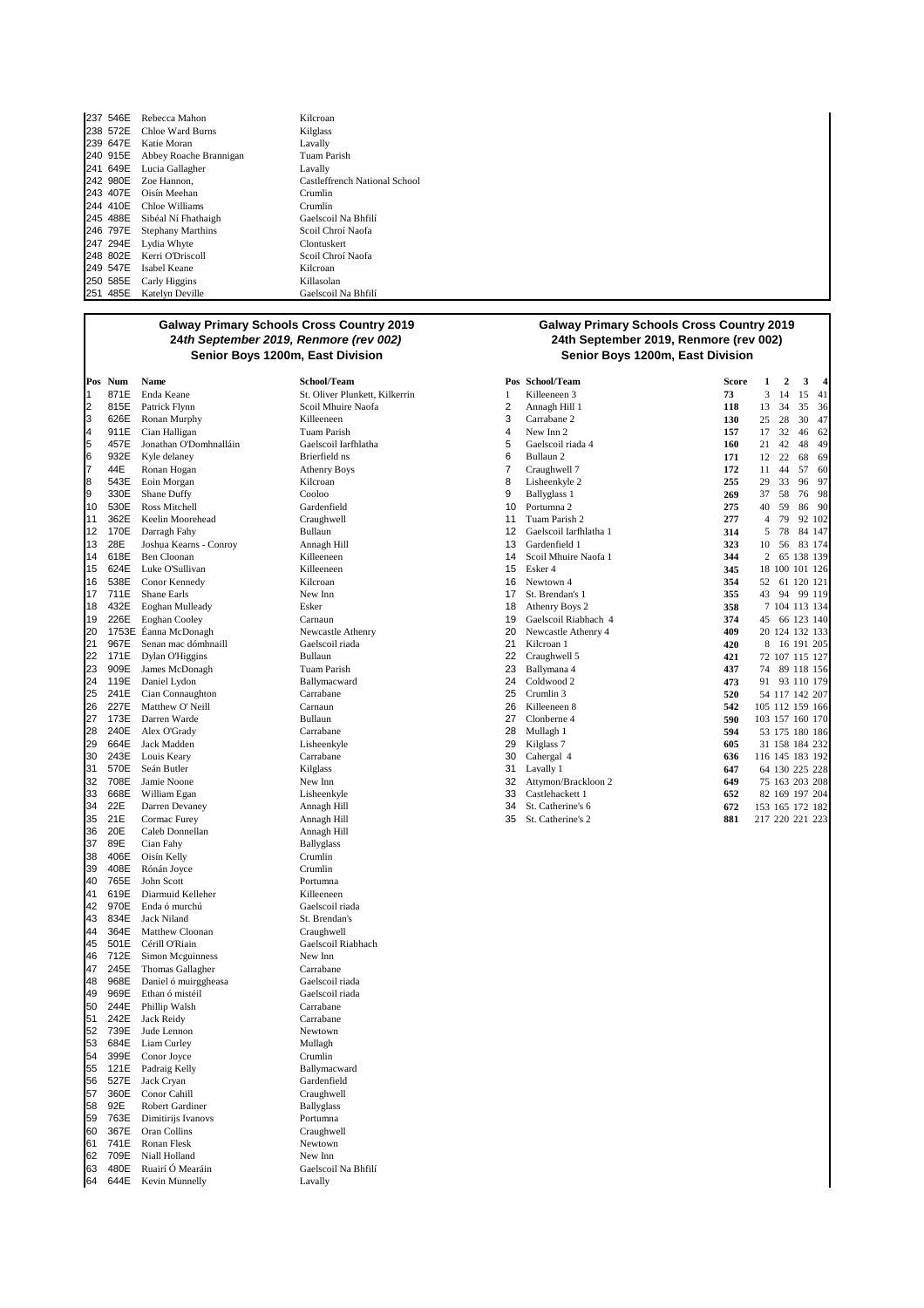65 810E Callum Kirby Dawes Scoil Mhuire Naofa 56 506E Tadhg Ó Heacháin<br>67 478E Luke Joachim Gaelscoil Na Bhfilí Luke Joachim 68 174E Tommy O'Connor Bullaun 69 168E Andrew Keane Bullaun<br>70 172E Éanna Cooney Bullaun 70 172E Éanna Cooney<br>71 356E Alex Ryan 356E Alex Ryan Craughwell<br>363E Liam Donoghue Craughwell 72 363E Liam Donoghue Craughwell<br>73 284E Harry Campbell Clontuskert 73 284E Harry Campbell Clontuskert 74 142E Ciarán Leen<br>75 64E Michael Lewis 1930 76 931 Ronan O'sullivan Ballyglass<br>1951 - Adam Niland Ballyglass (Killeeneen 77 617E Adam Niland **Killeeneen**<br>78 460E Shane Mac Ualtar **Kristen Gaelscoil** 460E Shane Mac Ualtar Gaelscoil Iarfhlatha<br>913E Jer Rumnajavz Tuam Parish 79 913E Jer Rumnajavz Tuam Parish 80 627E Rory Gallagher<br>81 27E Jack Finn 81 27E Jack Finn<br>82 253E Dara Reynolds Castlehackett Dara Reynolds 83 525E Brett Kane Gardenfield 84 459E Robert Ó Héidhin Gaelscoil Iarfhlatha 85 331E Ryan Gavin Cooloo Cooloo Cooloo Cooloo Cooloo Cooloo Cooloo Cooloo Cooloo Cooloo Cooloo Cooloo Cooloo Cooloo Cooloo Cooloo Cooloo Cooloo Cooloo Cooloo Cooloo Cooloo Cooloo Cooloo Cooloo Cooloo Cooloo Cooloo Cooloo 86 766E Oisin Gordon<br>87 971E Jack ó gríofa 87 971E Jack ó gríofa **Gaelscoil riada**<br>188 972E Luke nokes Gaelscoil riada 88 972E Luke nokes Gaelscoil riada 89 143E Dara Zimmerer Ballymana<br>90 764E Iarla Kelly Portumna Iarla Kelly 91 319E Ronan Mcglynn Coldwood<br>92 907E Adam Hynes Coldwood Tuam Parish 92 907E Adam Hynes Tuam Paris<br>93 317E Iarlaith Leen Coldwood 317E Iarlaith Leen Coldwood<br>836E Stephen Power St. Brendan's 94 836E Stephen Power St. Brendan's<br>95 908E Lorenzo Anozie Tuam Parish 95 908E Lorenzo Anozie Tuam Parish<br>96 665E Jack Naughton Heavey Lisheenkyle 96 665E Jack Naughton Heavey Lisheenkyle<br>97 663E Colin Higgins Lisheenkyle Colin Higgins 98 91E Orrin Gilmore Ballyglass<br>
98 933E Donal Nugent St Branda 99 833E Donal Nugent St. Brendan's<br>100 434E Michael Barrett St. Brendan's 100 434E Michael Barrett Esker<br>101 435E Michael Flannery Esker 101 435E Michael Flannery<br>102 912E Jacob Kearns Lane Tuam Parish 102 912E Jacob Kearns Lane Tuam Pari<br>103 272E Calvin Daly Clonberne 103 272E Calvin Daly<br>104 43E Jack Forde 104 43E Jack Forde Athenry Boys<br>
105 621E James O'Sullivan Killeeneen James O'Sullivan 106 361E Darragh Kelly<br>107 366E Ollie Gilligan Craughwell 107 366E Ollie Gilligan Craughwell<br>
108 705E Conchúr Deeley New Inn 108 705E Conchúr Deeley New Inn<br>109 769E Christopher Gaffey Portumna 109 769E Christopher Gaffey Portumna 110 318E Pierce Mangan Coldwood<br>111 762E Conor Murray Portumna 111 762E Conor Murray **Portuman**<br>112 620E Eoghan Canavan **Propinsi Portuman** Eoghan Canavan 113 45E Shay O'Driscoll Athenry Boys<br>
114 767E Peter Duggan Bortumna 114 767E Peter Duggan Portumna<br>115 359E Colm Dovle Press Craushwell 115 359E Colm Doyle Craughwell<br>116 194E Conor Mongey Cahergal 116 194E Conor Mongey Caherga<br>117 402E Gavin Kearney Crumlin 117 402E Gavin Kearney Crumlin<br>118 145E Gavin Clarke Ballymana 118 145E Gavin Clarke Ballymana<br>119 831E Cathal Keane St. Brendan's 119 831E Cathal Keane St. Brendan<br>120 737E Cormac Langan Sewtown Cormac Langan 121 738E Dylan Price Newtown<br>
122 742E Ryan Doyle Newtown 122 742E Ryan Doyle<br>
123 504E Oisín Ó Raghallaigh Caelscoil Riabhach 123 September of Charles Caelscoil Riabhach<br>
123 September Oisín Ó Raghallaigh<br>
123 September Oisíne<br>
123 Newcastle Athenry 124 1744E Niall Fleet Newcastle Athenry Newcastle Athenry Newcastle Athenry Newcastle Athenry Newcastle Athenry 125 286E Aidan Frehill Clontus<br>126 433E Iarla Broderick Clontusker 126 433E Iarla Broderick Esker 127 365E Oisin Bergin<br>128 120E James Oueeney Charles Ballymacward 128 120E James Queeney<br>129 88E Adam Hynes Adam Hynes Ballyglass 130 643E Cian Corbett Lavally<br>131 666E Matthew Ryan Lisheenkyle Matthew Ryan Lisheenkyle<br>
Cathal Keane Newcastle Athenry 132 1747E Cathal Keane<br>133 1749E Cian Burke Newcastle Athenry 133 1749E Cian Burke Newcastle Athenry Boys<br>134 41E Bernie A Ward Athenry Boys 134 41E Bernie A Ward Athenry Boy<br>135 914E Mike Shaughnessy Tuam Parish 135 914E Mike Shaughnessy<br>136 768E Fiachra Browne Fiachra Browne **1368 Portumna**<br>1368 Ryan Hession **Property** Portumna 137 1745E Ryan Hession<br>138 814E Evan Walsh 138 814E Evan Walsh Scoil Mhuire Naofa<br>139 812E Conor Keating Scoil Mhuire Naofa 139 812E Conor Keating Scoil Mhuire Naofa<br>140 502E Connor Mac Bhaildrín Gaelscoil Riabhach 140 502E Connor Mac Bhaildrín Gaelsco<br>141 169E Ben Connolly Bullaun 141 169E Ben Connolly Bullaun<br>142 405E Jamie Mulderrig Crumlin 142 405E Jamie Mulderrig Crumlin<br>143 357E Ben Moran Craushwell Ben Moran 144 813E Eanna Flynn Scoil Mhuire Naofa 145 196E Matthew Kane<br>146 832E Charlie Hanrahan St. Brendan's 146 832E Charlie Hanrahan<br>147 456E Eamonn Mac Airt 148 736E Conor Gaughan Newtown 149 Anthony Tear Athenry 1<br>
1992 - Joseph Tarpey Rew Inn 150 707E Joseph Tarpey

Attymon/Brackloon Gaelscoil Iarfhlatha